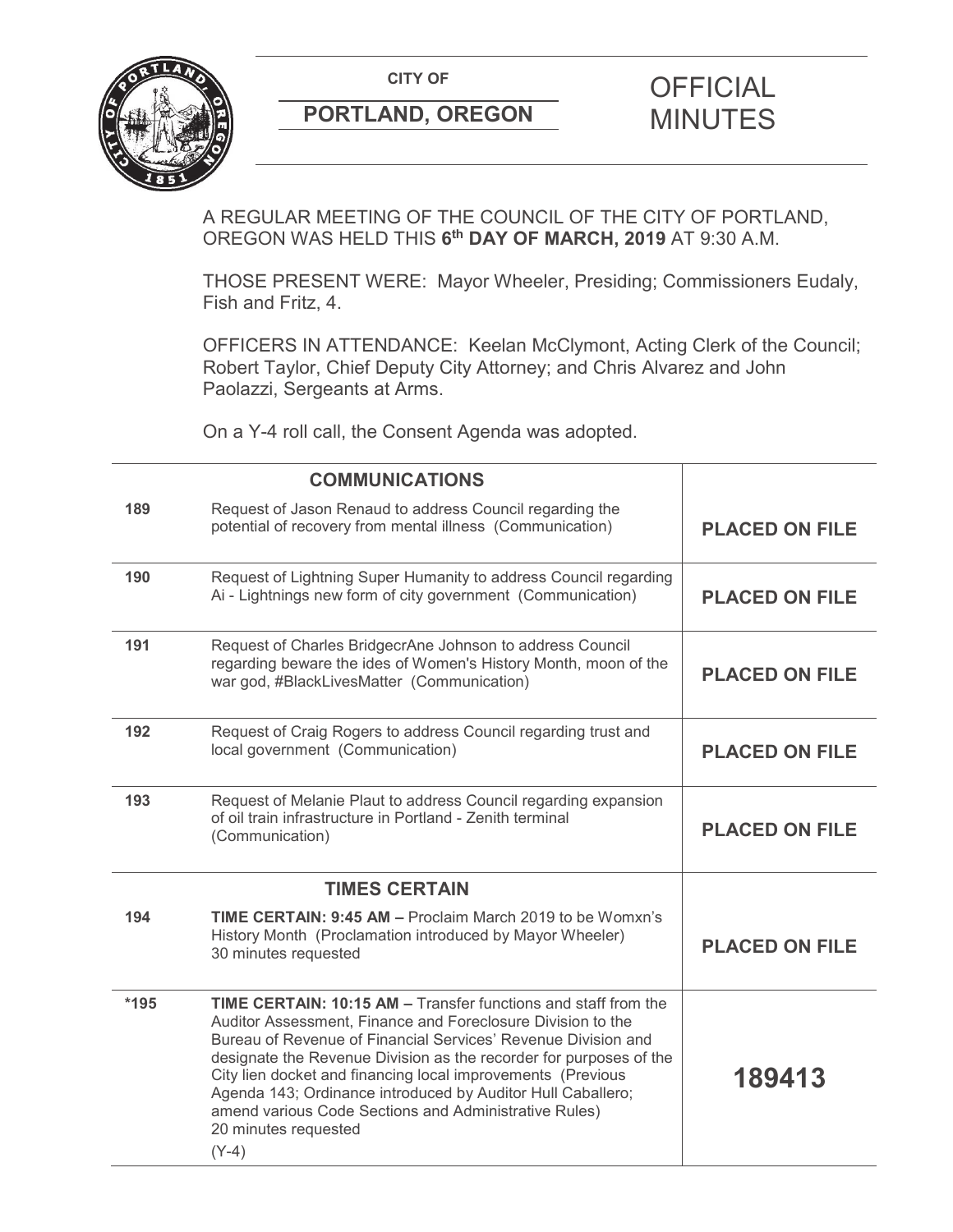|        | <b>CONSENT AGENDA - NO DISCUSSION</b>                                                                                                                                                                                                                                                 |                                                                                  |
|--------|---------------------------------------------------------------------------------------------------------------------------------------------------------------------------------------------------------------------------------------------------------------------------------------|----------------------------------------------------------------------------------|
|        | <b>Mayor Ted Wheeler</b>                                                                                                                                                                                                                                                              |                                                                                  |
| 196    | Reappoint Dunetchka Otero-Serrano and Frieda Christopher to the<br>Community Budget Advisory Board for terms to expire December<br>31, 2021 (Report)                                                                                                                                  | <b>CONFIRMED</b>                                                                 |
|        | $(Y-4)$                                                                                                                                                                                                                                                                               |                                                                                  |
| 197    | Reappoint Linda Bauer to the Portland Adjustment Committee for a<br>term to expire March 3, 2023 (Report)<br>$(Y-4)$                                                                                                                                                                  | <b>CONFIRMED</b>                                                                 |
|        | <b>Bureau of Planning &amp; Sustainability</b>                                                                                                                                                                                                                                        |                                                                                  |
| 198    | Consent to the transfer of Lehl Garbage, Inc. dba Lehl Disposal<br>residential solid waste, recycling and composting collection<br>franchise to Heiberg Garbage & Recycling LLC (Ordinance)                                                                                           | <b>PASSED TO</b><br><b>SECOND READING</b><br><b>MARCH 13, 2019</b><br>AT 9:30 AM |
|        | <b>Office of Management and Finance</b>                                                                                                                                                                                                                                               |                                                                                  |
| *199   | Correct the salary grade of the nonrepresented classification of<br>Occupational Health Specialist (Previous Agenda 144)<br>$(Y-4)$                                                                                                                                                   | 189405                                                                           |
| $*200$ | Pay property damage claim of Main Street Development, Inc. in the<br>sum of \$24,143 involving the Portland Bureau of Development<br>Services (Previous Agenda 145)<br>$(Y-4)$                                                                                                        | 189406                                                                           |
|        | <b>Portland Housing Bureau</b>                                                                                                                                                                                                                                                        |                                                                                  |
| $*201$ | Amend subrecipient contract with Housing Development Center,<br>Inc. by \$54,100 for a total of \$151,100 to support the Risk<br>Mitigation Pool program (Previous Agenda 146; amend Contract<br>No. 32001821)                                                                        | 189407                                                                           |
|        | $(Y-4)$                                                                                                                                                                                                                                                                               |                                                                                  |
|        | <b>Commissioner Amanda Fritz</b>                                                                                                                                                                                                                                                      |                                                                                  |
|        | <b>Water Bureau</b>                                                                                                                                                                                                                                                                   |                                                                                  |
| 202    | Amend contract with Titan Utilities, LLC for the Headworks Septic<br>System Replacement Project in the amount of \$23,213 and accept<br>contract as complete, release retainage and authorize final<br>payment (Second Reading Agenda 169; amend Contract No.<br>30005996)<br>$(Y-4)$ | 189408                                                                           |
|        | <b>Commissioner Nick Fish</b>                                                                                                                                                                                                                                                         |                                                                                  |
|        | <b>Bureau of Environmental Services</b>                                                                                                                                                                                                                                               |                                                                                  |
| $*203$ | Authorize the Bureau of Environmental Services to reimburse the<br>property owner at 5936 NE 32nd Place for sewer user fees paid to<br>the City in the amount of \$2,931 (Ordinance)<br>$(Y-4)$                                                                                       | 189409                                                                           |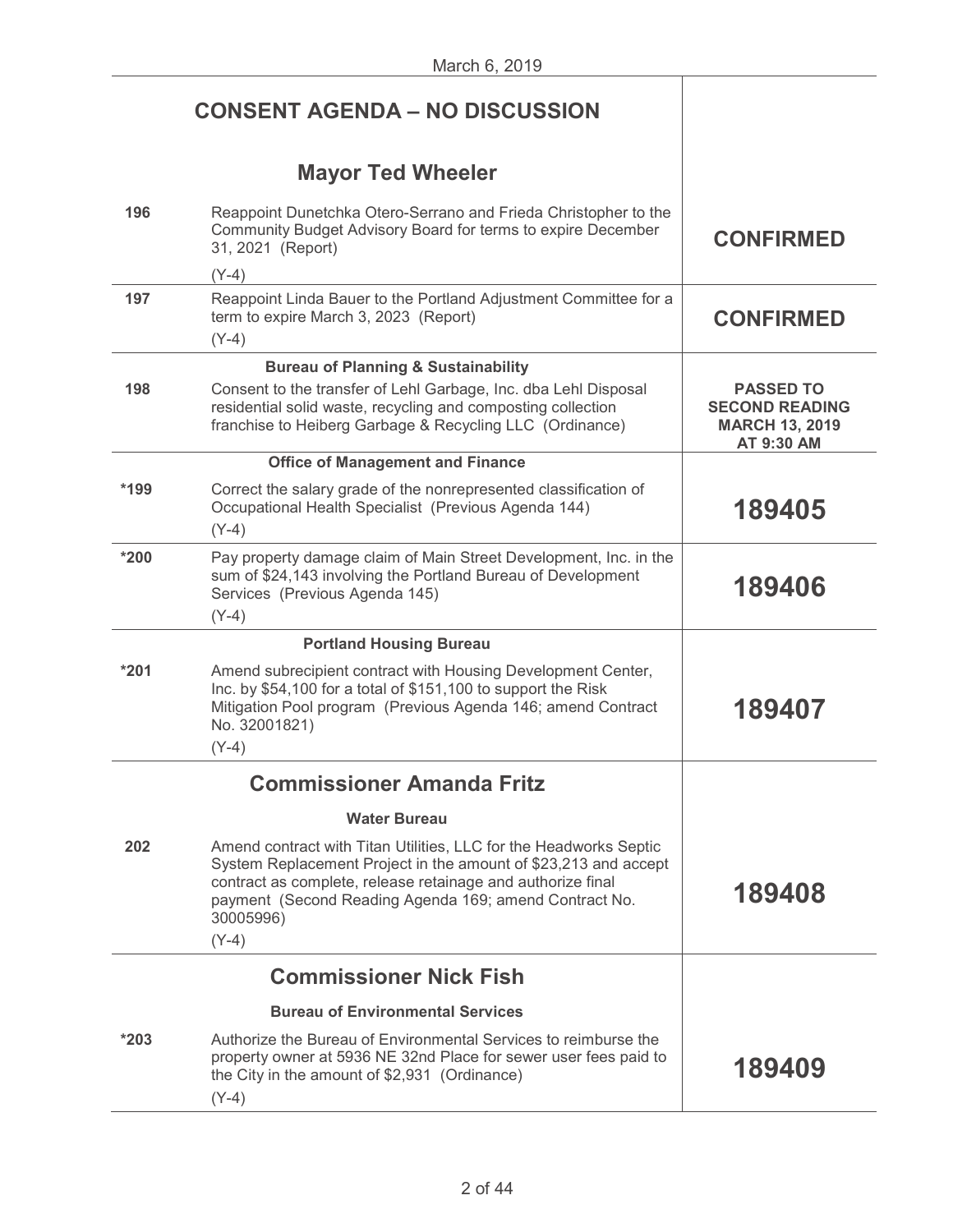| March 6, 2019 |                                                                                                                                                                                                                                                                                 |                                                                                  |
|---------------|---------------------------------------------------------------------------------------------------------------------------------------------------------------------------------------------------------------------------------------------------------------------------------|----------------------------------------------------------------------------------|
| 204           | Reauthorize agreements with the Confluence Environmental<br>Center to support the goals of the Portland Watershed<br>Management Plan for an annual aggregate amount not to exceed<br>\$30,000 (Second Reading Agenda 170)<br>$(Y-4)$                                            | 189410                                                                           |
|               |                                                                                                                                                                                                                                                                                 |                                                                                  |
|               | <b>Commissioner Chloe Eudaly</b>                                                                                                                                                                                                                                                |                                                                                  |
|               | <b>Bureau of Transportation</b>                                                                                                                                                                                                                                                 |                                                                                  |
| 205           | Declare intent to terminate local improvement district formation<br>proceedings to construct street, sidewalk, and stormwater<br>improvements in the SW 47th Ave and Brugger St Local<br>Improvement District (Resolution; C-10066)<br>$(Y-4)$                                  | 37416                                                                            |
| 206           | Adopt findings of City Engineer regarding the appeal of Kyle Bell<br>against the Portland Bureau of Transportation posting property at<br>2370 SE 60th for sidewalk repairs (Ordinance)                                                                                         | <b>PASSED TO</b><br><b>SECOND READING</b><br><b>MARCH 13, 2019</b><br>AT 9:30 AM |
| 207           | Accept a grant in the amount of \$1,512,962 from Oregon<br>Department of Transportation and authorize an Intergovernmental<br>Agreement for 3469 - 3481 NW Thurman St project (Second<br>Reading Agenda 176)<br>$(Y-4)$                                                         | 189411                                                                           |
|               | <b>Office of Community &amp; Civic Life</b>                                                                                                                                                                                                                                     |                                                                                  |
| 208           | Authorize grant agreement of \$10,000 for East Portland Neighbors,<br>Inc. to provide liability insurance coverage for meetings and events<br>to engage East Portland residents in community building and civic<br>engagement activities (Second Reading Agenda 177)<br>$(Y-4)$ | 189412                                                                           |
|               |                                                                                                                                                                                                                                                                                 |                                                                                  |
|               | <b>REGULAR AGENDA</b>                                                                                                                                                                                                                                                           |                                                                                  |
|               | <b>Mayor Ted Wheeler</b>                                                                                                                                                                                                                                                        |                                                                                  |
| 209           | Appoint Andrea Paluso to the Community Budget Advisory Board<br>for a term to expire December 31, 2021 (Report) 10 minutes<br>requested                                                                                                                                         |                                                                                  |
|               | Motion to accept the report: Moved by Fritz and seconded by<br>Eudaly.                                                                                                                                                                                                          | <b>CONFIRMED</b>                                                                 |
|               | $(Y-4)$                                                                                                                                                                                                                                                                         |                                                                                  |
| 210           | Appoint Sean Green to the Development Review Advisory<br>Committee for a term to expire March 5, 2022 (Report) 10<br>minutes requested                                                                                                                                          |                                                                                  |
|               | Motion to accept the report: Moved by Fish and seconded by<br>Fritz.                                                                                                                                                                                                            | <b>CONFIRMED</b>                                                                 |
|               | $(Y-4)$                                                                                                                                                                                                                                                                         |                                                                                  |
|               | <b>Office of Management and Finance</b>                                                                                                                                                                                                                                         |                                                                                  |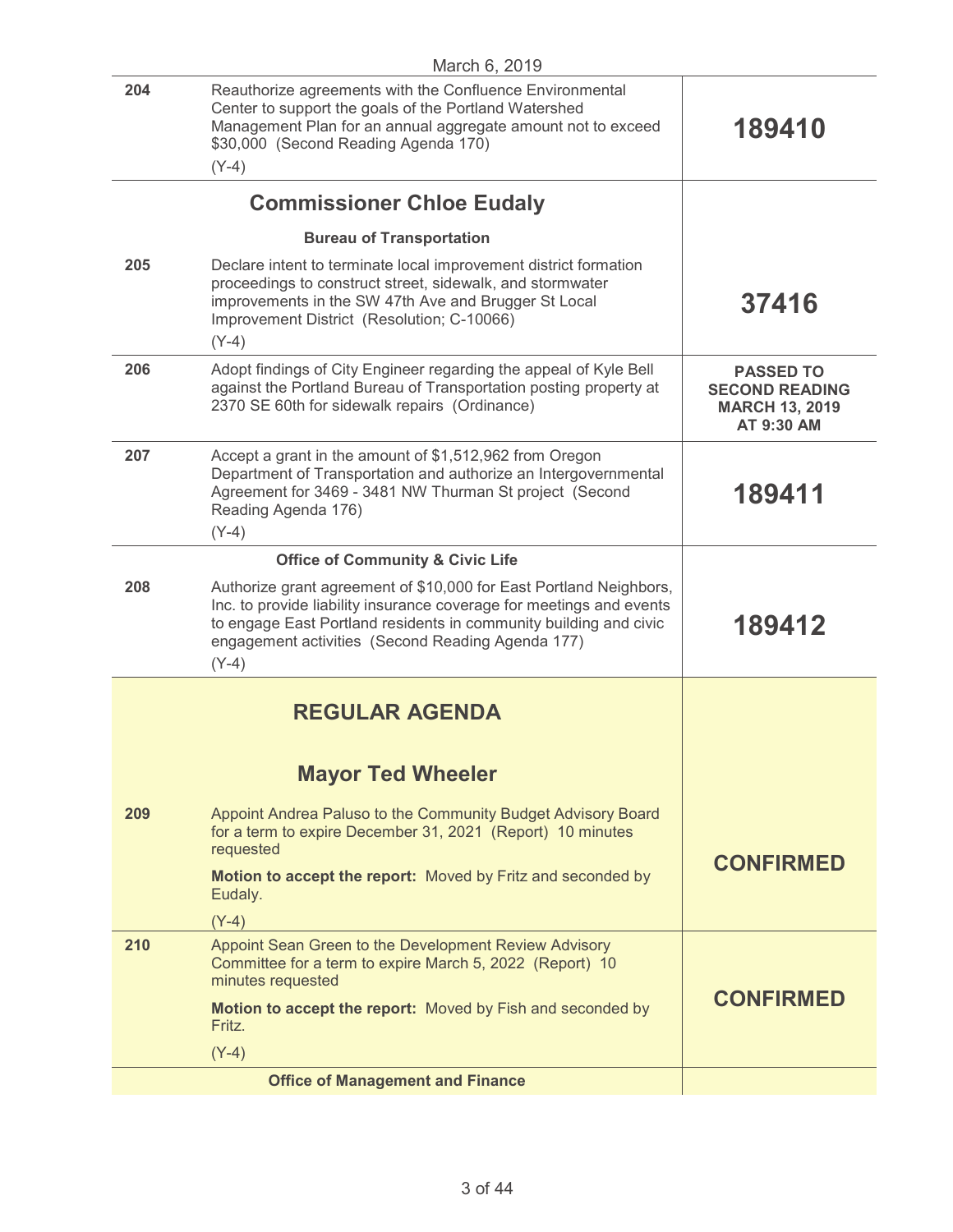|                                         | March 6, 2019                                                                                                                                                                                                                                                          |                                                                     |  |
|-----------------------------------------|------------------------------------------------------------------------------------------------------------------------------------------------------------------------------------------------------------------------------------------------------------------------|---------------------------------------------------------------------|--|
| $*211$                                  | Amend contracts with VanderHouwen & Associates, Inc. and Triad<br>Technology Group for staff augmentation in the amount of \$2.5<br>million each (Ordinance; amend Contract Nos. 31000694 and<br>31000697) 10 minutes requested<br>$(Y-4)$                             | 189414                                                              |  |
|                                         | <b>Commissioner Jo Ann Hardesty</b>                                                                                                                                                                                                                                    |                                                                     |  |
|                                         | <b>Portland Fire &amp; Rescue</b>                                                                                                                                                                                                                                      |                                                                     |  |
| 212                                     | Authorize Portland Fire & Rescue to charge a fee-for-service for<br>cost recovery of non-emergent lift assist responses to Oregon state<br>licensed commercial assisted living, residential care and nursing<br>facilities within the City (Second Reading Agenda 171) | <b>RESCHEDULED TO</b><br><b>MARCH 13, 2019</b><br><b>AT 9:30 AM</b> |  |
| <b>City Auditor Mary Hull Caballero</b> |                                                                                                                                                                                                                                                                        |                                                                     |  |
| 213                                     | Assess property for sidewalk repair for the Portland Bureau of<br>Transportation (Second Reading Agenda 188; Hearing; Y1098)<br>$(Y-4)$                                                                                                                                | 189415                                                              |  |
|                                         | At 11:02 a.m., Council recessed.                                                                                                                                                                                                                                       |                                                                     |  |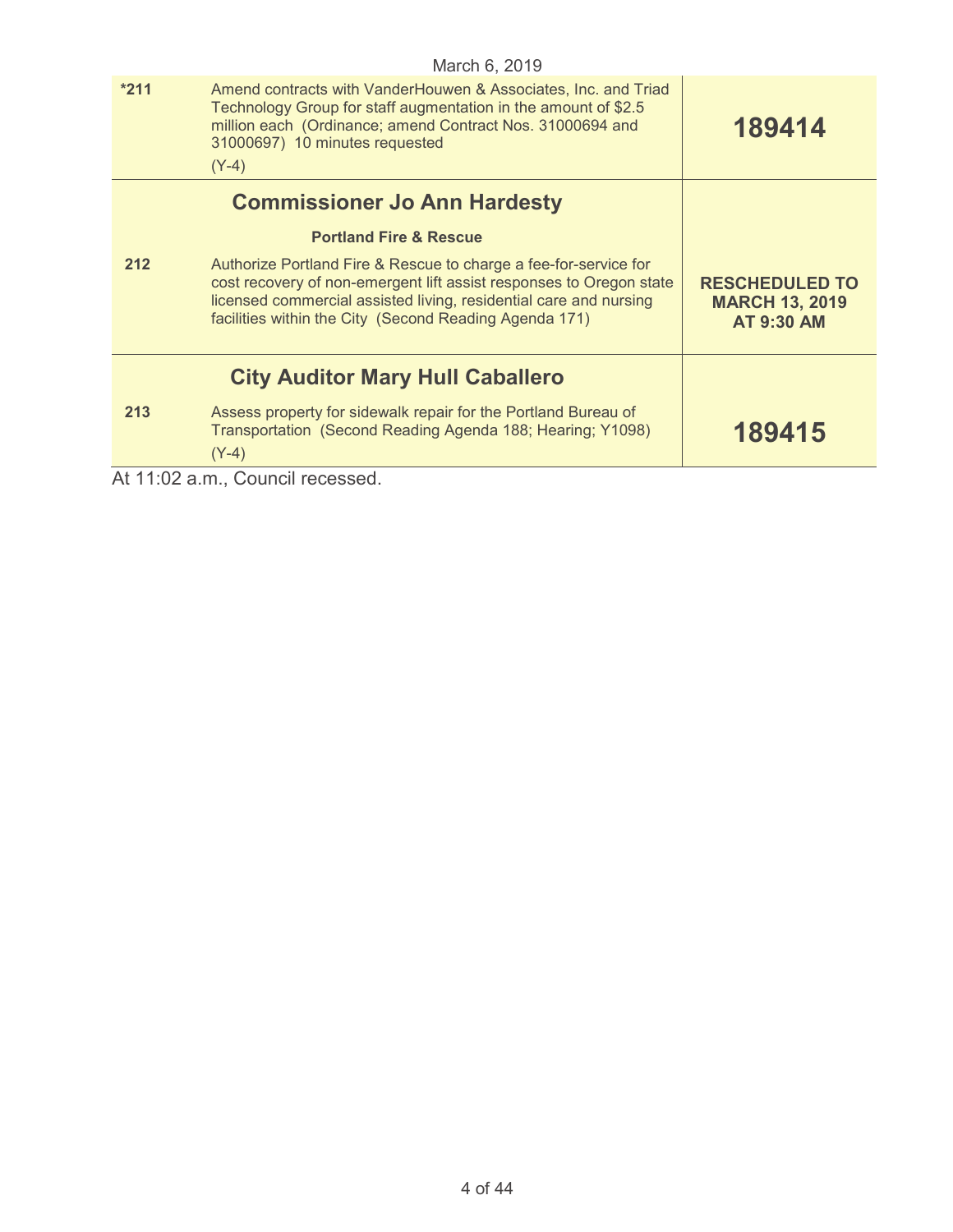A RECESSED MEETING OF THE COUNCIL OF THE CITY OF PORTLAND, OREGON WAS HELD THIS **6th DAY OF MARCH, 2019** AT 2:00 P.M.

THOSE PRESENT WERE: Mayor Wheeler, Presiding; Commissioners Eudaly, Fish and Fritz, 4.

OFFICERS IN ATTENDANCE: Karla Moore-Love, Clerk of the Council; Lauren King, Deputy City Attorney; and John Paolazzi and Christopher Alvarez, Sergeants at Arms.

| 214 | <b>TIME CERTAIN: 2:00 PM - Amend Title 33 to update the</b><br>Neighborhood Contact regulations (Ordinance introduced by<br>Mayor Wheeler; amend Title 33) 1.5 hours requested                                                                                                                                                                                                                                                                                                    |                                                                                          |
|-----|-----------------------------------------------------------------------------------------------------------------------------------------------------------------------------------------------------------------------------------------------------------------------------------------------------------------------------------------------------------------------------------------------------------------------------------------------------------------------------------|------------------------------------------------------------------------------------------|
|     | Motion to amend 33.705.020.B.4.d and add e:<br>d. Be open to the public; and<br>e. Be in a location that provides equitable access to all<br>members of the public. Accessibility includes: providing<br>language services, removing barriers, providing<br>modifications, accommodations, alternative formats, auxiliary<br>aids, or other services that ensure access, upon request 3<br>days prior to the meeting: Moved by Fritz and seconded by<br>Wheeler. Vote not called. | <b>CONTINUED TO</b><br><b>APRIL 11, 2019</b><br><b>AT 2:00 PM</b><br><b>TIME CERTAIN</b> |
|     | Motion to amend 33.705.020.B.4.c to change Saturday or<br>Sunday hours to between 1 p.m. and 6 p.m.: Moved by Fritz and<br>seconded by Wheeler. Vote not called.                                                                                                                                                                                                                                                                                                                  |                                                                                          |
|     | $A + 0.00 -  - 0$ If relative and                                                                                                                                                                                                                                                                                                                                                                                                                                                 |                                                                                          |

At 3:33 p.m., Council adjourned.

# **DUE TO LACK OF AGENDA THERE WAS NO 2:00 PM MEETING THURSDAY, MARCH 7, 2019**

## **MARY HULL CABALLERO**

Auditor of the City of Portland

By Karla Moore-Love Clerk of the Council

For a discussion of agenda items, please consult the following Closed Caption File.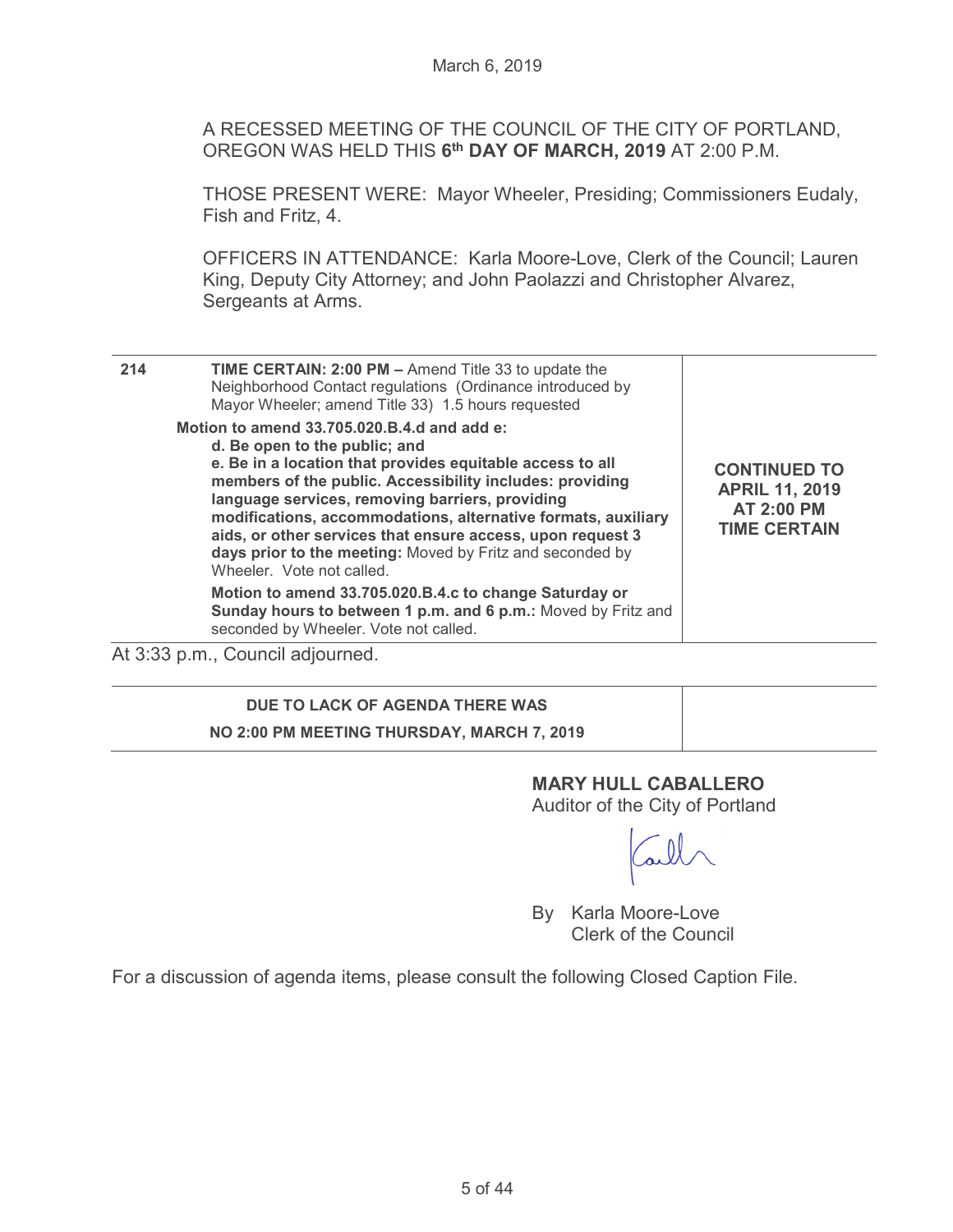# **Closed Caption File of Portland City Council Meeting**

This file was produced through the closed captioning process for the televised City Council broadcast and should not be considered a verbatim transcript. Key: **\*\*\*\*\*** means unidentified speaker.

## **March 6, 2019 9:30 a.m.**

**Fritz:** Here. **Fish:** Here. **Eudaly:** Here. **Wheeler:** Here.

**Wheeler:** If we could get legal counsel to read the rules of the decorum.

**Robert, City Attorney:** Welcome to the city council. The city council meets to do city's business. The presiding officer preserves order and decorum during the city council meetings so everyone can feel welcomed, comfortable, respected and safe. To participate in the council meetings, you may sign up in advance with the council clerk's office for communications to briefly speak about any subject. You may also sign up for public testimony and resolutions or the first readings of ordinances. Your testimony should address the matter being considered at the time. When testifying, please state your name for the record. Your address is not necessary. Police disclose if you are a lobbyist. If you are representing an organization, please identify it. The presiding officer determines the length of testimony. Individuals generally have three minutes to testify unless otherwise stated. When you have 30 seconds left, a yellow light goes on, when your time is done, a red light goes on. If you are in the audience, would like to show your support for something said, please feel free to do a thumbs up. If you want to express that you do not support something, please feel free to do a thumb's down. Please remain seated in council chambers unless exiting. If you are filming the proceedings, please do not use bright lights or disrupt the meeting, disruptive conduct such as shouting or interrupting testimony or council deliberations will not be allowed. If there are disruptions a warning will be given that further disruption may result in the person being rejected for the remainder of the meeting. After being rejected a person who fails to leave the meeting is subject to arrest for trespass. Thank you for helping your fellow Portlanders feel welcome, comfortable, respected and safe.

**Wheeler:** Thanks, and if you would like to testify, the sign-up sheets are in the hallway or you can see the council clerk. First up is the communications agenda. Karla, please read the first item. Or kelan is doing the reading today, fabulous. Is this your first time doing this?

**McClymont:** Yes.

**Wheeler:** Excellent, great, good.

**McClymont:** Thank you.

**Wheeler:** Thanks.

**Eudaly:** I hope Karla is not getting any ideas about leaving us. Welcome.

**McClymont:** Thank you.

**Item 189.** 

**Wheeler:** Welcome, and if you could state your name for the record, please.

**Jason Renaud:** I am jason renaud with the mental health association of Portland. Thank you for allowing me to speak. Since 2006 the year james chasse was beaten by Portland police officers, the city of Portland has failed to eliminate is the routine harm done by police to people with mental illness. Mostly who fail to understand the solution. He was not the first or the last. In 2006 the Portland police bureau killed three people. In 2007 they killed two. In 2008 just one. 2010 made up for 2009, with five. And in 2011 there was one person killed by police, and in 2012, 2013, 2014 each had two and 2015 had three, 2016 had one,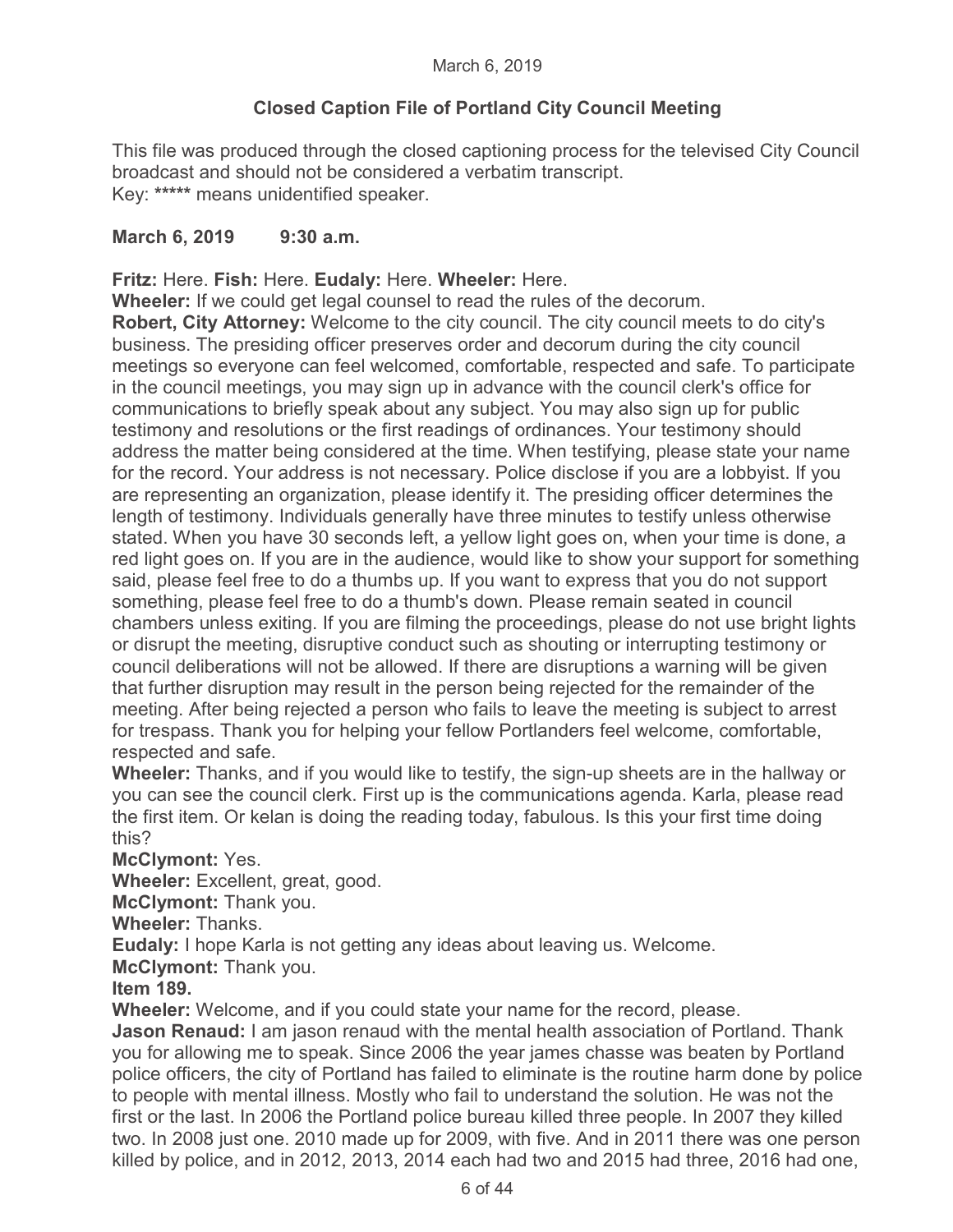2017 two, 2018 three. That's 27 people over a dozen years, and this is important, every one of them was in a mental health crisis of some sort. Andre gladen's death in 2019 was typical. An african-american man with bi-polar disorder ill and in need of compassion and medical services. A homeowner called to 9-1-1, brought is a police officer who predictably escalated the situation and within moments killed mr. Gladen. Since 2006, the strategy selected by this council to end the problem was more training. But, as it turns out, training, and that was done, the more training didn't solve the problem of people getting killed, it's good in its own right, but a basic misunderstanding of the solution. The solution is to uninvolve the police officers from people with mental illness and crisis. Separate them, get them as far from each other as possible. This is a vastly more complicated task than providing training, requiring inter-disciplinary cooperation across multiple governments. In the dozen years since james chasse was killed the work to reduce contacts between officers and people with mental health illness has not begun. The state invited the department of justice to wield law enforcement to people with mental illness. This turns out to have been a grieve us a error. It's the elimination of mental illness and addiction crisis which will reduce the number of persons killed by police. We can stop this, but the work needs to be done before police arrive, not so much after. With this council as individuals and as a collective voice can do is to learn and talk about the power and potential of recovery from these illnesses, and recovery is the least expensive and most effective way to reduce use of force by police. I wish that andre gladen had a chance to recover from his bipolar disorder, it's a complicated illness where a night without sleep or a day without food or stressful event can cause a crisis. Gladen needed help, not a fight. He needed it a long time before he was killed by a Portland police officer. Thank you.

**Wheeler:** Thank you. And could I also comment on this, jason? First of all, thank you for being here and thank you for sharing your message with the council. I agree with you. The key here is to reduce the interactions between the police and people in crisis on the streets, and more importantly, the police agree with you. You have heard darrell turner from the Portland police association say this. You have heard chief outlaw say this, and me in my capacity as the police commissioner say this. I am particularly in agreement with your statement that we need to work on an inter-disciplinary basis. Right now, the way the system is set up is if somebody sees somebody in crisis, you know, they are well meaning and they want that individual to get help, they call 9-1-1. 9-1-1 in our community then turns to the police. What you get is a cop with a gun who is trained in law enforcement tactics and techniques. And many of our police, while they are trained, especially to deal with people in crisis, not all of them are. And therefore we need what other communities have, which is informed people in the call center who then call somebody other than the police people who are trained either in substance abuse or mental health or emts or all of the above who go out and assess the situation and see if they can stabilize it, and then if necessary or if there is an escalation or a threat to public safety, then the police are called in. That's a model that we are actively looking at. We are talking do the county, we are talking to the health department, we are talking to the police and the fire bureau and the bureau of emergency communications, our colleagues up here. I am eager to move very quickly on this. You will not be surprised to hear that there will be some pushback because it does require inter-disciplinary efforts. It requires organizations that are doing outreach, crisis outreach to work with us or come under a common umbrella, or at least from some communications that enables us to prioritize calls going to service providers, so there is going to be a lot of work that needs to happen in this community, and a lot of leadership provided in order to move us into is a better direction, and you've been at this for many, many years, and I respected you for that. And I hope that you will work with us and help us as we try to realize the model that you are describing here today.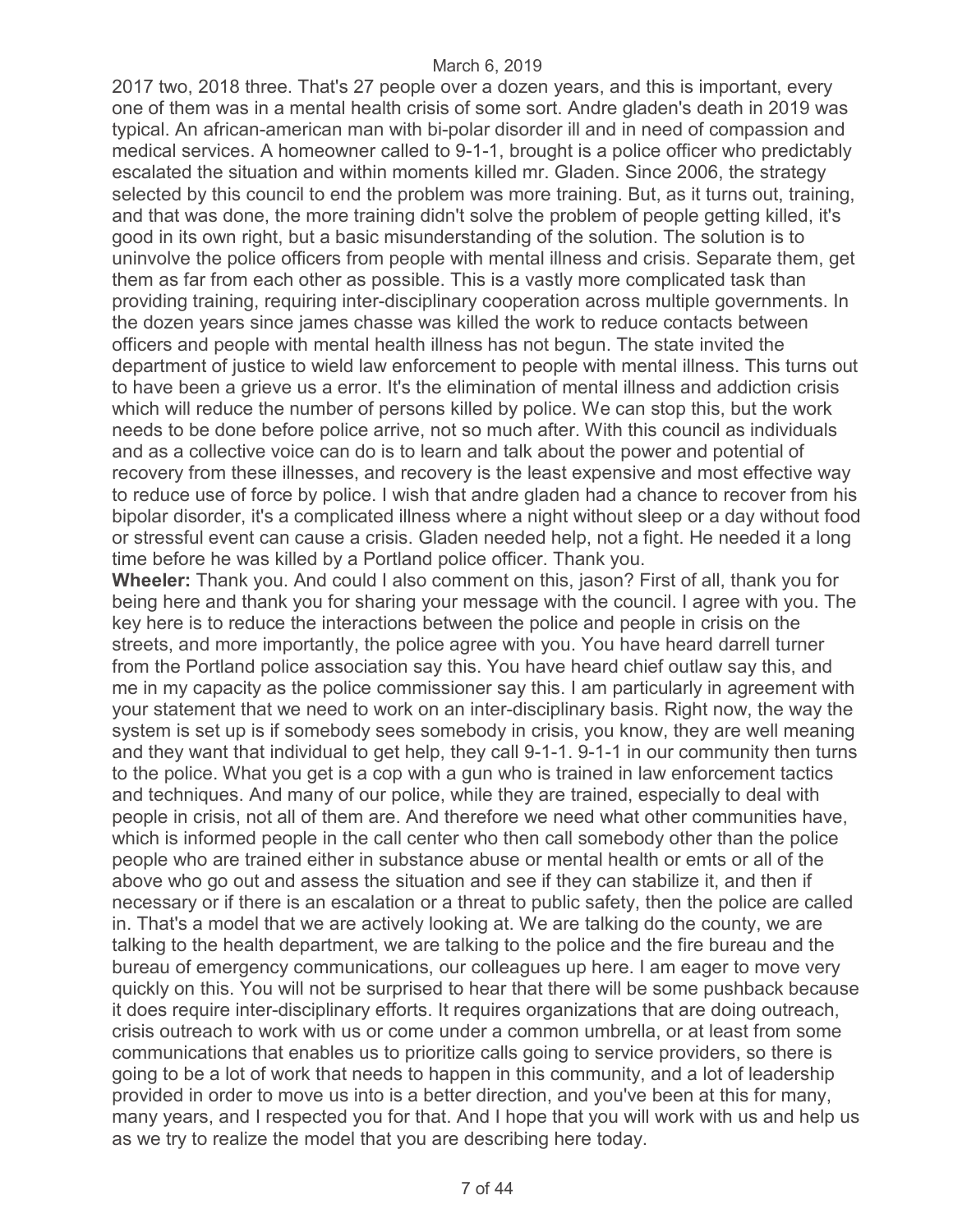**Renaud:** I am so glad you got to eugene to see the kahutz model, that's an excellent model to emulate up here in Multnomah county and in Portland.

**Wheeler:** What makes it difficult is we have bits and pieces of it in place with established service providers, and of course, the hospitals play a role in this, the mental health system plays a role in this. The substance abuse and treatment system play I see a role. We, actually, have to rethink how we're organized and structured and how we communicate amongst ourselves. That's going to require some substantial lifting. I know that your substantial leadership and credibility and clout in this area is going to be important in helping us to get it done.

**Renaud:** Eager to help.

**Wheeler:** Thank you, sir. Appreciate you being here. Commissioner hardesty -- eudaly. **Eudaly:** I will play commissioner hardesty today. No, a clarifying question, we need a policy change because isn't it policy that we summon the police when someone calls? **Wheeler:** That's correct.

**Eudaly:** I don't want to leave the public with our call center operators are not reaching out. **Wheeler:** Yes, the structure. It is 9 structure and policy, and thank you for that clarification. **Eudaly:** And I agree and support mr. Jason renaud's proposal.

**Wheeler:** Very good. Thank you for being here today, jason.

**Renaud:** Thanks so much.

**Wheeler:** Thank you. Next item, please.

**Item 190.** 

**Wheeler:** Good morning. Please state your name for the record.

**Lightning Super Humanity:** Yes, I will do two minutes of verbal communication and one minute of video. Yes, my name is lightning, I represent lightning super humanity. The science, of making machines smart. What we have to begin to do, from my position I want to start looking at a.i. Politicians. I want to be able to vote for an a.i. Politician. I want to create a form of government to where we will have more of a direct democracy to where on every item on the agenda we can have solutions created and then vote by smart-phone and determine the final decision. I want to have an understanding that the humanity must be put at the top here. Safety and digital ethics must be taken serious. And again, from my position, we need to begin to simulate these machines into the city council throughout the county, throughout the city, throughout the united states. We must become enhanced by the machine, work with the machine, and understand if we do not, it can end up being the greatest threat to humanity. We are willing to step forward with the tech companies and work alongside of them. Understand what they are trying to create. Understand this could be the last, greatest invention to humanity, and understand we want to be part of this to make sure that things are set into place to prevent anything negative but only create a.i. For positive good. That is my position, and again, I want to have an understanding. Invest in the a.i. Researcher and begin to understand them and what they want to create in the same manner that they are beginning to understand and how they are going to create the machine. Karla, please?

**Video:** We are keeping humanity alive, and not putting machines inside of everything. That's a great opportunity for companies to say they care.

**Fritz:** Excuse me, is this captioned?

**Video:** What is your ethics as far as technology is concerned and how do you value humans in the sense of technology and how do you keep things human? This is becoming a key question because keeping things human has to do with trust. The humans are based on engagement, relationships, and humans are not living off of the data pipeline. It's much more about relationships, so this is a key opportunity for companies using great technology but putting humanity on top and letting human things flourish rather than squash them with automation. It's quite clear if we don't have a normal compass in the value system,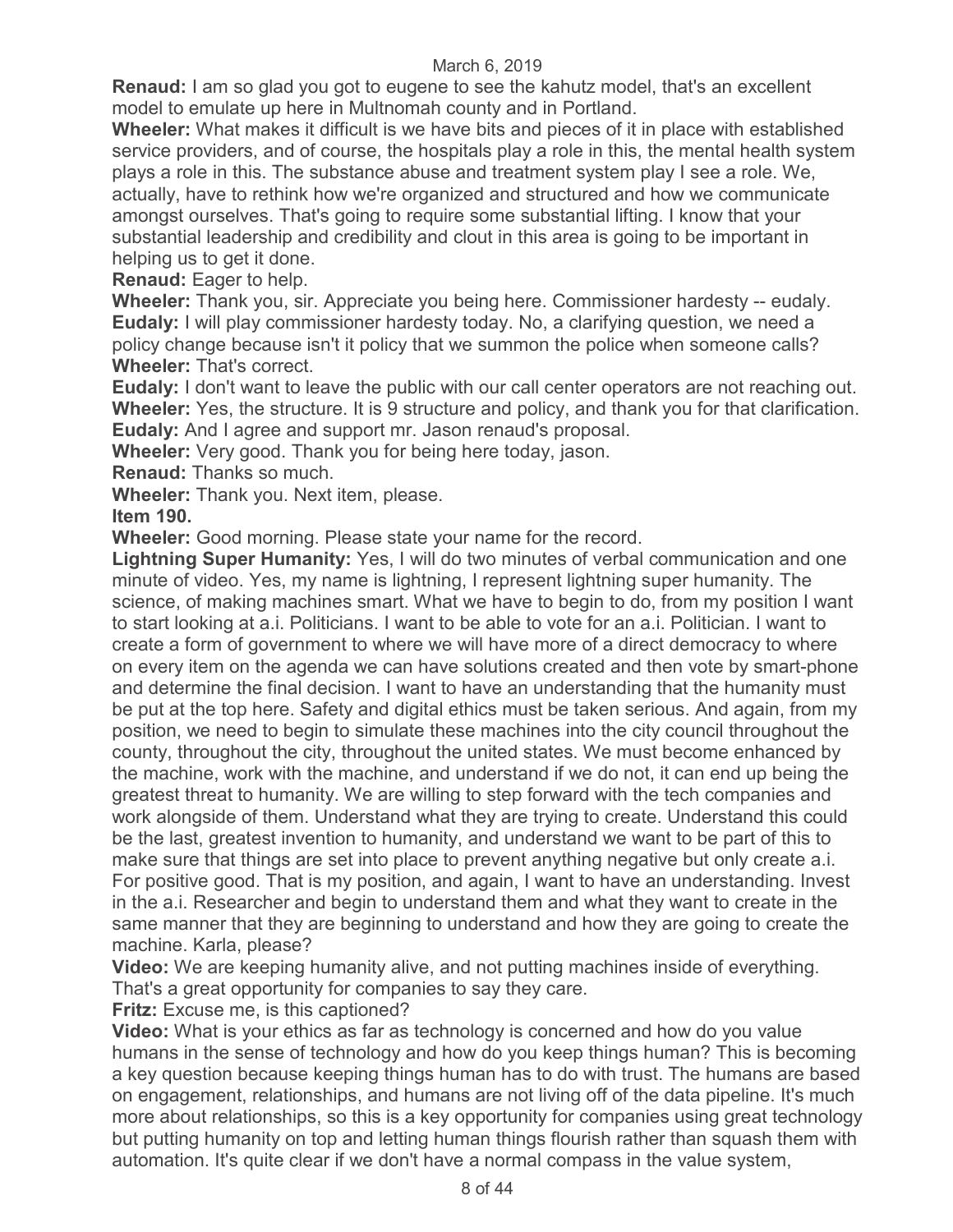eventually with this connect and everything falls apart because we have lost our purpose, right. The bottom line is our technology has no ethics, but society and humans depend on it. What we see in technology is the primary conversation is about how much does it cost and can we do this and does it actually work and engineering kind of thinking, right. But in the near future we are going to clearly solve those issues like connectivity, broadband, computing, intelligence machines. We are only a few years away from that question to shift from if and how to why and who. That shifts the whole thing.

**Wheeler:** Appreciate. Could you please read the next item? **Item 191.** 

**Charles Bridgecrane Johnson:** Good morning, commissioners. Charles bridgecrane johnson. It's a beautiful day in cascadia but warm enough in here that I don't think that we need this. So we have heard mr. Jason renaud talk about people in mental health crisis and a number of them end up dead. We have heard lightning's presentation touched on the need to really work with the data and even though we occasionally publish some, I don't know, I don't know if it's really progress to say that a new homeless shelter is opening up. Occasionally the transition projects, the main subcontractor for the joint office of the homeless services will do their instagram or social media post that says you know, I don't know if they did it in the last couple days because here with march coming in like a lion, two of the first days of march, the whether was so severe that we had the emergency shelter open so they would say the number of people they sheltered and talk about the four people that transitioned into housing, and but that really should not be spoken of as an accomplishment, necessarily, because what we have is a housing system where there's been almost zero growth, and so when we say somebody was put into housing what, we know is that another person either lost their housing or lost their life. And for the years of the homeless and the housing emergency crisis, we have bantered about the numbers from the point in time count, but we have never publicly brought forth the funded parties and worked with the real data. The city and the county fund through a major fortune 500 corporation information service products sometimes called hmis, sometimes called service point. What service point really would do, or does, except we don't ask it what it is doing, is it tells us that there are people who have chronic homelessness for two, four, six, eight, ten years, and that we intend to extend it for an equal length of time instead of developing methods to better engage with those people and end their chronic homelessness. That, of course, gets to the point of making homes. It's unfortunate that we are coming up on six months since the good people of this county have passed a bond across the metro region. And I don't think that you could find any ordinary people who feel that they have been engaged in that process. We have some nice blips on the radar in the horizon. Psu's funding for homeless studies. But I think that the answer is with the community, it needs to be more public engagement and honest talk about past mistakes or where we did not make enough traction. Thank you very much.

**Wheeler:** Thank you. If you could please read the next item. **Item 192.** 

**Wheeler:** Good morning. Please state your name for the record.

**Craig Rogers:** My name is craig rogers. My intention of being here this morning is to support the city club report and vote in the structure of our current city council needs to change. And I go back 20 years or more of watching and rubbing shoulders with things that happened down here. One of the most recent things in november 2016 was the community survey that showed historic lows and it just hasn't gotten any better since this. I know from my own experience in this city, so I need to go back a ways. Here's the examiner back in 1996, and this is something that I really have gotten involved with. Park bureau sacrifices trees. July letter concerning the plant cutting of 75 dozen fir trees is closer than the Portland parks director jordan admits. There was such a plan that passed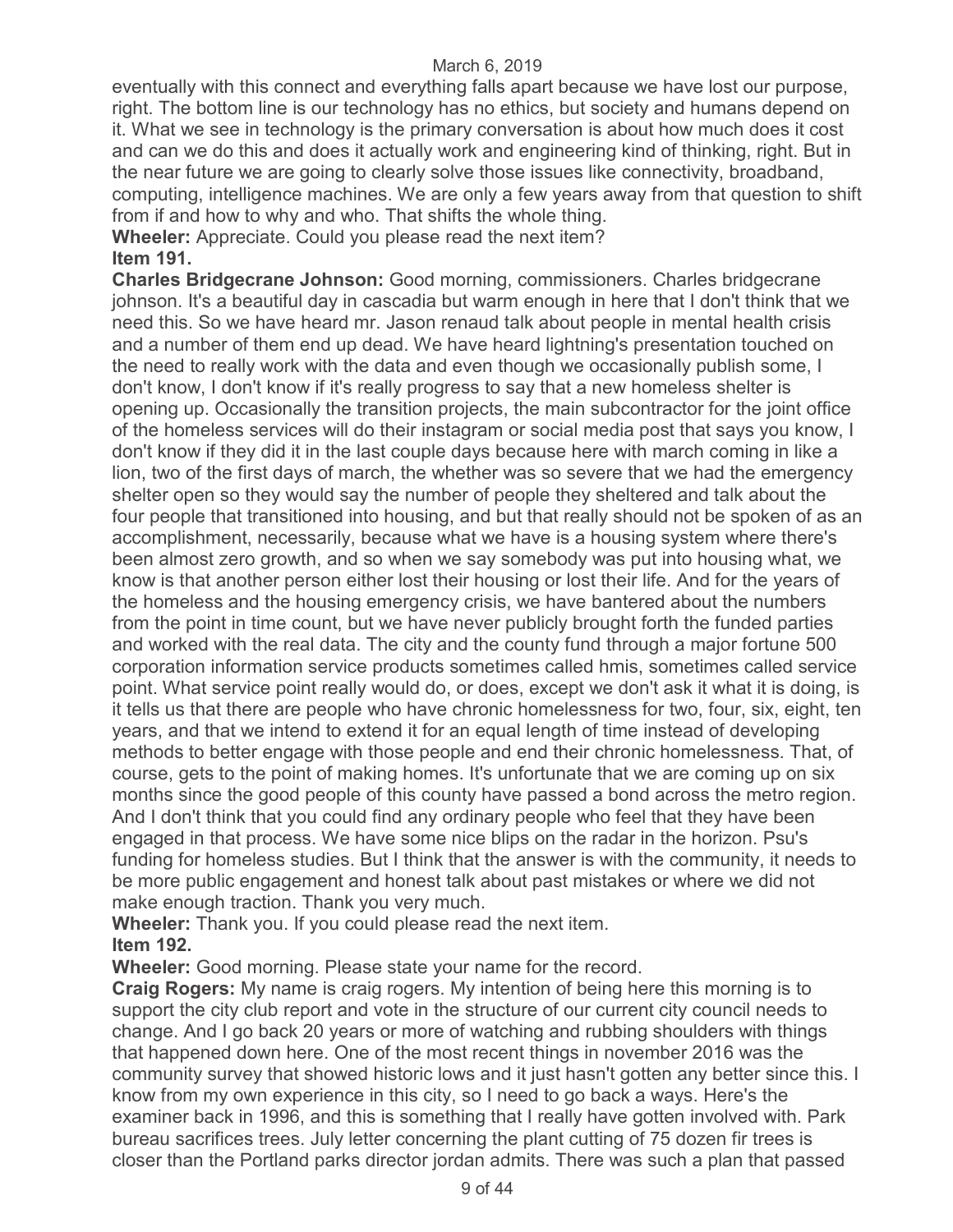with the parks bureau top brats and urban forester commission, the trees were marked for cutting and a traditional use. That was a serious issue and I got involved. I went down there and they had a red x on them. I will not go into why they were going to be cut down. 75 dozen fir trees. The commissioner said it's too dark in there. There is disease. Trillium was growing up out of the ground and it needs shade and the trees were not diseased. We had a forester on our side. So that was all thorny, you know. The new structures you would be held more accountable and would be easier to vote you in or vote you out, which really raises the standard that you add here to while you are in office. So I totally endorse the city club. Now, during the street fee, my Portland rose is so bad, the city council, you know, I went to the sustainability thing at the elliott center and I thought what the heck. There is a steep learning curve. I had my eyes open because mayor hales leans into the mic, and there is a room full of 100 emerging local government leaders. See, it's in the political dna, and he says, you know how you deal with the public, you give them choices. And you know what that is, it's a shell game. You don't win a shell game. So then we go into the roads, and here's Macalluh research, and the commissioner wouldn't released the data of how they were going to tax people so we had to go to court, and the data showed that the biggest employer in the city of Portland was a calonics clinic with over 30,000 employees. So, believe me, I could sit down here for three months and tell you the things that the city has failed on, and they will make -- I started laughing at home, you know, just thinking about some of this stuff.

**Wheeler:** Thank you for coming in.

**Rogers:** You are welcome.

**Wheeler:** Next individual, please.

### **Item 193.**

**Melanie Plaut:** Good morning, mayor, commissioners, my name is melanie plaut, I am a retired physician and working with groups to look at climate change. I want to express my deep gratitude for the council's strong stance on the climate and on the safety of the community. As you know work done by this body has been considered a national model for other jurisdictions. In november of 2015, the council adopted the oil train resolution, which is number 37164. To paraphrase only slightly the last line reads, "it is binding city policy to oppose all projects that would increase the amount of crude oil being transported by rail through the city of Portland." Portland, we have a problem. At the old logistics site in northwest Portland, the new owners, zenith energy, have converted a prior asphalt terminal into a facility which for the past year has been accepting rail car after rail car of tar sands oil from alberta, canada, and loading it on ships for export. It gets worse. In the last few months they have started to expand their infrastructure and enabling them to unload more oil obtained by one of the dirtiest methods of extraction on the planet. This is a triple environmental and justice disaster. First, a disaster for our climate as you well know. Second, a disaster for the first nation's people of alberta, and the ecological ballace of their land to extract tar sands, trees and topsoil are removed from hundreds of square miles, and the tar sands are scraped up with enormous shovels. Third, it is a disaster for Portland, a true health and safety emergency. I won't go into details but I refer you to the Multnomah county briefing on oil by rail from 2016. If tar sands were to spill into our river, there would be serious trouble. This type of rail, this type of oil is heavy and tends to sink making cleanup very difficult. A tar sands spill in kalamazoo, michigan cost a billion dollars and took five years to clean up. Clearly this activity violates the spirit of the laws passed by this body as well as common sense. I urge you to use your authority to put an immediate halt to the expansion of this facility and to the export of tar sands through our city. Our city and this council do not want to be accomplices to this crime. The original permits for this facility and for the expansion were for moving asphalt. Oil trains pose different risks, and ought not to be covered under the same permit. There should be an immediate halt to this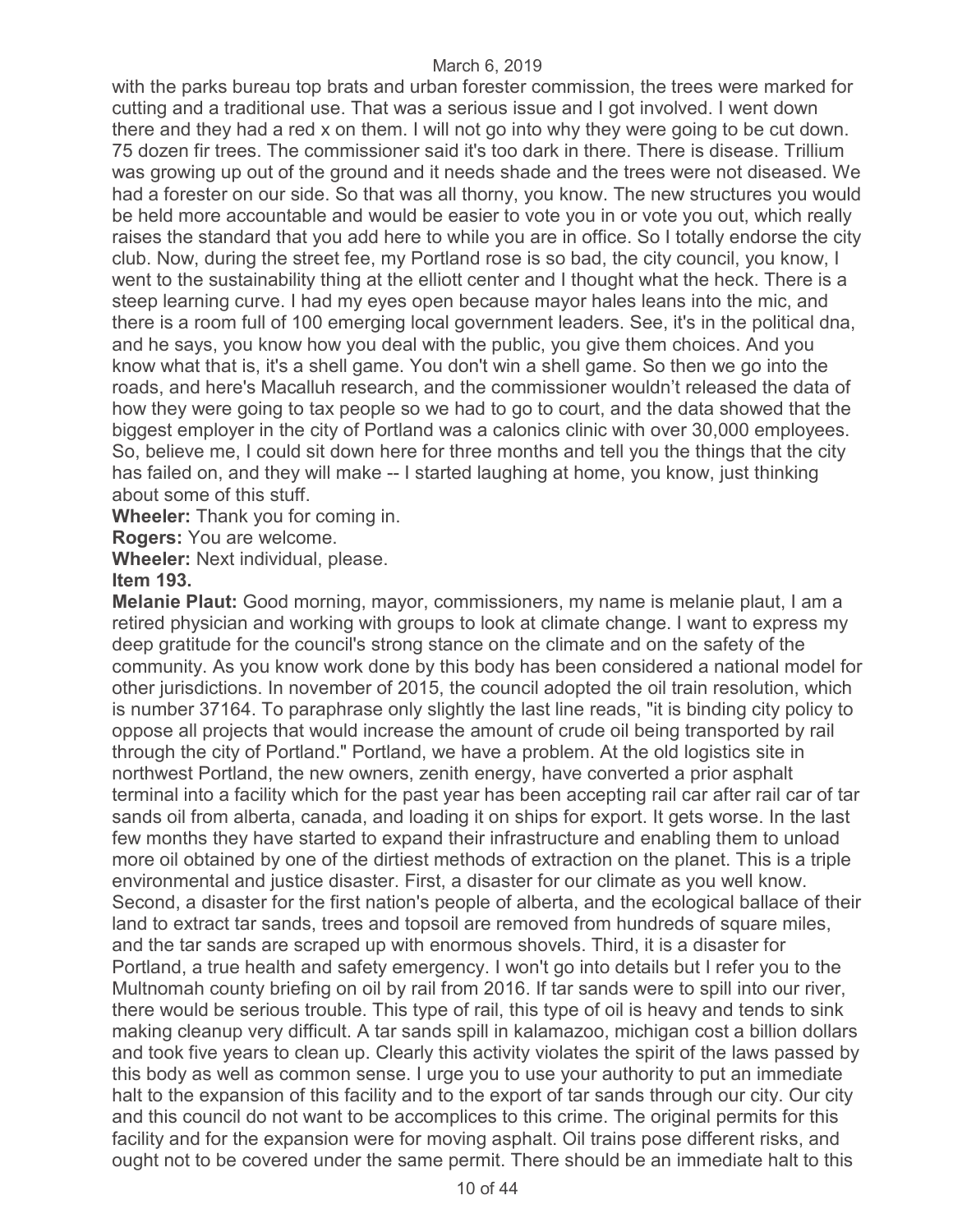work until a thorough review can be done. Thank you for standing with us on issues like this, and I am willing to try to answer any questions you might have.

**Wheeler:** Melanie, first of all, thank you for coming in and testifying. I want to assure you when I heard that this news broke, it was extremely concerning to me. This is not a value that I espouse. This is not the kind of business development that the city of Portland should support. The number of jobs created by this, by the way, are about the same as a starbucks outlet would create, but the environmental and public health risk is substantial, and we saw this happen a year and a half ago in moser, Oregon, where a 96-car oil train derailed and created both an environmental and public health catastrophe. So legal issues aside for the moment, I want to assure you that my team and I are doing everything that we can to stop this expansion. We are focusing, instead on renewable energy, resources, and we are focusing instead on green energy. We are not interested in expanding fossil fuels of this nature. The tar sands issue, serving as an exporter of tar sands coming from potentially canada, I don't think that that's what anybody has in mind as a vision for a healthy economy for the city of Portland. It certainly is not what we want in terms of public health or the safety of our environment. So we will continue to do everything that we can to limit this expansion or get rid of it all together. That's my pledge to you.

**Plaut:** Great, thanks for doing everything that you can to do that.

**Wheeler:** And I will look forward to working with you and others. Okay. Thank you. That concludes the communications for today. Has any item been pulled off the consent agenda?

**McClymont:** No.

**Wheeler:** Please call the roll.

**Fritz:** Aye. **Fish:** Aye. **Eudaly:** Aye.

**Wheeler:** Aye. The consent agenda has been adopted. First time certain item, please, item 194.

**Item 194.** 

**Wheeler:** Very good, I would like to introduce karen brooks. Good morning, thank you for being here.

**Karen Brooks, Portland Fire and Rescue:** Hi, mayor, and commissioners. I am karen brooks. My pronouns are she, her. I work at Portland fire and rescue, and I am on the leadership team for the city's lgbtq affinity group. I was asked to introduce this year's women's history month presentation because the organizers from the women's empowerment affinity group consulted with the lgbtq group on ways to expand our definitions of gender and how we may focus on intersectionality. So today you get me, just your average jewish lesbian Portlander with a taste for a nice blazer. Shalom. [laughter] while there is much to bind women together this identity can intersects as seen above with race, ethnicity, national origin, ability, disability, and religion, sexual orientation, gender presentation and so much more. This year's women history month theme is agents of equity, women and gender non-conforming voices in action. The women's empowerment group made an effort to expand the conversations that we have about gender and to promote inclusion and understanding. Every year the women's empowerment affinity group collaborates with bureaus and other groups to provide diverse and inclusive events to celebrate women's achievements in our communities. The events are created and run by volunteer city of Portland employees. It is critical to acknowledge and lift up the ways in which our experiences vary with each identity that we hold. Our identities do not exist independently of each other, and that's why it's so meaningful that the women's empowerment group reach out to the lgbtq group and others in the community to plan their events. There is a full calendar of events this month, and we encourage participation from our council members and the community. A few activities include the ninth annual wonder woman awards, harassment bystander training, a panel discussion about women and non-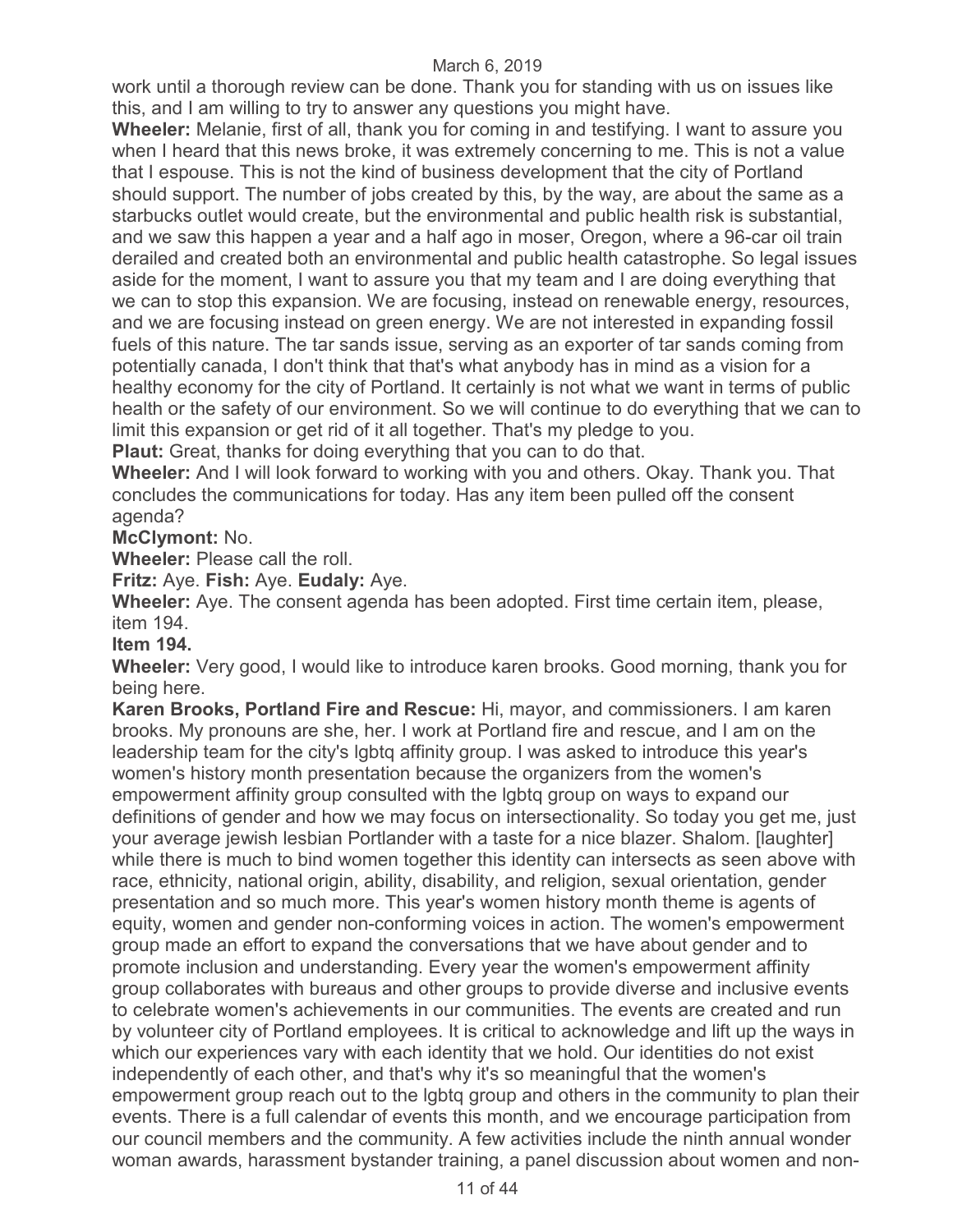office jobs featuring a firefighter, and an even about how to talk to kids about gender fluidity and a film about gender pay gaps and much more. This could not happen without the time and resources offered by volunteers, the diverse empowered employees of Portland also known as deep and our bureaus. Thank you very much for supporting our affinity groups. If I might don a more official hat, I would like to let you know that Portland fire and rescue is hiring and taking applications for entry level firefighters until march 11. This is considered a non-traditional job for women, but there is no reason for it to be put in that category. I would trust any of the female firefighters to drag me out of a burning building and that's no easy task. We have a free summer camp for women 16-20 interested in gaining experience in firefighting, and that application period is also open. And I am going to have these information cards. I will give them to Karla. If you would like any for your office. Now, I am pleased to introduce our agents of equity speakers. First we have joy aleece davis, the executive director of the Portland african-american leadership forum, and she will be discussing her photo project, albina queens. It will be showcased this month at the old church. The exhibit information is on the women's history month calendar, and there is an event this month where we will walk over and view the exhibit. I have seen this work and am happy to say some of our amazing city employees, city of Portland employees are featured. It's really great. And our seconds speaker is shannon scott. A board member of human, the human rights campaign, which is the largest national lgbtq civil rights organization. She's a combat veteran of the air force and the founder of united equality consulting, an organization focused on helping companies support their transgender employees. And our third speaker is courtney duke. You will recognize courtney as a senior planner for from pbot, been in front of city council many times. Today she will, representing the great worker of the city of Portland women empowerment affinity group and pdx city mamas. We will start with joy.

**Joy Elise Davis, Executive Director Portland African American Leadership:** Thank you. Again my name is joy aleece davis, the executive director of the Portland africanamerican leadership forum, better known as palf. Our mission is to help the black community imagine the opportunities we deserve and build our leadership to achieve those alternatives. I created the albina queens project in partnership with the local creative agency called camp grizzly because we imagine a world where people of african decent enjoy the life, resources and recognition to be a thriving, brilliant connected community. This photography project celebrates those who claim, reclaim, and-or disrupt traditional constructs of black femininity. The images captured marks an occasion where black women are seen, counted, loved, and valued. In this in and of itself is a political act. The albina queens exhibit represents a wide spectrum of difference. Non-binary fems, with women, youth, elderly, people with a range of abilities, and everyone and everything in between. It is in the spectrum where we find beauty and power of black people. The photography focuses on bringing out the natural radiance of black skin and the rich traditions of head wraps. Head wraps have a deep and complex history within the black community. From the use of a tool of oppression to the literal use as a crown today. This piece of fabric represents resiliency, resourcefulness, creativity that black women have employed as a method of survival and self empowerment for centuries. Like many when I enter rooms like this I have to remind myself this space is forming even though it may not have been designed for me. It is our hope that when black women view this exhibit, that they feel loved and valued. We deserve to be celebrated in spaces like this one. During and after black history month and women's month, really all year long. Today we are honored by the many black women who have paved the way for this moment. I am honored to present the albina queens photography exhibit to you all, and it's my hope that folks listening will visit the exhibit at the old church but also check out our website for many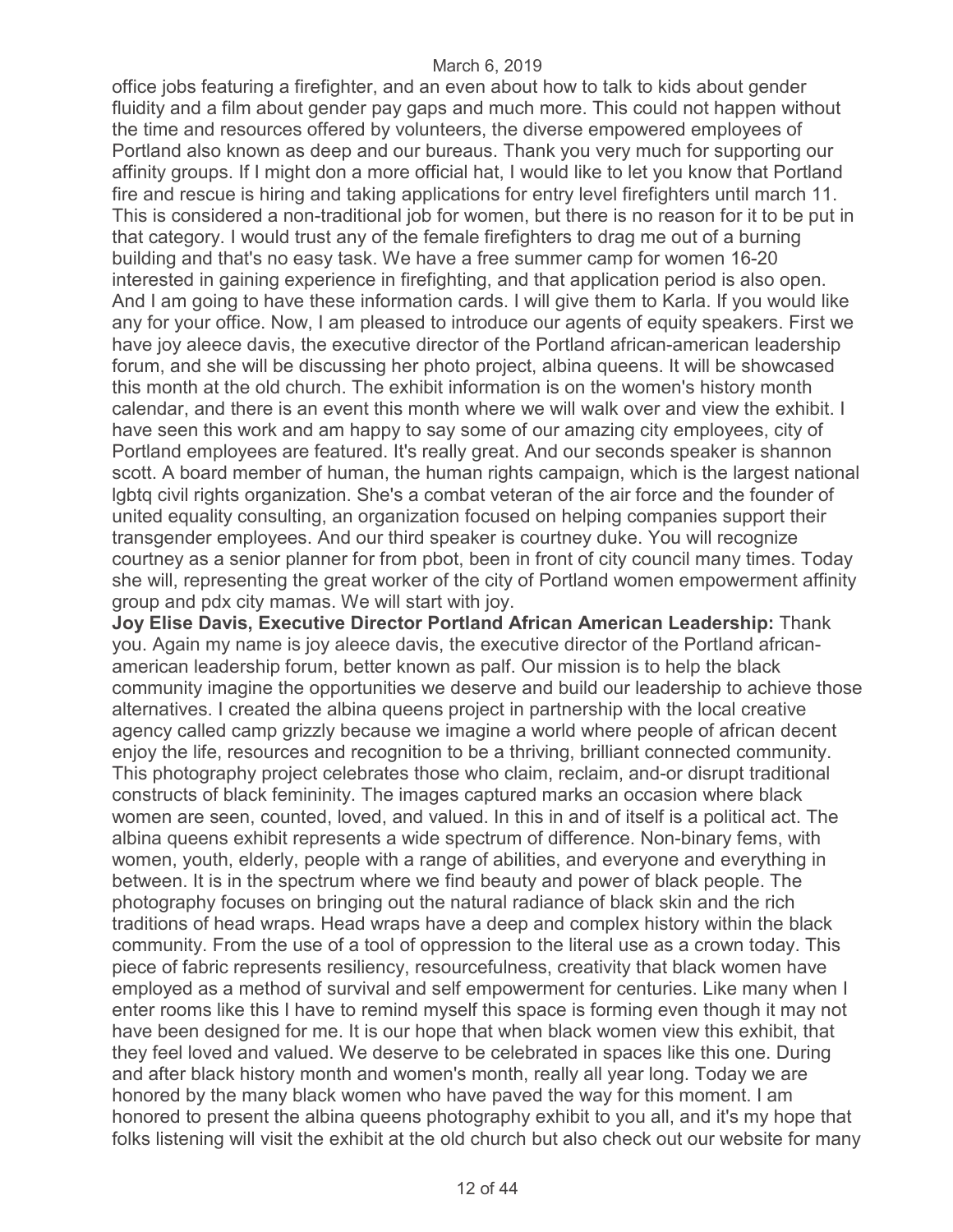more opportunities to celebrate the leadership of 100 black women, one of which is commissioner jo ann hardesty. Thank you very much.

**Wheeler:** Thanks. Joy, do you happen to have the url for the website?

**Davis:** Yes, if you go to albinaqueens.org.

**Wheeler:** Very good. Thank you. Good morning.

**Shannon Scott:** Good morning, mayor wheeler and commissioners. My name is shannon scott. My pronouns are she, her, and hers. I want to start off by saying thank you. Thank you for create thinking space for us. Thank you for having us here today. I want to start by telling you a bit about myself and what brought me here. I was raised in a community that is not like Portland. I was raised in montana. I grew up there until I joined the military. I serve in the military for almost 11 years. I am a combat veteran of two iraqi campaigns, and it was something that happened to me on the last trip home that would change my life. I was coming home on an aircraft, a cargo plane, and it was full of caskets. Those people dead had given the ultimate sacrifice for their country. At that point I decided that I could no longer hide my truth. I could no longer live in the closet, and I decided to begin my transition. It was at that moment in time I realized how important having a safe and accepting community is to living a happy and full life. I lost everything. I was forced out of the military because of my gender identity. I lost my friends, my partner, and my family. I knew I had to live somewhere better. After one visit to Portland, Oregon, I knew that this was the place. I made my home here. I devoted my life to serving those in the marginalized communities. Communities such as the transgender community. Community with people of color, women, gender non-conforming and queer folks. As you know we have done a lot of work here in Portland to serve those communities better, but you also know that we have a long way to go. I want to thank you for the work you have done, and I want to encourage you to keep having those difficult conversations, keep taking those meetings, and keep working to make Portland the amazing place that it can be in the future. Years ago, I heard a shocking statistic that the average life expectancy of a transgender woman of color is 35 years old. This points out all too well the staggering effect of intersectionality and the effect it has on our communities. That is why we work for all communities. Why we must continue that work. Portland is seen as a leader across this country, as a progressive city trying to make change for the better. It's not perfect. But we are getting there, and we can get there. We are working on a bill right now, at a national level modeled after one that Oregon has right here called the equality act that would ensure legal protections for lgbtq people and women. Half of the country does not have protections. Two women can get married on sunday and be fired on monday. A transgender woman can walk into a department store to buy a dress and be denied service. This happens all too often. Please continue to show the country that we can do this. With that said I want to take a moment to celebrate the amazing women at this table and to the amazing women in the community that have done such fantastic work for our community, and I would like to challenge everybody listening and watching right now to join in this work. If you would like to join me at hrc, we have positions not just to serve, but to lead. It is my intention to raise those voices that have not been raised in the past with this amazing platform that we have at the human rights campaign. You are free to reach out to me at shannon@hrcportland.org. I would like to say I am happy to continue this work with you for creating a safer, happier, healthier Portland.

**Courtney Duke, Senior Planning Transportation Bureau:** Good morning. I have to have my glasses and my computer right now. Thank you, mayor and commissioners. I am courtney duke, she, her. I am usually presenting and talking to you about transportation policy, but today I am here to celebrate and advocate for women at the city through my involvement in women's empowerment, women's history month planning committee, and as a founder and board member of pdx city mamas, the city's working moms affinity group.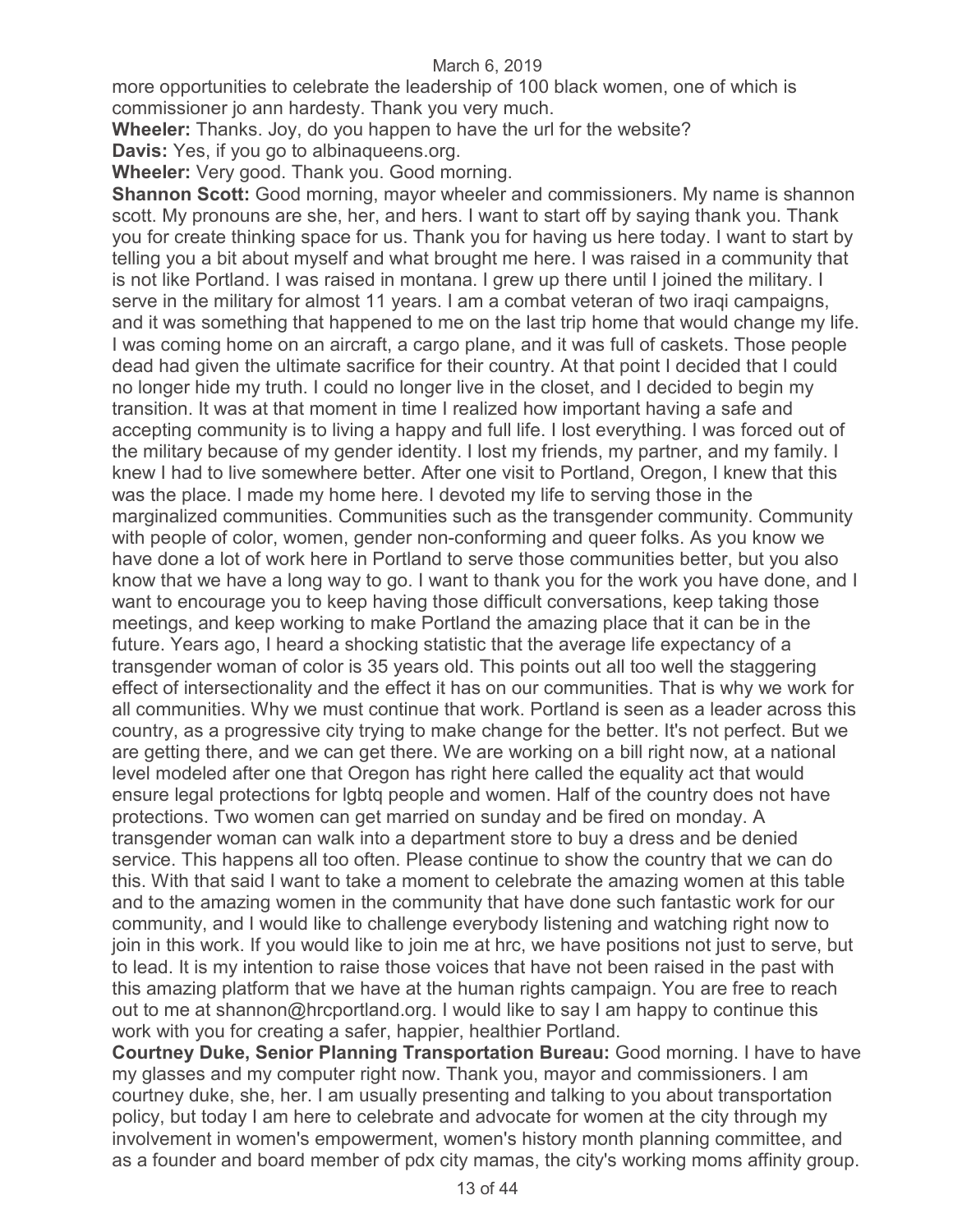It is refreshing and about time I might add to be up here representing to three women, although commissioner hardesty is not here, on council for the first time in this 22-year city veteran and the city as a whole. Although I see that commissioner hardesty is not here, I look forward to working with her and all my capacities at the city. Women's empowerment is the latest name and officially recognized women's group at the city. Women at the city have been planning and participating in women's history and international women's day celebrations and events for over 20 years. Both as a part of city government and as well as our volunteer time. Our group and celebrations have evolved and become more inclusive as the population of our city and our employees have evolved and changed. Many working women have become working mothers, and a need to support this segment of the employees is identified, and the pdx city mamas formed approximately 12 years ago. Our group supports working parents through policy and program development and changes, such as paid leave and nursing rooms, plus workshops, panels, and general support. We want to thank commissioner Fritz for her early and consistent support of our group. I think that you are our first guest speaker.

## **Fritz:** I think so, too.

**Duke:** And working parents in general. Commissioner Fritz, along with commissioner saltzman were the driving forces of paid family leave. And they heard our concerns and modified the rules to be able to take leave in increments over the year in order to better support families that serve as foster parents to children in the community. So thank you. This year we have several events that reflect the changes our members and their families are experiencing. And we have a presentation and facilitative discussion on gender and gender fluidity for children and families. We have advice on planning for a high school education, proposed high school education, be that college or the trades, and the panel related to non-office jobs, field jobs at the city. And speaking of which, I am going to copy karen. Pbot is hiring seasonal workers and utility worker twos, which are excellent entry level positions at the maintenance operations office. We need and want more women applicants. Spread the word to your communities. We invite all of you to join us at these events in march, but also any of our programs throughout the year are open to all city employees. Finally, I would like to mention a leader and mentor and woman of public sector excellence, betsey ames. Betsey provided excellence in public service for over 20 years. Both at city hall and at bureaus including bps and omf. Excuse me. Betsey died last month, a loss for the city, our communities and me, personally. She was a champion and mentor of women and men both in her daily example and also as a panelist, speaker and supporter at women's history month every march. I dedicate my work to betsey while the omf created a yearly award for public service excellence in her honor. She is and will be missed. Thank you for your time and attention. And we look forward to seeing you at our events.

**Wheeler:** Before I read the proclamation I would like to open this up for any comments to my colleagues.

**Eudaly:** I feel like it's my duty as a transportation commissioner to mention the launch of women's history month a couple days ago with bike town. They have a new women's history month bike wrap, which is fun. It was created by two women designers who work at nike. And I shared the following susan b. Anthony quote with attendees. I am wearing my little bicycle pin today from congressman blumenauer. The quote, let me tell you what I think of bicycling. I think it has done more to emancipate women than anything else in the world. It gives women a feeling of freedom and self reliance. I stand and rejoice every time I see a woman ride by on a wheel. The picture of free, untrammelled womanhood. I didn't want to miss an opportunity to highlight the role that bicycles placed in women's emancipation. Just say that I am looking forward to making Portland a safer city for everyone to bike in. But particularly women who may be not surprising to some but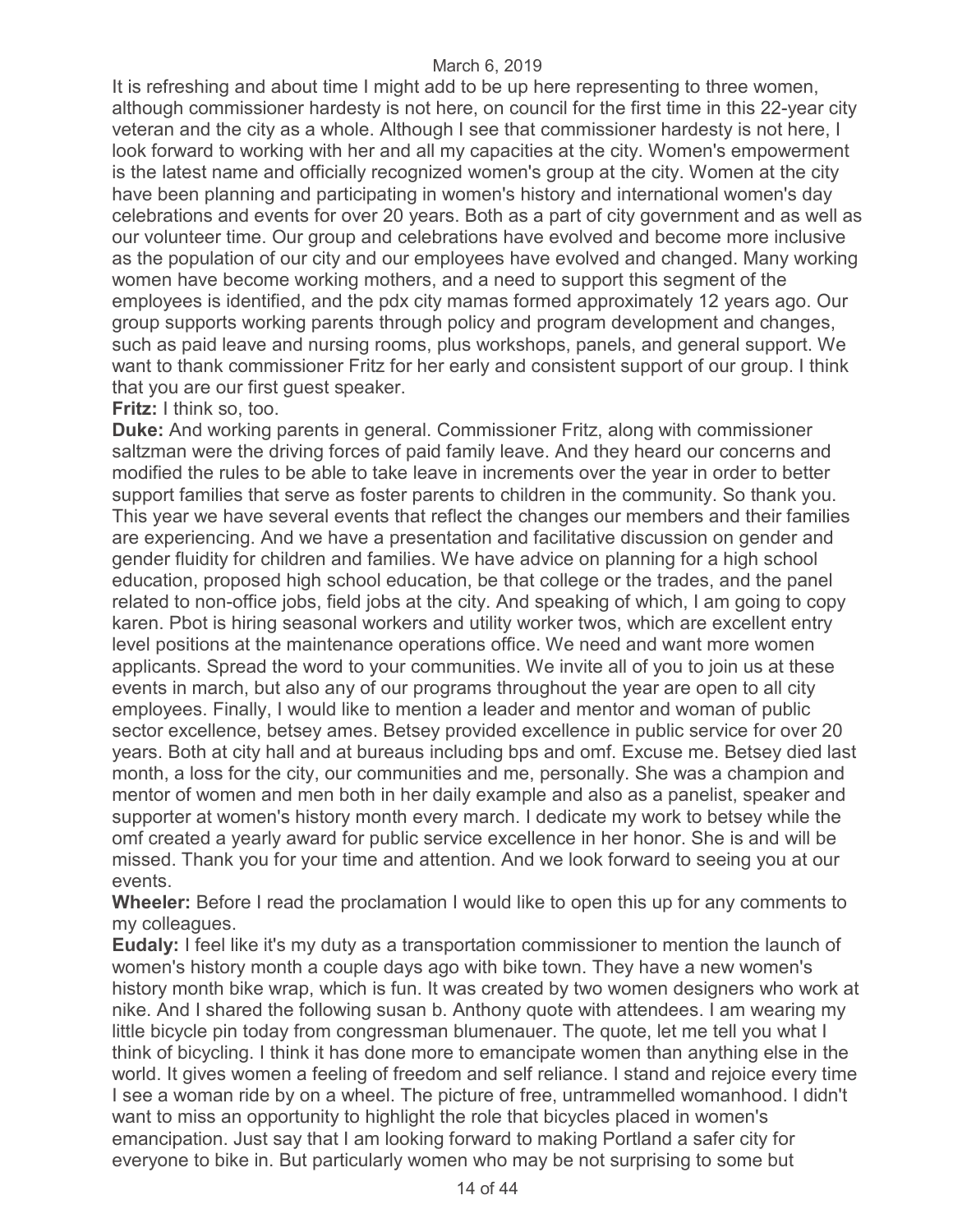surprising to others are under-represented in the bike community because they face the same kind of barriers and threats riding bikes on our street as they do everywhere else in the society. So thanks for being here today, that was a lovely presentation. I am so excited to see your exhibit. I have a lot of friends in that exhibit, and I love the photos of them posing, doing the pose in front of the photos. It's really cool. So thank you, mayor. That's it. **Wheeler:** Commissioner Fritz.

**Fritz:** Thank you each of you for your jarring presentations today. It's really a wonderful occasion, and I know that commissioner hardesty is sorry to have missed it on this historic occasion where finally we have a majority of women on the city council. I also need to put in a plug for my bureau, the water bureau, which has many good jobs for apprenticeships. We spend 3 million in training and opportunities for entry level folks, and they are good family wage jobs. And so you have my commitment to continue to do whatever I can on the council to make sure our city workforce and our community's workforce represents and encourages everybody to imagine a different alternative way of the society being. Thank you very much.

**Fish:** Thanks for doing the proclamation today and for our stellar panel for the presentation. You know we actually have a lot of people who watch this program on channel 30. Someone I hear from regularly is former senator avel gordly, so I want to do a shout out to abel who is a faithful watcher of city council meetings and often follows up with emails and commentary. My wife wrote a book with avel telling his story, and I want to honor both those women. Courtney, thank you for mentioning betsey ames. Betsey served in so many important capacities here in the city, and I was honored for a period of time when she served as my chief of staff, one of three women, who have held that position, and she will be greatly missed, so thank you for reminding us of betsey's service. My bureaus are the park bureau and bureau of environmental services. We are hiring, at least on the bes side, parks, we have a different challenge as will become clear to the budget process. We did a national search, recently, and hired a new leader of parks. A deputy commissioner named adena long. So we are very, very pleased to have this rock star who decided to come to Portland and to lead our bureau. I hope to make one or more of the programs that are on this excellent calendar, but again, thank you all for being here and for sharing your stories, and thank you, mayor, for hosting this event.

**Wheeler:** Very good. I want to add my thanks to the women on this panel. Thank you for being here today and for helping to orchestrate a fantastic presentation. Also I think inspiring people to take leadership roles. I want to thank women throughout the city who play an important role and provide leadership. And in a myriad of different ways, and I want to give a shout out to my mom. I think that she is one of the strongest women I have ever met. I would like to thank my spouse, katrina, for her leadership in the community. My daughter and I particularly want to thank the employees of the city of Portland who are so engaged and worked so hard in our groups and help elevate everything that we do. There is no question that when women are engaged in leadership roles, engaged in committees, when they are engaged on boards, our community is better for it. And I also note that this is true with the women that I work with right here on this city council. Commissioners eudaly, Fritz, hardesty. They each come to the table with a different lived experience, a different perspective, different ideas on how we should address things in the community, and I have found that having women on this city council elevates everything that I do as a leader. So I want to appreciate them in their leadership, as well. This past election in our country was a historic one. I think that everybody feels that we are at a positive and important tipping point, more women and people of color than ever before ran for positions in congress. And I think that will trickle down through the entire leadership spectrum not only in the public sector, but also in the private sector. All of us acknowledge that it is especially important for women of color to take leadership positions in this community, and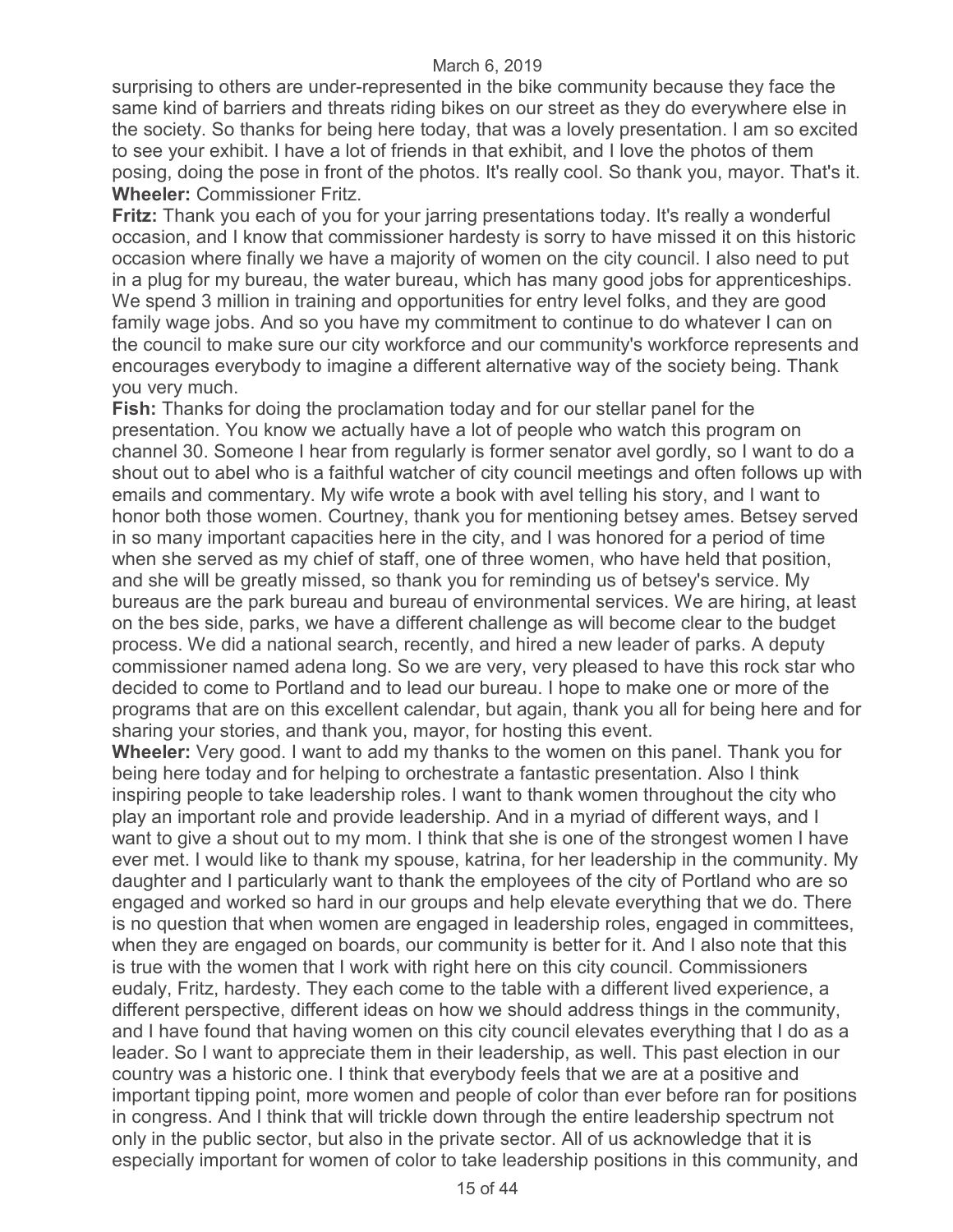I thank everybody for recognizing that. It's important for me to recognize the additional barriers that all women face in leadership in our society. I don't know how many times I hear people say well, women have equal rights. Well, equal rights doesn't necessarily mean equality, and all you have to do is look at a boardroom of any fortune 500 company, and makes the case. There is plenty of work to do, and you are the ones doing that work, and I want to appreciate that. Thank you for the calendar and unfortunately, even if I hold it up, people won't be able to read it but I hope that people do go online, and they look at the opportunities around women's history month. There is something there for everyone to be included. There is a special focus this year on trans-women and feminine identifying queer, gender and non-binary people and exploring and talking about the importance of this community and what it means for us as Portlanders and how we can better engage, and prosper together as a community. Last but not least I want to thank our city's women's empowerment group. Again, you are the ones who helped to bring this to go, and you are the ones who helped to lead and bring important perspectives to the Portland city council, and that's not something that you get paid big bucks to do. I just want to acknowledge that and thank you for your service in that capacity. So, without further adieu, I would like to read a proclamation on behalf of the entire city council. I want to thank you for asking me to read this proclamation. Whereas this community's greatness and success is a direct result welcoming and empowering all people regardless of gender, culture, class, age, religion, ethnicity, sexual orientation and ability or disability, and whereas women especially women of color have been under-represented, oppressed, and often unrecorded in their contributions, yet have been presented in untold or oral histories and continue to play important roles in furthering knowledge and leading equitable change for our society. Whereas to foster the next generation of women the city of Portland seeks to encourage and support professional, educational, social opportunities for women and female bodied people so that there will not be competition with one another over scarce seats at the table but rather an inclusive space for all women to be able to participate with the commitment to drawing women of color and empowering women to lead and benefit entire communities. And whereas women's history month is a time for all Portlanders to celebrate the paid and unpaid work of women who improved the livability of our community working both inside and outside the home. And whereas during women's history month all people are encouraged to reflect on past victories and struggles of women to create a society where the next generation's success is based on the content of the character, not determined by the culture and their culture or gender identity. And whereas the 2019 women's history month theme, agents of equity, women and gender non-conforming voices in action is intentional inclusive and intersectional. As agents of equity we embrace language that represents everyone's experience. In spelling women with an x, we are following the lead of the indigenous women's march in an explicit inclusion of not only women but transwomen and feminine identifying queer gender and non-binary folks. We can deepen and strengthen our ally ship when we think of gender more radically. Now therefore i, ted wheeler, mayor of the city of Portland, Oregon, the city of roses, do hereby proclaim march 1st to march 31st, 2019 to be women's history month in Portland, and encourage all residents to observe this month. Thank you all. If you would not mind could we gather for a photograph right here in the front?

**Fritz:** We have a number of other supporters. So we have them in the photograph, too? **Wheeler:** Of course.

**Fritz:** Everybody with the women's affinity groups and the other groups mentioned. **Wheeler:** Anyone who wants to celebrate. You bet. **Item 195.** 

**Wheeler:** Speaking of strong women leaders we have with us the auditor, good morning.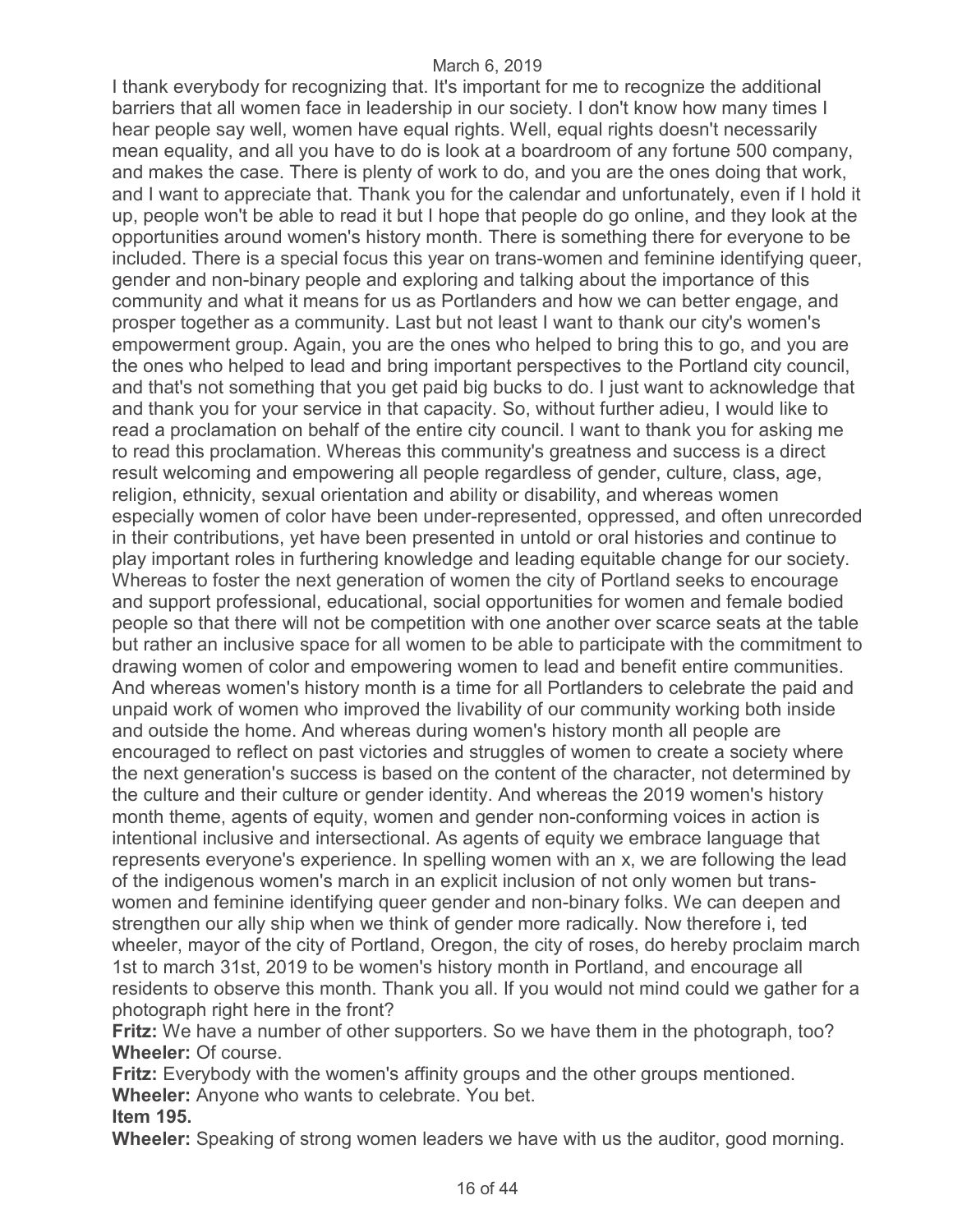**Mary Hull Caballero, City of Portland Auditor:** Good morning, mayor and commissioners. I am city auditor mary hull caballero. The chief officer and I are here with code changes to finalize the foreclosure. The assessment, finance and foreclosure division helps finance infrastructure improvements and supports regulatory efforts of city bureaus by assessing the property for local improvements, system development charges, and code violations. The division also maintains the lien docket, provides financing for improvement assessments, collects currents and delinquent revenues, owed to the city and recommends properties for foreclosure. Moving the function to the revenue division would implement a recommendation from a 2012 consultant's report that highlighted the complex lien's process and overlapping responsibilities. It would also address the risk of keeping a small specialized unit in my office, which is unable to effectively provide coverage when employees retire or take positions. Your actions today will codify the consolidation of the liens process and make the revenue division the recorder of the lien docket. The code changes proposed mostly replaced references to the auditor with the revenue division or the bureau of revenue and financial services. The ordinance also similarly amends related binding city policies. I am confident that the director cooperman and her team will be good stewards of this city function and encourage you to support this change.

**Wheeler:** Very good. Does that complete your testimony?

**Hull Caballero:** That completes my testimony.

**Wheeler:** And jennifer, cfo cooperman, do you have any?

**Jennifer Cooperman, Chief Financial Officer:** I would add that we are looking forward to absorbing this team into our revenue division. We anticipate that the staff synergies with the rest of the team will allow us to successfully address the findings from the 2012 audit that the auditor referenced. Just to illuminate the challenges that the city has had to deal with, I brought with me a picture of the customer service model that the auditor -- that the audit from 2012 was able to draw for us of the challenges that we asked the public to go through. I anticipate being able to come back to you in a period of time with improvements to this picture. A picture is worth a thousand words.

**Wheeler:** Yeah, you bet.

**Eudaly:** Or at least 38. Thank you. We look forward to your support. I anticipate bringing code updates to you later once we have had an opportunity to review them, and anticipate the auditor graciously giving us a period of time to make improvements before she turns around and audits us.

**Wheeler:** Very good. Cfo cooperman, do you have a time frame?

**Cooperman:** For the changes to code?

**Wheeler:** Correct.

**Cooperman:** Probably by the end of the calendar year.

**Wheeler:** Okay. Very good. Any further questions? Do we have public testimony on this item?

**McClymont:** We have three people signed up.

**Wheeler:** Three minutes. Name for the record, please.

**Maggie:** Okay. I signed up for this because it's got the word "foreclosure" on it. Being in - this is maggie. It came to my attention that there was a disabled woman in there who somebody had not helped her. There is a federal program that helps prevent foreclosure for disabled people. And she was -- has been disabled since she was a child, and I guess that maybe her mother died.

**Fritz:** This item is about moving the foreclosure process from the auditor's office to the revenue bureau. It's not about how we do foreclosures or anything, so if you could just comment on that. Thank you.

**Maggie:** All right.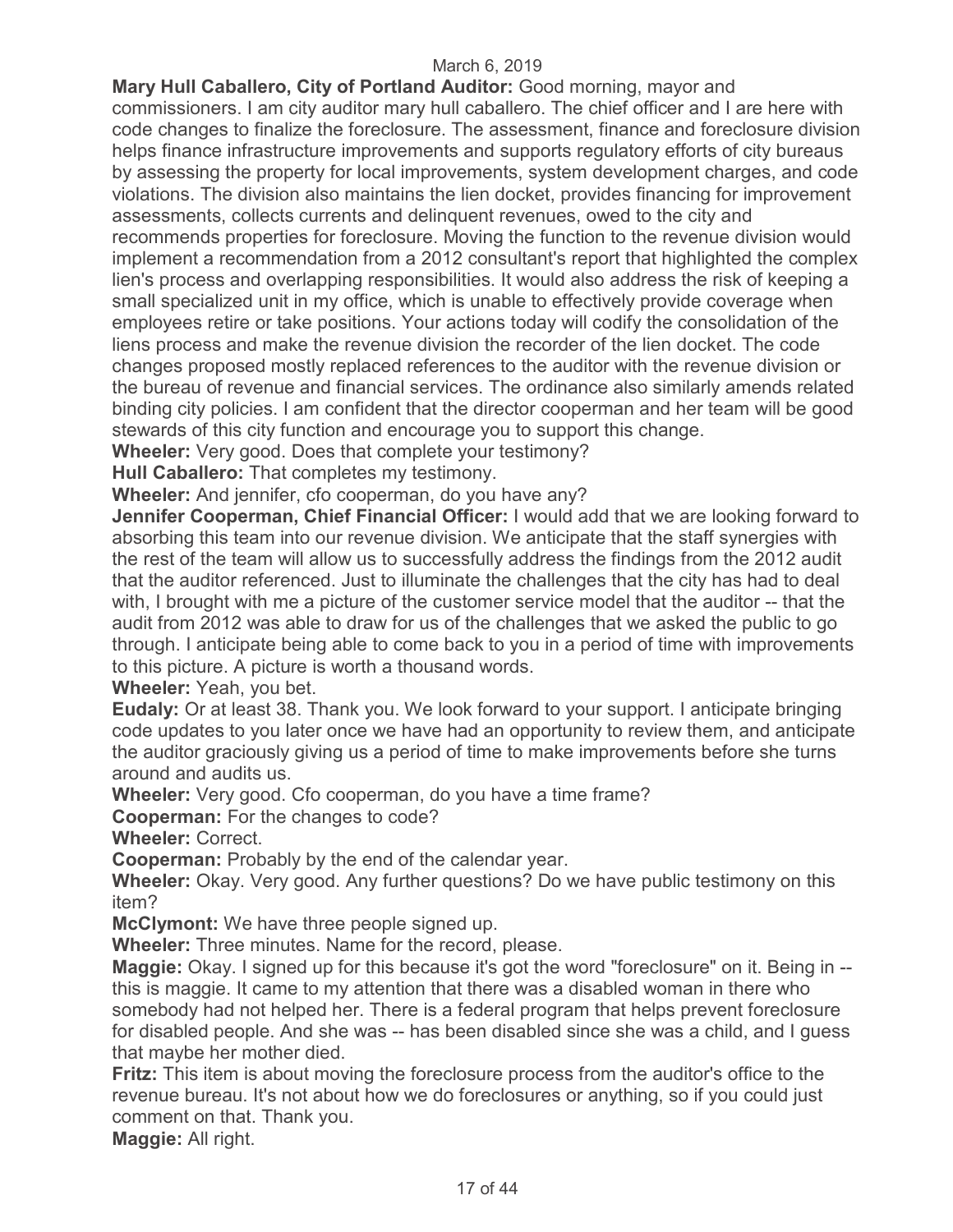**Lightning Super Humanity:** My name is lightning. I represent lightning super humanity. Again, I have always, from my position, always relied upon the auditors to have kind of an independence on issues, and from my position although it sounds like they might be short in staff or might not be able to handle this type of workload, i, myself would prefer the auditors to still keep doing what they are doing. I feel that there is an independence there. I feel that on this foreclosure issue in my opinion I view it as a vision zero of foreclosures in the city of Portland. I think we are in an economy that we could look at that in a more reasonable manner and try to go in that direction. I just don't like to see people foreclosed on. I don't like to see eminent domain. I don't like to see anything like that, and that's why I like to have the auditors, and I am sure that they will have that oversight even if it does change. Like I say, I don't have any issue on the revenue bureau whatever. It just is more or less I like to have the auditors because I think that they tend to really dig into certain issues pretty aggressive, and they are used to that. That's what their job is. They are an auditor. And in my opinion they are the most qualified to deal on this issue with the type of training that they have and the oversight that they offer. So I am a little concerned on the move here, but again, either-or will be fine as long as the oversight, which I am sure it will be, will be when by the auditors, and again, just my personal position, vision zero on foreclosures. Be cautious on the disabled, the senior citizens, and do whatever you can to work with them in a manner and make sure that the communication is really clear to them on what's going on and that they have the capacity to make reasonable decisions on their behalf at that time, and also, that every other option has been looked at to prevent them from going through what I consider a bad experience. It may be even traumatic experience to people being foreclosed on. Vision zero foreclosure, Portland, Oregon, that's our way in this city. Thank you.

## **Wheeler:** Thank you. Good morning.

**Charles Bridgecrane Johnson:** Good morning, commissioners. For the record charles bridgecrane johnson. As commissioner Fritz noted this is presented to us just as the narrow issue of the transfer of the responsibility out of the auditor into revenue. But I think that given the high aspirations for great public service here it would have been an opportunity for us to talk about the volume of work that this office handles, how many of these issues we have, in the past few months I think we talked about turning down the heat on the zombie housing stuff initiated under mayor hales. When we talk about the foreclosures and there is 48 pages here about if it goes as far as demolition and stuff like that. I think that if we are really going to be a smart city, if we are going to really address the housing crisis that we face, some of this information needs to filter out so that we know how many buildings -- it's a separate department but how many buildings are marked with the red view. How many are -- maybe not being as aggressively pursued as nuisances or whatever it takes to get property used in the city that has great need. I am not the strongest real estate person here. Since when I came we had a big hole in the ground sitting behind nordstroms but we couldn't do anything because it is a free market. I hope when we look at nuisance and foreclosure properties, that they will be a comprehensive thought about the extreme need that tens of thousands of people even families with children are facing to be inside structures while we have uninhabited structures marked just sitting around. But the basic 48 pages of material, ministerial function of moving this out of the auditor's office into revenue seems to be well prepared I wish the presentation had said about how many transactions and properties this type of work impacts on an annual basis. Thank you very much.

**Wheeler:** Thank you.

**Maggie:** Why were they allowed to speak on other issues besides the transfer and I was not?

**Wheeler:** Maggie, come on, you know the rules. Thank you. Thank you. Appreciate it.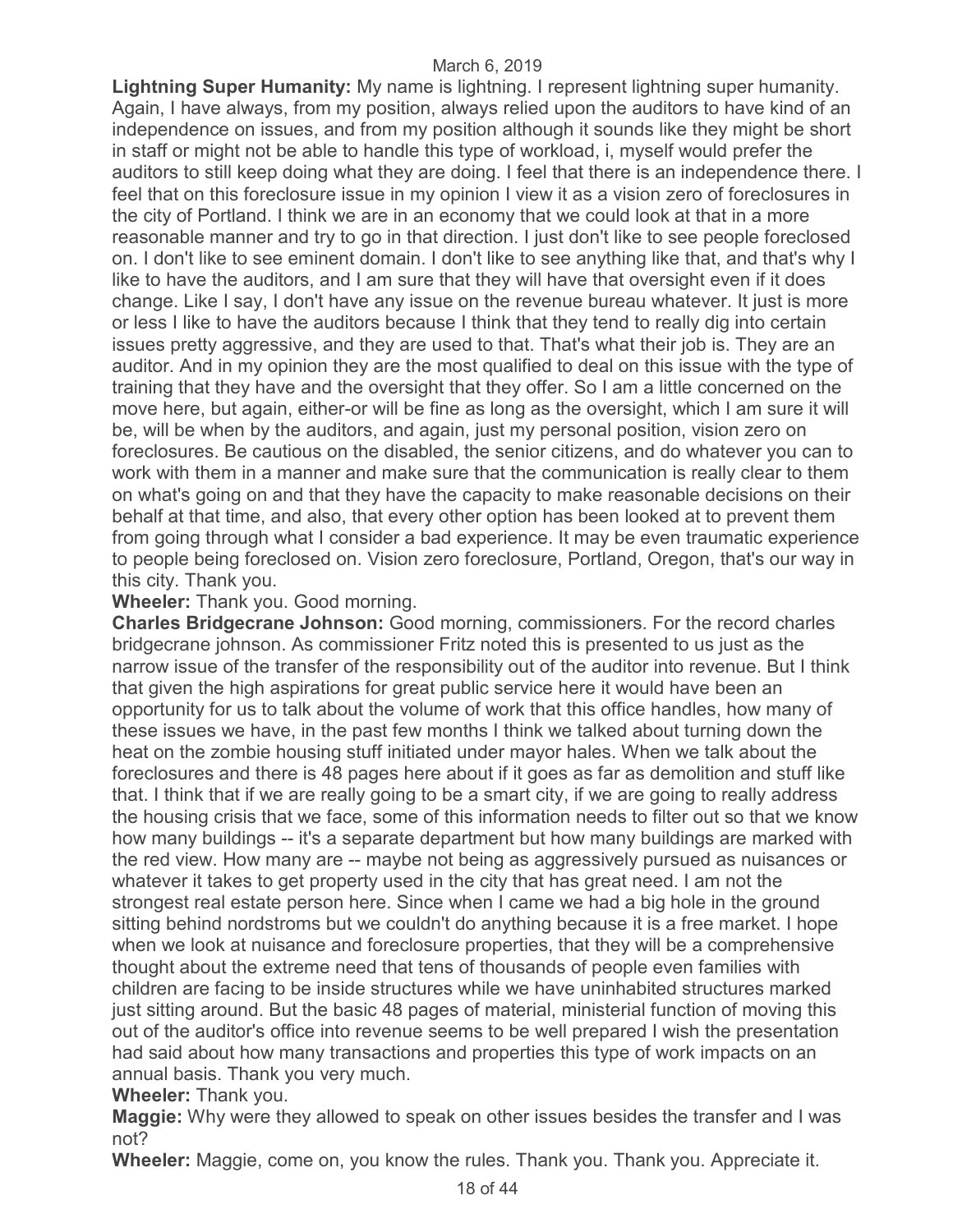**Wheeler:** They were sticking to the issue and you were talking about something else. This is not about foreclosure. Thank you. Maggie. You are in violation of the council rules. Again, if you don't stop I am going to ask you to leave. Thank you. Does that complete the public testimony? Yes.

**Wheeler:** Very good. Any further discussion? This is an emergency item. Please call the roll.

**Fritz:** Aye. **Fish:** Aye.

**Eudaly:** As the commissioner, former commissioner in charge of bds this was really a frustrating process for me, which cfo cooperman illustrated with the 31 steps, and I do want to tracy a couple issues brought up by the community members and just explain for everyone here and everyone watching that while I know the word foreclosure is a, kind of hot button term, I want to assure you that this is a very rare action taken by the city. Bds, while I have bds, we brought back a program to help homeowners who were truly facing hardships and challenges getting their property back into compliance, and we are helping them with that. We will use this action against property owners who are primarily absentees or large financial institutions, and they are just refusing to take responsibility for these abandoned, derelict homes that can present not just an eyesore, but hazard and threat in neighborhoods because of the way that they can be used. We have seen fires. We have seen a lot of illegal activity. It's not safe for youth and children in the neighborhood sometimes. So I just want to, everyone to rest assured that this is not comparable to bank foreclosure. It's rare. And it's a necessary action. It takes about a year at best because there is so many steps that we are required to go through, and the property owners still have ample opportunity to get into compliance and retain their property, so I want to thank the auditor and the cfo cooperman for being willing to, I guess it's not an exchange, participate in the transfer. And I vote aye.

**Wheeler:** Well, first of all let me second what commissioner eudaly just said. Foreclosure is by design, something that is very, very difficult for governments to actual consummate. There are many, many steps that the government needs to go through, and at the end of the process, a homeowner still has the option to make a payment, and that's usually what happens. And I support the fact that it is difficult for government to be able to foreclose on people and take their private property, but that desire that's built into our constitutional protections that make it difficult for government to take private property are also very frustrating for people in the community who are concerned about zombie house next door, so we have tried to balance those competing interests by improving the process and in many regards strengthening it and improving the transparency and the accountability, and I appreciate the work that the auditor has been doing and I support the idea of moving the actual administration of the program over to the cfo. I think that's the appropriate place for it. Just the chart you put up with regard to customer service, that in and of itself is an obvious improvement that we could all make. I vote aye. The ordinances is adopted. Thank you for that. Could you please read 209.

## **Item 209.**

**Wheeler:** As we kick off the 2019-2020 budget process I am excited to nominate andrea paluso to be appointed as our fifth and final community budget advisor. I've been looking forward to having her wealth and knowledge and experience at the table. We had a preview of that yesterday as she sat around the budget work session. Interim budget director jessica kenard is here to provide more information and support this nomination. Good morning.

**Jessica Kinard, Interim City Budget Director:** Good morning. Good morning, council. Thank you, mayor. Jessica kinard, interim city budget director. I am here to talk a bit about the item in front of you, appointing andrea paluso, so the community budget advisory board as you know consists of five members who are residents of the city of Portland.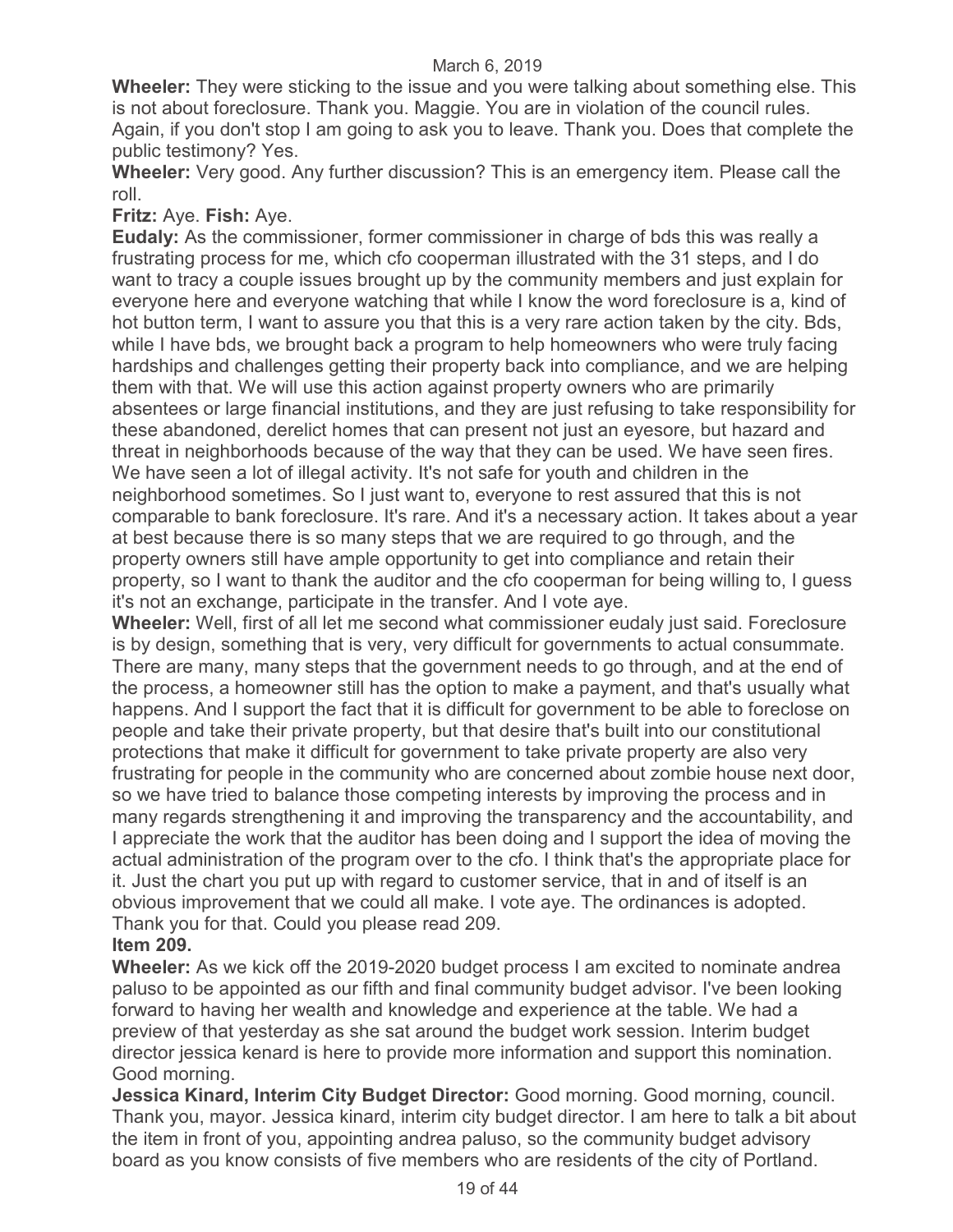They serve three-year terms and may be reappointed. They provide valuable community input as part of the city's annual and supplemental budget processes. As we participate in all council budget deliberations, by advising the city council on proposed budget amendments and assisting in the review and discussion of the plans and results. Excuse me. Andrea paluso is the co-founder and executive director of family forward Oregon, and family forward action. Organizations founded by Oregon mothers to change policies and systems, sorry, was in a hurry on my way over here, and it's snowing outside.

**Wheeler:** That's the transportation commissioner's problem.

**Eudaly:** I used to love snow.

**Kinard:** It's very pretty. Let me start again, she's a fantastic -- I want to do her justice. So in her work, she's helped to lead campaigns for affordable childcare, paid family and medical leave, and equal pay, increasing the minimum wage, paid sick time, and accommodation and protections against workplace discrimination, brief healthcare access, domestic work and protections and more. Andrea paluso lives in Portland and is the mother of two kids, 11 and 13.

**Wheeler:** Thank you. Any questions? Andrea could not be here today but had a bit of a chance to meet her yesterday during the work session. Seeing none I will entertain a motion.

**Fritz:** Move to accept the report.

**Eudaly:** Second.

**Fish:** A motion from commissioner Fritz, second from commissioner eudaly. Please call the roll.

**Fritz:** On this day we celebrate women's history month I think it's fitting that we have andrea paluso, who has been a leader in our community and partner for city council members on many of the initiatives that we passed over the past ten years and more, and I am very happy that she is willing to serve with the budget committee. Aye. **Fish:** Aye.

**Eudaly:** Well, thank you to miss andrea paluso, aye.

**Wheeler:** I strongly support this. Andrea is a great addition. I thought that she asked fantastic questions yesterday, so this, for me is, confirming what I already know. I vote aye. [gavel pounded] the report is accepted and appointment is accepted. Next item, please. 210.

## **Item 210.**

**Wheeler:** Colleagues, the drac, otherwise known as the development review advisory committee, was established in june of 2001 as the city's primary body regarding development reviewer. The members represent various industry and neighborhood groups with interest in development and development review. Drac members are appointed by the city council to one three-year term with the possibility of serving a second three-year term. Sean green has been nominated to fill a vacant position that currently exists on the drac representing neighborhood interests. The previous number have completed their terms of service. And sean has both significant and relevant experience that I believe makes him a good appointment for the drac. Serves as an executive board member of the northeast coalition of neighborhoods. He is the co-chair of the land use and transportation committee, as well, and he serves on the Portland online permitting system known as pops, customer advisory committee. He owns a design-built construction company, which specializes in homes and adu's giving him familiarity with the development review process. I believe that appointing sean green will bring the drac closer to full strength and allow it to continue its fantastic work on behalf of the city of Portland. I would like to invite up staff and sean. Welcome, and thank you for being here. Good morning.

**Mark Fetters:** Good morning. Thank you, mayor and commissioners. I am mark fitters with the bureau of development services, and I provide staff support to the development review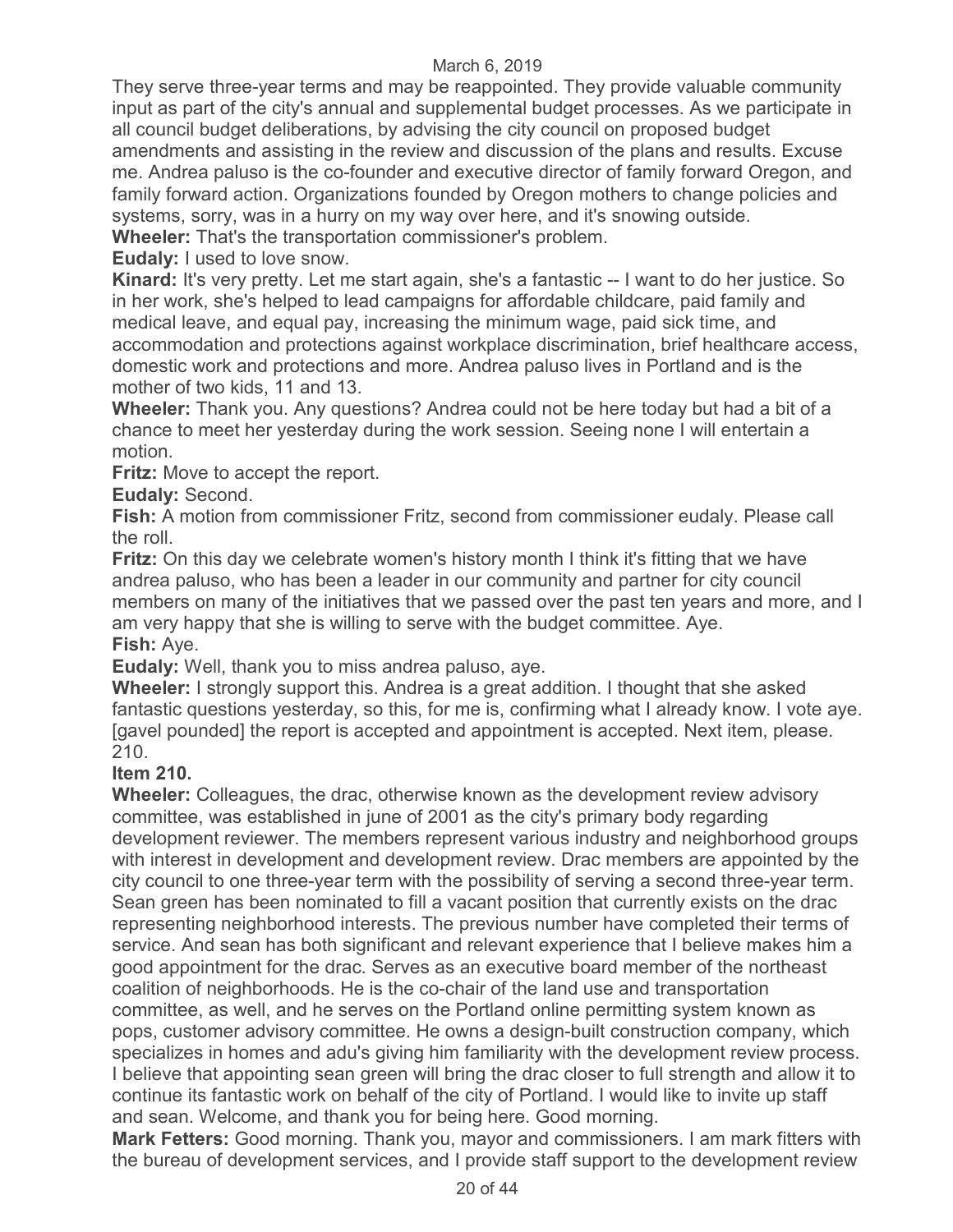advisory committee. I want to thank you, mayor, for the introduction of sean green. I just wanted to note that we are excited to recommend sean for appointment to the drac. I worked with them for several years, and have seen the group provide a forum for the different stakeholders to development to come together to discuss the issues and to find ways to collaborate and reach resolutions. I have seen the group grow over that time, and I think that with sean having a foot in both those worlds, and the development community, as well as the neighborhoods, he brings understanding and perspectives that I think will help to move that forward. I want to introduce sean.

**Wheeler:** Thank you. Good morning.

**Sean Green:** Good morning. I am very excited for this opportunity to serve on the drac. I've been attending meetings since I met with marshall runkel about two years ago, and we talked about some bds issues, and he suggest I started attending meetings. Since then i've been very involved in bringing those issues back to the coalition. Northeast coalition of the neighborhoods and talking about how the things that are being discussed at drac and the processes at bds can be improved, and as part of that process, a call was made for members to serve on the revamped online permitting system, pops. I signed up, and we have started that new committee and that new work in september. I was appointed chair of that committee, and I think that there is a good connection between the work to improve the services and the five projects that are part of pops and the work of drac and integrating that so that there is better customer experience and more efficiencies throughout the bureau.

**Wheeler:** Very good. Could I ask you a question? you've been very actively engaged, and we like residents like you who are really actively engaged and want to participate. You have a pretty busy schedule. You are engaged in a lot of things. What has motivated you to want to serve on this committee?

\*\*\*\*\*: My initial motivation was out of frustrations related to inspections. Honestly. And that was -- I had a meeting with marshall from commissioner eudaly's office when she was in charge of the bureau of development services, and he suggested I get involved. And having a long history of neighborhood advocacy starting with, well, southeast coalition of neighborhoods and I decided to start attending meetings and seeing what was being discussed.

**Wheeler:** Let me say I applaud that. I love it when somebody says that they have an issue or a problem. They come to city hall or a commissioner, in this case commissioner eudaly, and they put the challenge back on you and you take up the challenge. Thank you for doing that.

**Eudaly:** That's how I got here.

**Wheeler:** I think a lot of us feel that way. Thank you for that. Commissioner Fritz. **Fritz:** Thank you for volunteering to serve. Setting the makeup of the development review advisory committee was one of the last community projects I worked on before I got elected to council with the late and great McKnight, and we tussled with then BDS commissioner, leonard, over what we had been seeing as a development oriented development review advisory committee. And set up the position so that there would be a balance of neighborhood interests and you just told the mayor that you were concerned about inspections and basically, your experience with development services as a developer, and can you give me reassurance that you will be able to represent the neighborhood interests on the development review advisory committee and be primarily there to speak up if neighborhood concerns?

**Green:** In my role as the neighborhood advocate, definitely. I would be there considering concerns for the neighborhood. I think that my long history of neighborhood advocacy and the numerous letters that I have sent to council on various issues both in my role as the chair of the neighborhood association on the land use transportation committee from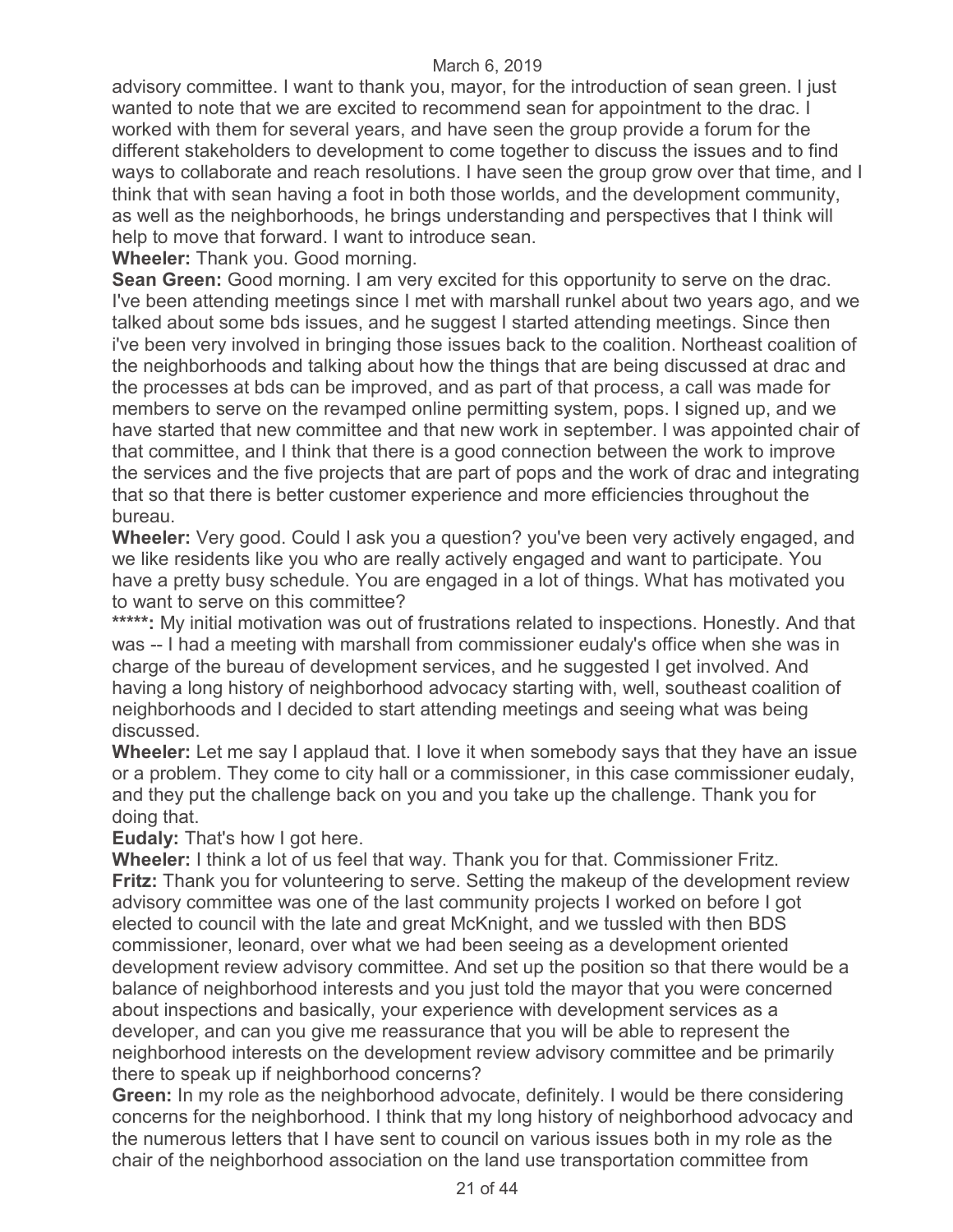southeast uplift and more recently as vice chair of the northeast neighborhoods and land use transportation committee. In addition to my service on things like pbot's parking advisory task force and the 20's bikeway show that I have a strong commitment to neighborhood interests and insuring that those are represented. I think that there is alignment between development interests in drac and bds, and neighborhood interests in terms of providing consistent and thorough communication with those clients and those, those affected by development, and also as part of looking out, changes to the zoning code that will affect the development and also the way in which the bureau engages in things. Like the bureau of planning and sustainability. I don't really distinguish you know, internally between the work I do for the community and making realities and their dreams come into a reality and also the work that I do in my neighborhood advocacy. I think that there is the strong ethos of public service. I have a masters from Portland state, and public administration, and a long history of public service, so.

**Fritz:** I am hoping that you will continue to serve with the northeast coalition of neighborhoods because I have every confidence that they would keep you in line if they feel that you are not representing their interests, so that's a very good answer, thank you. **Fish:** How many members are there on the drac?

**Fetters:** 17 members on the drac.

**Fish:** And we have three vacancies?

**Fetters:** We do, presently.

**Fish:** So in the memo we got, the vacancies relate to historic preservation, minority construction, and low income housing. Those are actually three very significant areas of interest of the council and the community. How confident are you that we will have some candidates for those positions in short order?

**Fetters:** We have been recruiting for those positions. We have a handful of applications that we have received that are either under review or will be under review shortly. And we are hopeful to have those positions filled within the next few months. I can't give a guarantee as to when, but we are actively trying to fill those positions.

**Fish:** Let me make a recommendation. We approve a lot of appointments as a council. Everybody has a different way of doing it, but I am often struck by the fact that a bureau director or commissioner doesn't take advantage of the opportunity to let other colleagues know that there are the vacancies, so that we can activate our networks. I would be willing to help in the low income housing development community, which I know very well helped to identify a suitable candidate. Likewise with historic preservation and minority construction. I would urge you to send out an email to the council chiefs and commissioners alerting us to the fact that you are doing this recruitment. Let us help you in that, and I hope we get into the habit of involving more members of council in these appointment processes because while we get very good candidates, where you have a situation like this with three vacancies in three areas that are very important, take advantage of our networks, as well, and so I hope that you will send something out to remind us to forward those candidates to you.

**Fetters:** We will definitely do that, and thank you.

**Wheeler:** Any further questions? Commissioner eudaly?

**Eudaly:** Mr. Green, first of all, thank you for being here and for accepting this appointment. You now serve on almost as many boards and committees as I do, and as a volunteer. And I want to say that I really admire and appreciate that. I don't know if I could sit through all these meetings if it wasn't my job, just to be honest, but I do lots of other volunteer work. Correct me if I am wrong, does your company primarily do additions, renovations and adu's?

**Green:** That's correct.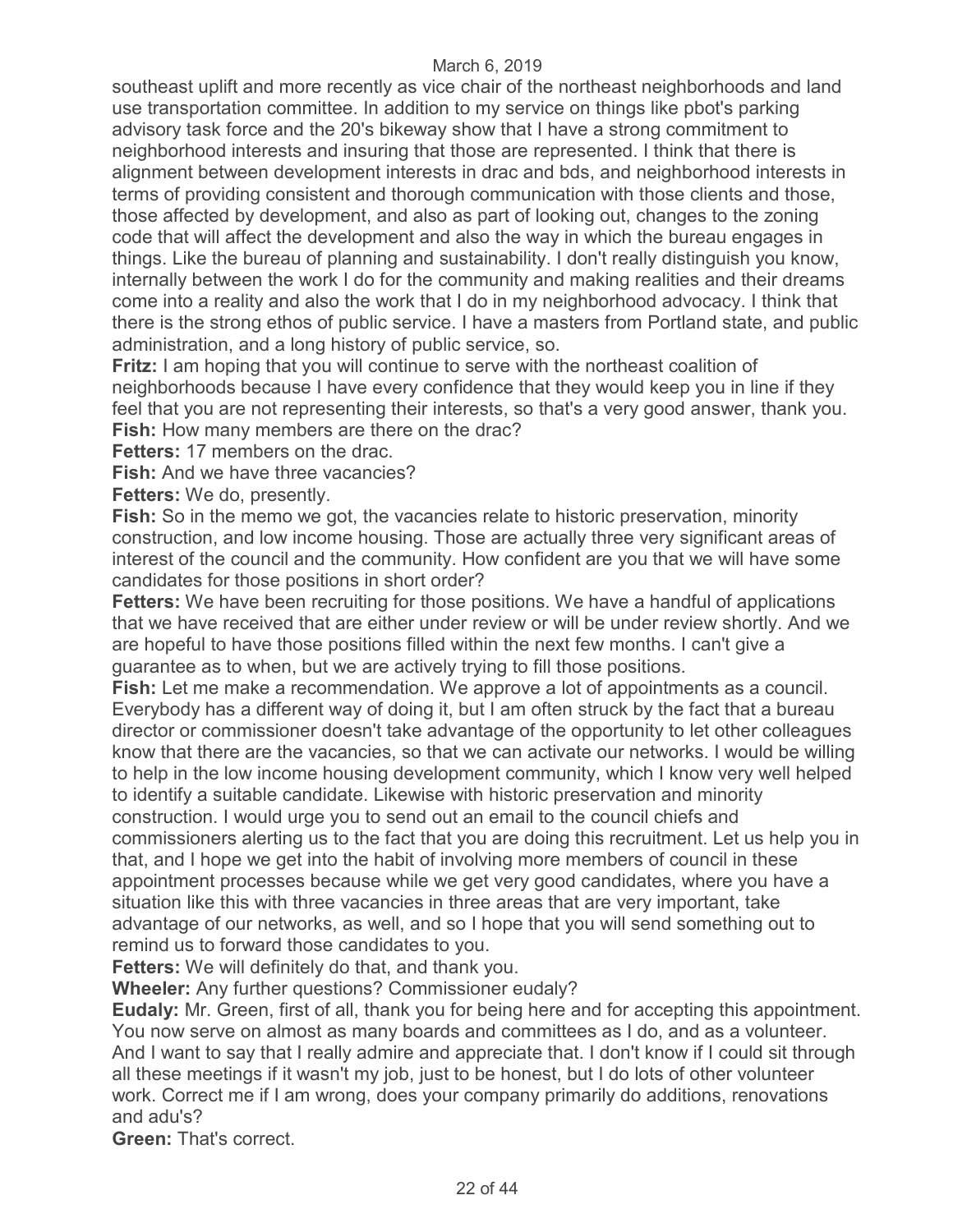**Eudaly:** Yeah, so you are, actually, helping to preserve existing housing and build upon it, which is great, in my mind. We need more of that kind of development because we are not tearing down beautiful old homes. You are helping people build wealth and existing property. It's a greener approach than demolition and redevelopment, and I am a big fan of adu's. I think that everybody now -- as I think everybody now knows. I think you bring really great mix as a neighborhood advocate and someone experienced in this type of development. I want to say thank you because you probably won't be here when we take the vote next week.

**Fish:** I will move the record.

**Eudaly:** We do the report, great.

**Wheeler:** We have a motion from commissioner Fish, and a second from commissioner Fritz. Any further discussion? Please call the roll.

**Fritz:** Thank you for being willing to serve, and thank you for you mark, for your work. Aye. **Fish:** Thank you, mr. Green. This is an important committee assignment. And we are delighted that you have stepped up. So you have this.

**Eudaly:** Thanks again, you are now serving on one of the most unpleasant, sounding acronyms, I think that we have, drac. And one of the cutest, pops. Congratulations and thanks. I vote aye.

**Wheeler:** I vote aye. The report is accepted, and the appointment is adopted. Thank you very much. Appreciate it. Next item, could you read 211. **Item 211.** 

**Wheeler:** This amends contracts with companies that provide staff augmentation services, brian manager at the bureau of technology service is here to give us a brief presentation on this item and answer any questions that we might have. Good morning.

**Bryan Pirrello, Information Systems Manager:** I am brian pirrello, the support center manager for the bureau of technology services. And I am going to discuss just for a few minutes the staff augmentation contract. So currently there are two existing contracts, both with local companies, the first is vanderhouwen, as you mentioned earlier. Located in Portland. And the second was triad technology group located in tigard. Both companies provide on-call technical temporary support personnel as an on-needed. Since the inception both the augmentation services have been heavily utilized due to several large scale priority projects and including the Portland building project as well as the implementation of the Portland online permitting system, also known as pops. The contracts are being amended at this time to support the addition of new contracted staff and to continue funding the existing staff to support these two projects and other ongoing projects. So additional funds are required in the amount of \$2.5 million for each contract to fund efforts until the contracts expire on april 1, 2020 next year. The funds are available in the 2018-2019 budget.

**Wheeler:** Could you tell us how new priorities are driving some of these contract amendments?

**Pirrello:** Yeah. Both of these really are being driven by really the Portland building project and the pops project. In fact, those two projects have been the main users of these contracts.

**Wheeler:** And what assurance can I give my colleagues that going forward as we enter the 2019-2020 budget process we are going to stay ahead of the cost curve here? In other words what assurance can we give them that we will not come back to the council and ask for additional resources?

**Pirrello:** It's a really good question. Actually, both these contracts are going to be reviewed next year, and we are going to go to rpf to replace them starting april 1st, 2020. We don't expect that we would be adding any more budget to either of these contracts before the rfp heads out next year.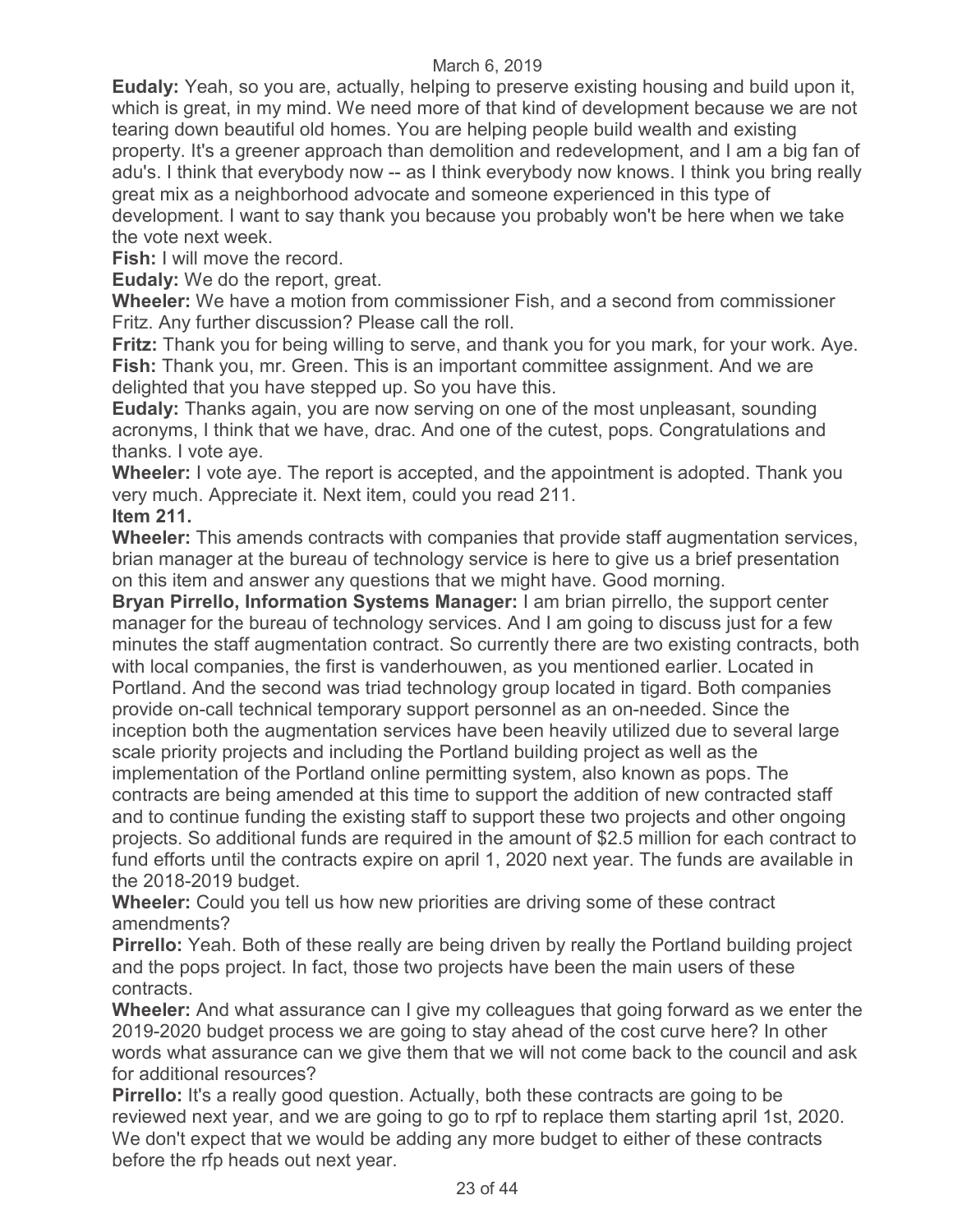**Wheeler:** Very good. Any questions? Commissioner Fritz?

**Fritz:** Did I just understands you to say that this is already in your budget and you won't be asking for anything else?

**Pirrello:** We are asking for spending authority on these contracts.

**Fritz:** But you have got the money in the services budget?

**Pirrello:** Correct.

**Fritz:** Thank you.

**Pirrello:** Thanks.

**Wheeler:** Very good. Any public testimony on this item?

**McClymont:** One person signed up. Charles bridgecrane johnson.

**Wheeler:** Very good. Thank you. Good afternoon. Name for the record. Is it still morning? Very good. Excellent. Can't tell, it's so dark in here.

**Johnson:** I don't know, i'm charles bridgecrane johnson for the record, and one of the mayor's office great legacies should be a better open windows policy. We talk about transparency here but we have the blinds down. I think that we should be more adaptive. When I came up here my main concern was we talked about \$2 million and talked about two staffing subcontractors or whatever you want to talk about. We haven't talked about the nature of the work or the number of hours of work being performed, and I think that nosy, wonky detailed oriented citizens would have been interested to know what kind of work product is delivered if we plunk out \$2 million more dollars. Sounds like this is related to the Portland building, maybe more on hardware side so computers will be present and functional when workers come back. Maybe there's also the massive scope of internal data processing details that go with that building, I don't know. Obviously I think you can vote for it, but I think the best standards of transparency and fiduciary responsibility to taxpayers is if we had more nuts and bolts about what the \$2 million expenditures will get - - what deliverables we'll get. Thank you.

**Wheeler:** Thanks for your testimony. This is an emergency item. Please call the roll. **Fritz:** Thank you for the presentation. Thanks to chief technology officer jeff baer, with us today. Good work. Aye.

**Fish:** Aye. **Eudaly:** Aye.

**Wheeler:** Aye. The ordinance is adopted. Thank you for the presentation. Next item, please, 212.

**Item 212.**

**Wheeler:** Colleagues, this item is a second reading but it's being moved to next wednesday, march 13, as noticed on the tuesday memo, as requested by commissioner hardesty. Could you please read 213.

## **Item 213.**

**Wheeler:** This is second reading. There's already been a presentation and public testimony. I was not present. I have reviewed the record. Is there any further discussion? Please call the roll.

## **Fritz:** Aye.

**Fish:** Mayor, I want to acknowledge this milestone. This is our final item this morning. We're going to finish our business by 11:00. So congratulations for keeping us on task this morning. Aye.

**Wheeler:** Very good.

## **Eudaly:** Aye.

**Wheeler:** Aye. The ordinance is adopted. We're adjourned.

**At 11:02 a.m. Council recessed.**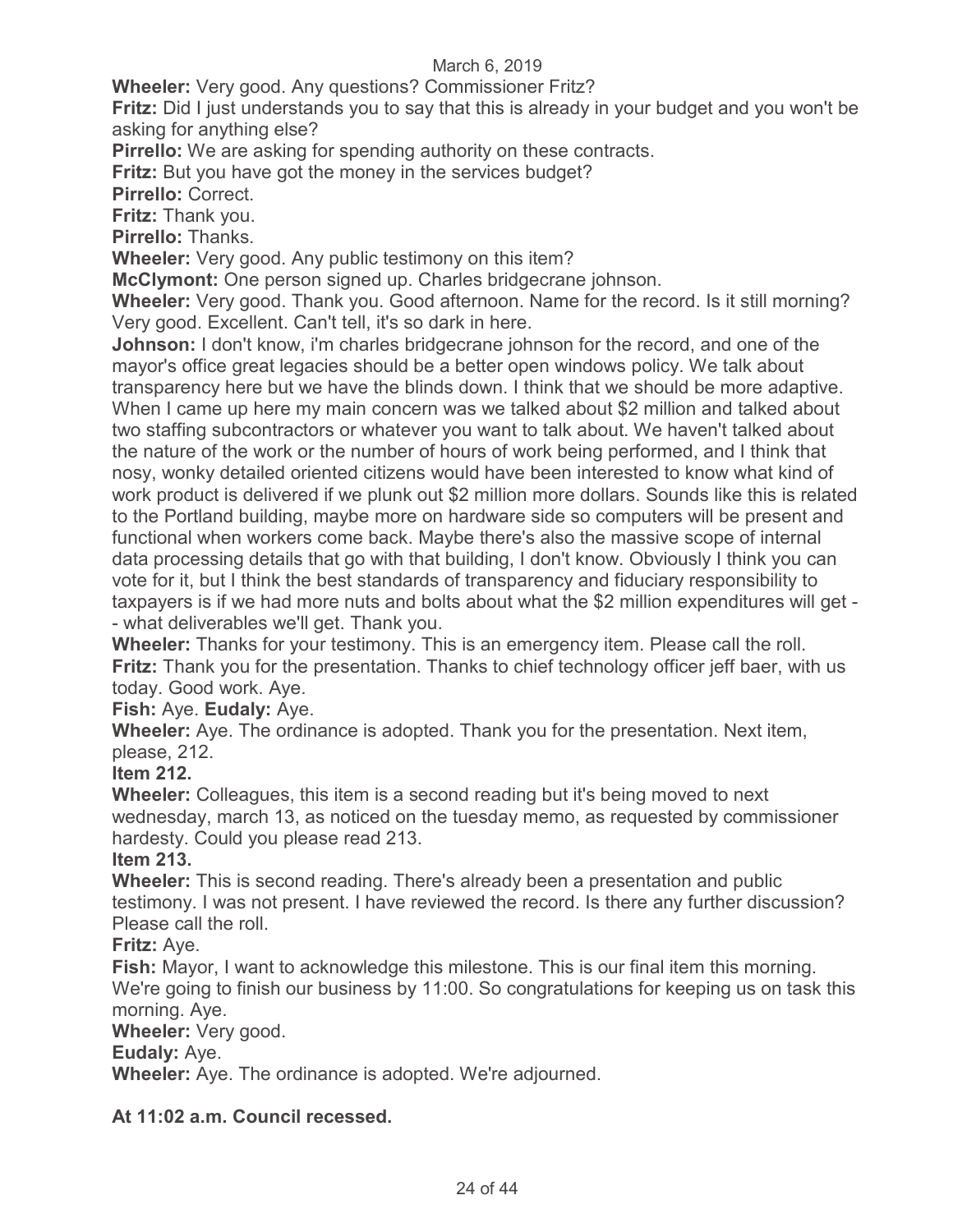## March 6, 2019 **Closed Caption File of Portland City Council Meeting**

This file was produced through the closed captioning process for the televised City Council broadcast and should not be considered a verbatim transcript. Key: **\*\*\*\*\*** means unidentified speaker.

## **March 6, 2019 2:00 p.m.**

**Wheeler:** Good afternoon. This is the wednesday afternoon, march 6, 2019 session of the Portland city council. Good afternoon, Karla. Please call the roll.

**Fritz:** Here. **Fish:** Here. **Eudaly:** Here. **Wheeler:** Here.

**Wheeler:** We'll turn it over to legal council.

**Lauren King, Deputy City Attorney:** Good afternoon. Welcome to the Portland city council. The city council represents all Portlanders and meets to do the city's business. The presiding officer preserves order and decorum during meetings so everyone can feel welcome, comfortable, respected and safe. You may sign up in advance for communications to speak about any subject. You may also sign up for public testimony on resolutions or first readings of ordinance. Your testimony should address the matter considered at the time. If not, you may be ruled out of order. State your name for the record. Your address is not necessary. Please disclose if you're a lobbyist. If you represent an organization please identify it. The presiding officer determines length of testimony. Individuals have three minutes unless otherwise stated. When you have 30 seconds left the yellow light goes on. When your time is done a red light goes on. If you would like to show support feel free to do thumbs up. If you want to express you do not support something, thumbs down. Please remain seated unless entering or exiting. If you're filming please do not use bright lights or disrupt the meeting. Disruptive conduct will not be allowed. If there are disruptions a warning will be given that further disruption may result in the person being ejected for the remainder of the meeting. After being ejected, a person who fails to leave is subject to arrest for trespass. Thank you for helping your fellow Portlanders feel welcome, comfortable, respected and safe.

**Wheeler:** Very good. We have one item this afternoon. Please read it. **Item 214.** 

**Wheeler:** Colleagues, today we'll hear an ordinance addressing proposed changes to title 33 of the Portland city code requirements for made contact pre-application process for new developments. The goal of these proposed changes is to both simplify and clarify the rules and expand reach of notice to residents located around these developments. The current requirement inconsistently applies to different sizes of projects in different parts of the city and amount of time it takes can be unpredictable. The existing requirement provides information to neighborhood associations and the folks in those associations communications networks. The bureau of planning and sustainability has worked with the development services to address this issue by incorporating physical signage at the site to provide additional information to residents. The goal is to reach as many people in as efficient amount of time as possible and give them every opportunity to engage on the way their neighborhood grows and changes. I would like to invite the bureau of planning and sustainability staff sarah wright and eric engstrom to tell us more about about this. When they are done with their presentation I know commissioner Fritz would like to introduce an amendment. I would like to give her an opportunity and to talk about her amendment and of course we have mr. Smith is here as invited testimony and after that we'll take everybody's public testimony who has signed up. If you have not signed up there's a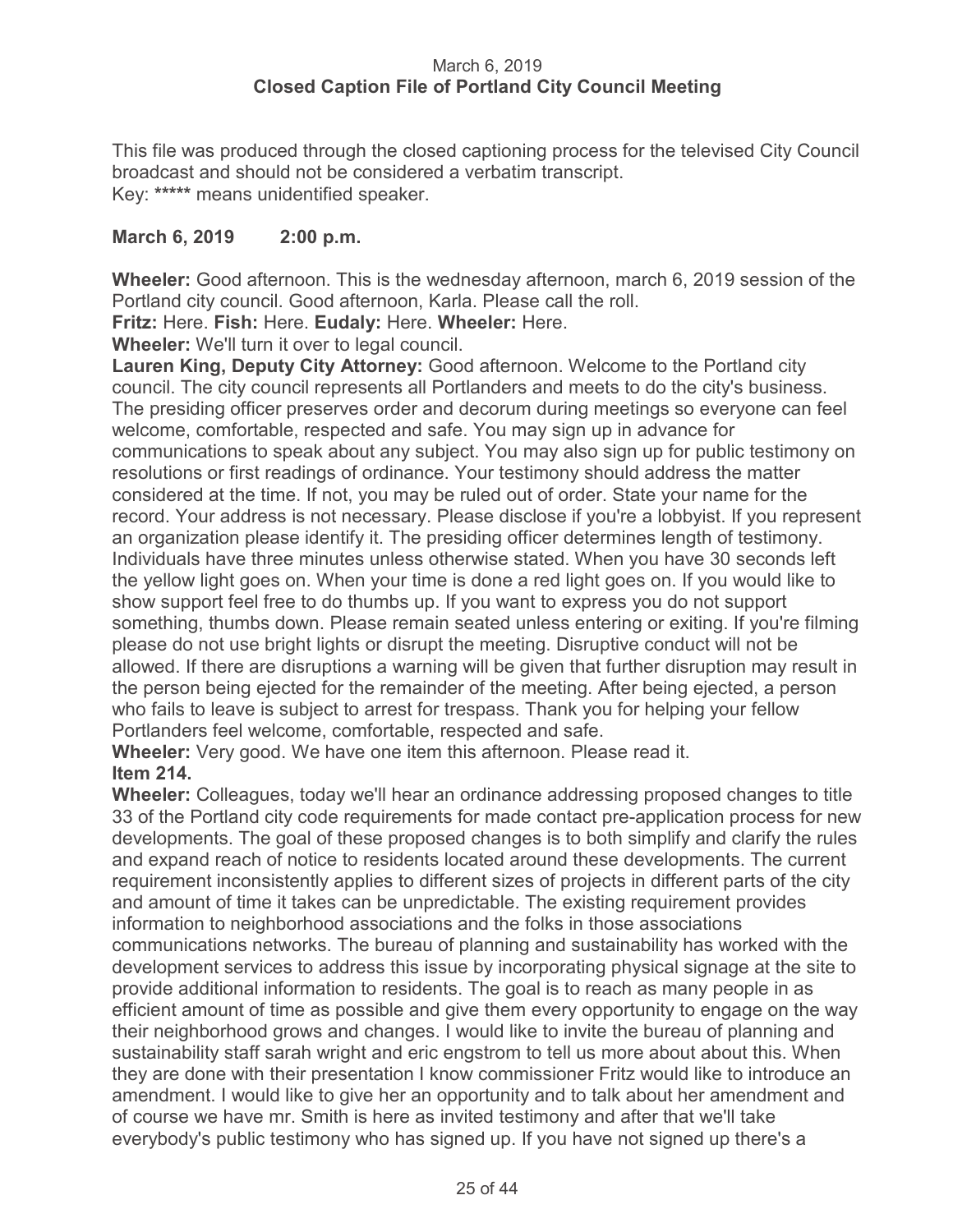signup sheet outside the door or see Karla here at the clerk's desk and we'll get you signed up. Good afternoon.

**Eric Engstrom, Planning and Sustainability:** Thank you. I'm eric engstrom. I manage the comprehensive and strategic planning group at the bureau of planning and sustainability. With me is sarah wright, project manager for this effort. We're here today to talk about the neighborhood contact requirement in the zoning code. This is an existing code requirement that requires developers to contact neighborhood associations before they submit building permits in certain circumstances. A review and overall was originally something we had planned to take on with the comprehensive plan related code work a few years back but as we got into it we decided it needed more involvement and discussion with the community before we could land on a proposal so it was separated out and is now coming to you. With the new zoning entitlements with the new comprehensive plan we anticipated there would be more applications triggering this requirement so it seemed timely to take a look at it and make it work better. As the mayor just mentioned, the objective was to clarify and simplify as well as expand the reach, make the information more broadly available. With that context sarah will talk about the details.

**Sarah Wrght, Planning and Sustainability:** Thank you. Thank you, mayor, commissioners. I want to thank the people in the room today who have contributed and improved the project along the way. I'm sarah wright with bureau of planning and sustainability here to give you an overview of the neighborhood contact code update. The project record is in the room. To that record the bureau has added a list of outreach activities. So the current neighborhood contact requirement in the zoning code requires that applicants for building projects complete an outreach process before they submit their application to the city. The project does not address land use review notifications that are required part of the quasi-judicial process. That's outside the scope of this project. This is a process in which the developer is required to make contact with the public. It's important to note there's no obligation in the current requirement or in the proposed changes that would require the developer to actually make any changes to the project in response to feedback. It's an informal opportunity for a conversation to happen. The goal is to create an opportunity for the public to learn about and provide feedback on the project to the developer. So in this process the applicant must send a certified letter to the neighborhood association. If neighborhood association responds within 14 days of that mailing and invites the applicant to attend a meeting the applicant must attend as long as the meeting is held within 45 days of that initial mailing. The meeting is an informal opportunity for community members to learn about the project and provide feedback to the developer. The applicant has to submit evidence to bds that the bureau of development services when they submit for their quasi-judicial process or building permit that they met this requirement. These meetings can be very productive and sometimes applicants do revise their projects in response to the feedback. There's an opportunity for people to learn more and make contact that can be valuable during the construction period. However, the meetings only happen when there's neighborhood association in place that is active, has a land use chair who is able to receive the letter and respond in two weeks, in areas that don't have those elements in place or have too much on their meeting agenda already the meetings do not happen. The applicant gets no reply and is able to submit their application. When meetings do happen the opportunity to learn about and provide feedback is limited to the people whom attend the meeting, which is a very small subset of the much larger group of people who might be interested. Because of those issues this project was initially part of the code reconciliation project, housekeeping project following on the comprehensive plan but it was pulled out for more time and attention. We released a discussion draft last spring, a proposed draft last summer, planning meeting last august and this draft was released on january 28. The goals of the project were to broaden the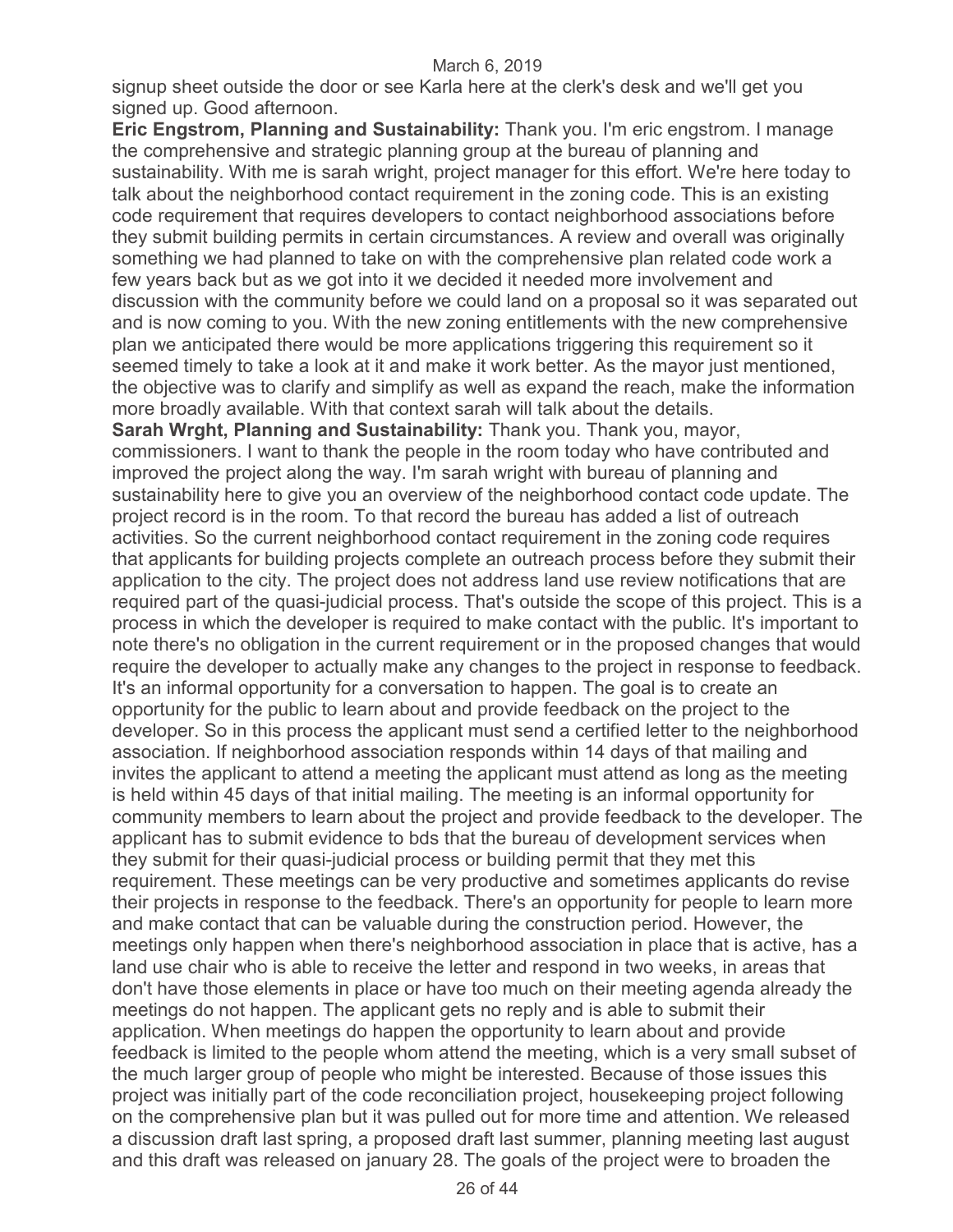reach of notice, to provide more information to more people. Also to increase the consistency and predictability of both the process itself and the threshold for what projects trigger the requirement. So these are the key elements of the proposal. All projects in most zones, single family and multifamily residential, mixed use, commercial mixed use, ex, and campus zones creating more than 10,000 square feet of new building would trigger the requirement. The requirement would be to post a large on-site sign and send an informational email or mail to the recipients of that letter currently. If it is more than 25,000 square feet of new building the applicant is responsible for ensuring the project is presented at a public meeting with the neighborhood association if that works for the developer and the neighborhood association but it's the applicant's responsibility to make sure the meeting happens. So just to provide some context, projects that are something built now might go through different processes. It may be built by right according to zoning code rules. In that case it would have to do the neighborhood contact before the building permit application. If the project is going through a land use review, that's a situation where there is an opportunity to provide testimony, the public is notified by mailed letters and a small sign on site. That's the land review process separate from neighborhood contact. The proposal would require that the neighborhood contact take place before the building permit is submitted or the land use review permit application is submitted, whichever comes first. Currently projects are then exempted from neighborhood contact. We're proposing to remove that exemption so you would have to do the neighborhood contact process before the land use review application or the building permit application. I just want to note there are different decision makers in these different processes. With neighborhood contact the decision maker is the applicant. They can decide whether to respond to feedback for a land use review process there's like a city hearings officer or a design commission for testimony. So this is a draft template for the sign that would be required to be posted on site. The bureau of development services has developed this template and they will continue to work on it and finalize it and post it on their website for use for developers. You can see there is a meeting information in that yellow square, a space for the information about a meeting if required to be posted in that space. You can also see there's the contact information for the applicant and then underneath there's contact information for the bureau of development services, for the district coalition and neighborhood association. We do anticipate that these signs would generate some calls to those entities for sure.

**Fish:** I have a question. In the bureau of environmental services when we do community outreach like tabor to the river is a good example, we find that it's very beneficial to have a single point of contact. So it could be debbie, one of our community outreach people. In all the communications, written and electronic, it says if you have a concern call debbie or email debbie so you have a person. What it does is puts a human face. It also ensures accountability that there's someone. Here what you have is general zoning information, bureau of development services. I like the fact that the applicant is personalized, but did you give some thought to having someone more specific at bds be the person that people could get information from?

**Wright:** So what's on this sign is really tricky balance. As you say a sign works best if it's clear who to reach out to. With this sign, however, this is being posted by the applicant and it's before the city even knows about the project. So we're requiring that the applicant put contact information on the sign but the jurisdiction, its ability to enforce the developer answering the phone or answering those emails is limited. We wanted to make sure people had other avenues to ask questions so they can call bds about what is allowed on the site, that kind of question. The phone number is the planning and zoning hotline so they could answer questions about what's allowed on that site. We wanted people to be aware of resources like the district coalition and the neighborhood association. It's a bit of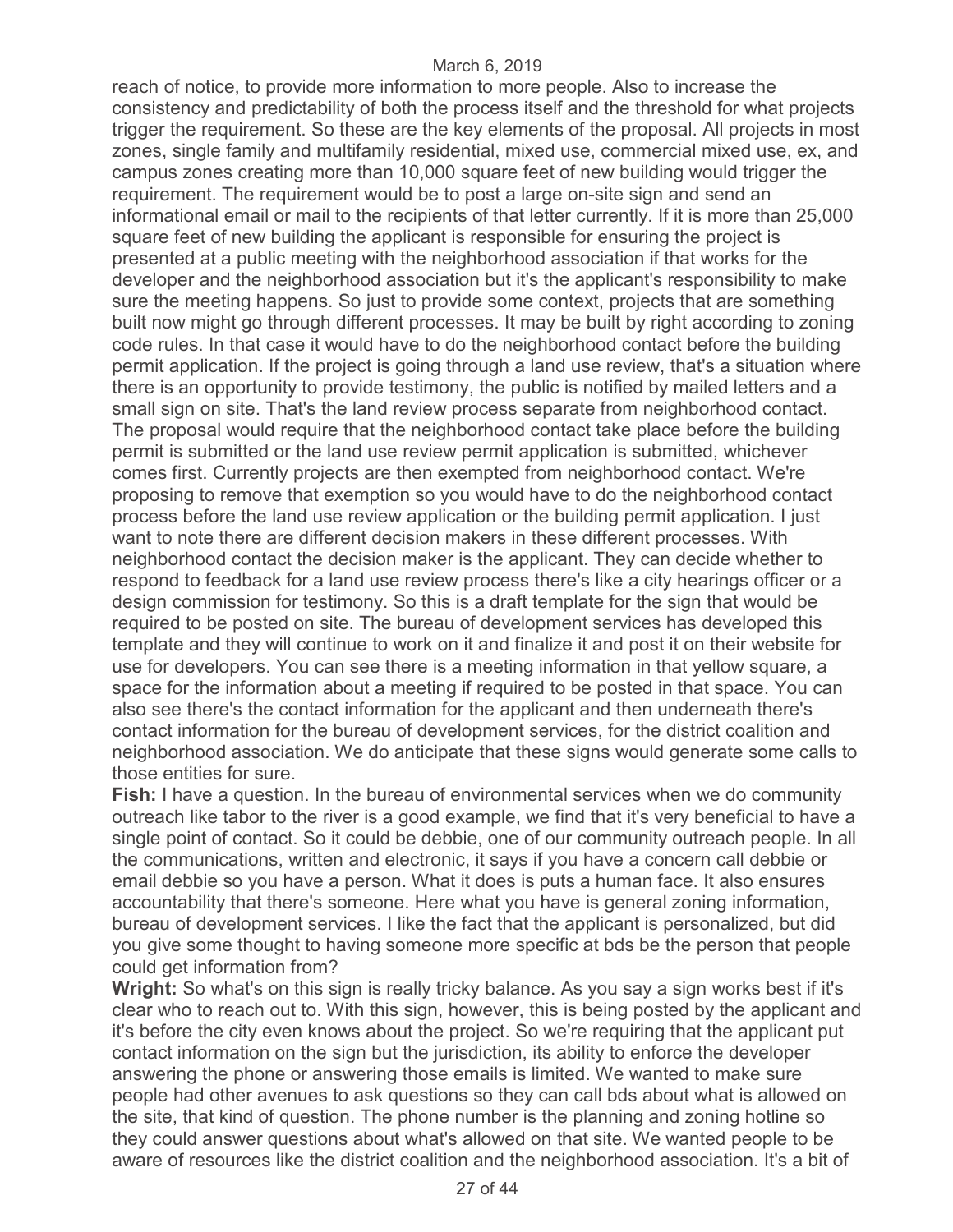a balancing act. It would be ideal if there was a point of contact but because the city isn't controlling that point of contact we wanted to make sure people had resources. **Fish:** That's helpful. Thank you.

**Wheeler:** Can I ask you a question? Down at the bottom if you can't read english us a your first language, what actually happens if i'm calling and I speak a different language? Does somebody have a copy of the sign or how does that work?

**Wright:** What you call with that information is the planning and zoning hotline. The reason for that is the city has the resources to be able to get on demand phone interpretation where a developer could be just developing one project just once. They won't have those resources. We wanted to be sure they called someone who could help them understand what it's about.

**Wheeler:** If I say i'm -- can you tell me what this sign is all about will somebody be able to do that?

**Wright:** They can say we have no idea about the sign. We know about that kind of sign. That's a sign that we do require and we can tell you what can be built on this site.

**Wheeler:** Is there some way to database -- I don't want to overcomplicate this and I don't know how many calls they would typically get but is there a way to database it or make it more accessible to whoever is actually answering the phone? I can imagine somebody might be frustrated from a customer service perspective to be directed to a number where somebody tells them in their own language i'm sorry I can't help you.

**Wright:** I think that's one of the intentions is that it's out in -- it's not inside the city jurisdiction. It's from one of the balancing acts with this. However, there is a requirement in the proposal to -- for the bureau of development services to post information online and part of what we're doing with this project is creating a tool that will allow developers to submit through a web form the information that will go on the sign in an online map. The staff will be able to see that. They will be able to look that up.

**Wheeler:** Thank you.

**Wright:** In the big picture that is the long term intent when we have noticed like this to eventually have a system where all these signs you can find a virtual version of the same information online.

**Wheeler:** Thank you.

**Wright:** Just to clarify, this sign template is not being finalized today. The bureau of development services will continue to work on it.

**Wheeler:** How big is the sign?

**Wright:** Five feet by four feet. Big. I want to compare a couple of elements of the current requirements to the proposed. Right now there's a certified registered letter sent to the neighborhood association. We're replacing that with an informational letter or email and sign summarizing the project. The recipients of the contact for the letter remain the same and the sign can be seen by anyone passing by. The method of initial contact certified mail we're proposing to replace that with email or mail. We have been given to understand email is much easier to process. We wanted to broaden the recipients of contact to make sure it's available to the general public. The meeting, this project also impacts the way meetings unfold. Currently it's up to the neighborhood association if there is a functioning neighborhood association to decide if they want to put the development project on their agenda. The proposed change makes the applicant responsible for making sure there's a meeting and advertising it on the sign. Supporting materials encourage applicants to reach out to the neighborhood association to ask them to host or co-host the presentation at the meeting and we expect applicants will generally prefer to do that since it would be easier than trying to host their own meeting. It must take place at least two weeks after the sign is posted and letters mailed and two weeks before the application is submitted. Just to compare the current process and the timeline and proposed process, now after the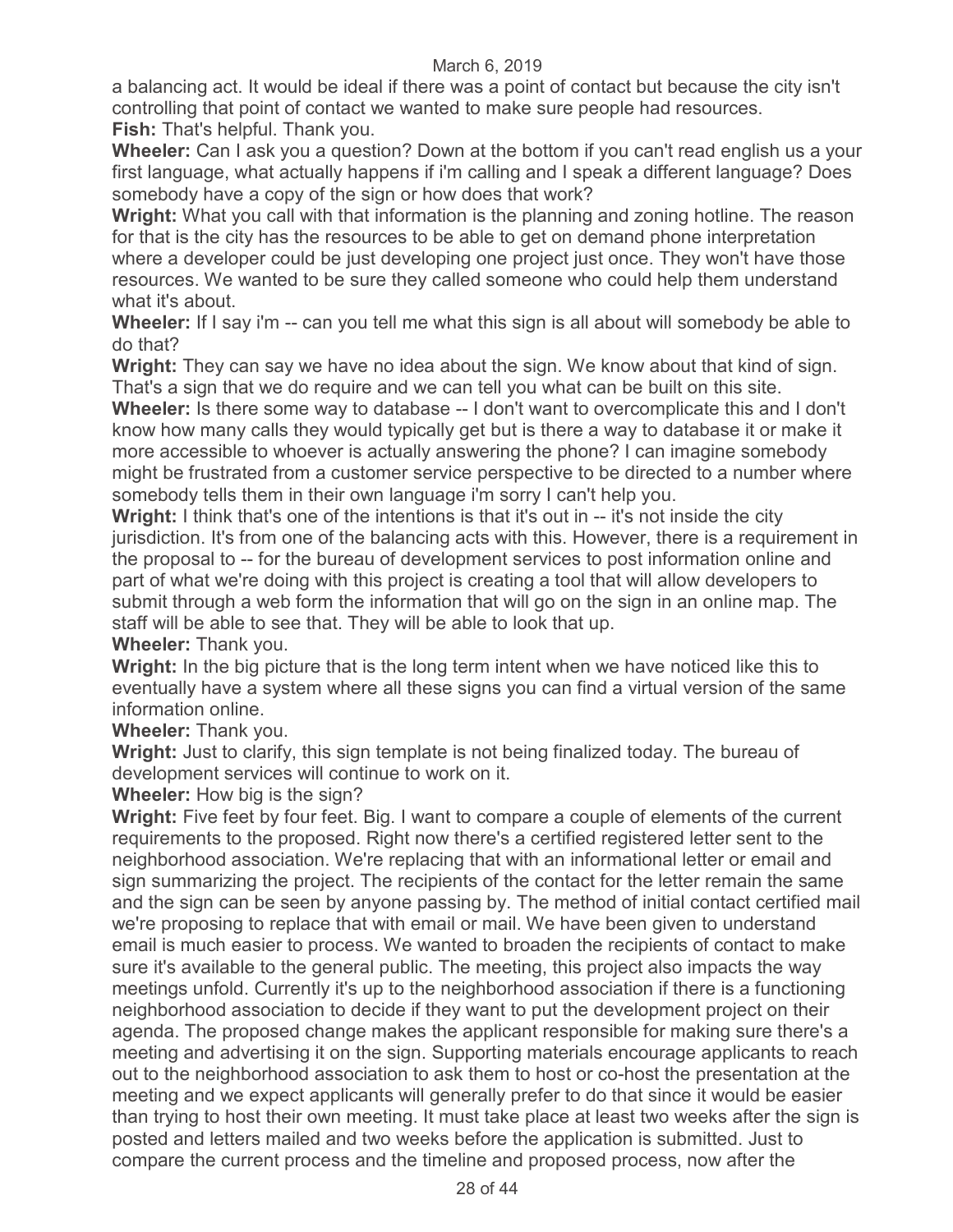applicant puts that letter in the mail they have to wait 14 days and if they don't hear back they can submit their application. They may have to wait up to 45 days to attend the meeting if required. So the timing is unpredictable between 14 and 45 days. For the proposal it would set a predictable period of 35 days from posting and mailing the notice to submission of the application so regardless of the size of the proposal regardless of whether the neighborhood association is active the applicant will know there's a 35-day wait after the sign goes up and the email or letter goes out.

**Fish:** At the bottom right where it says apply for land use review or building permit, does the application have to include a copy of the letter or the email?

**Wright:** It does. There's a list of submittal requirements in the proposed code. You have to submit an affidavit or a statement saying that you did all the things and provide some evidence like a copy of the email. Photo of the sign.

**Fish:** I'm all for emails but I will tell you that it is remarkable how often people send things to the wrong email address or delete a part of the email address so it goes out into the wherever. I'm pleased that as part of the application you have to put that in. If a neighborhood association later or business association has a grievance they can go see where was this actually sent.

**Wright:** Yeah. That's definitely been an important part of making sure that evidence is submitted. So we're proposing changes to the process of neighborhood contact requirement and also to the threshholds for which projects trigger neighborhood contact. This shows the difference between the current and the proposed threshholds. As I mentioned, proposed changes would apply the requirement to more zones and change the threshold to a simple square footage threshold. In the second row it's about land divisions, it separates the threshold for land divisions from the type of review since the number of lots created is more reflective on the surrounding community than the land use review type. There are lower threshholds in some areas of the city. Proposed change would remove the lower threshholds and just apply that 10,000 square foot threshold. **Eudaly:** I have a question. Development by right, is that for developments that won't

require land use review?

**Wright:** Right. Where they are just meeting the zoning code requirements straightforward. **Eudaly:** They still have to do a sign and a meeting?

**Wright:** A sign for 10,000 and a meeting for 25,000 square feet.

**Eudaly:** If they are working completely within all the restrictions of their zoning, why would they have to have a meeting?

**Wright:** The idea in the original current neighborhood requirement is basically saying these meetings are valuable in order to provide people with information about what's coming, what's changing in their neighborhood after ten years people would like an earlier heads up about things changing. It also creates an opportunity to have a conversation between the applicant and the neighborhood, which is really valuable not only for potentially making changes to the outcomes if the developer is responsive to that but also to creating a relationship for the kinds of issues that come up during the construction process. We believe there's value in that information sharing and in that opportunity in spite of the fact that there isn't necessarily a way to change the project. We feel like the value of that outweighs potential frustration of getting a heads up about something you can't necessarily affect but it's something that has come up.

**Eudaly:** Is there any requirement -- my concern is that community members that come to these meetings may think this is two things. They may think this is their only opportunity to address issues they have with the development, they may also think that they can have more influence than they actually have in that meeting. So will there be anyone from the city or will the developer be required to share basic information like the next step is land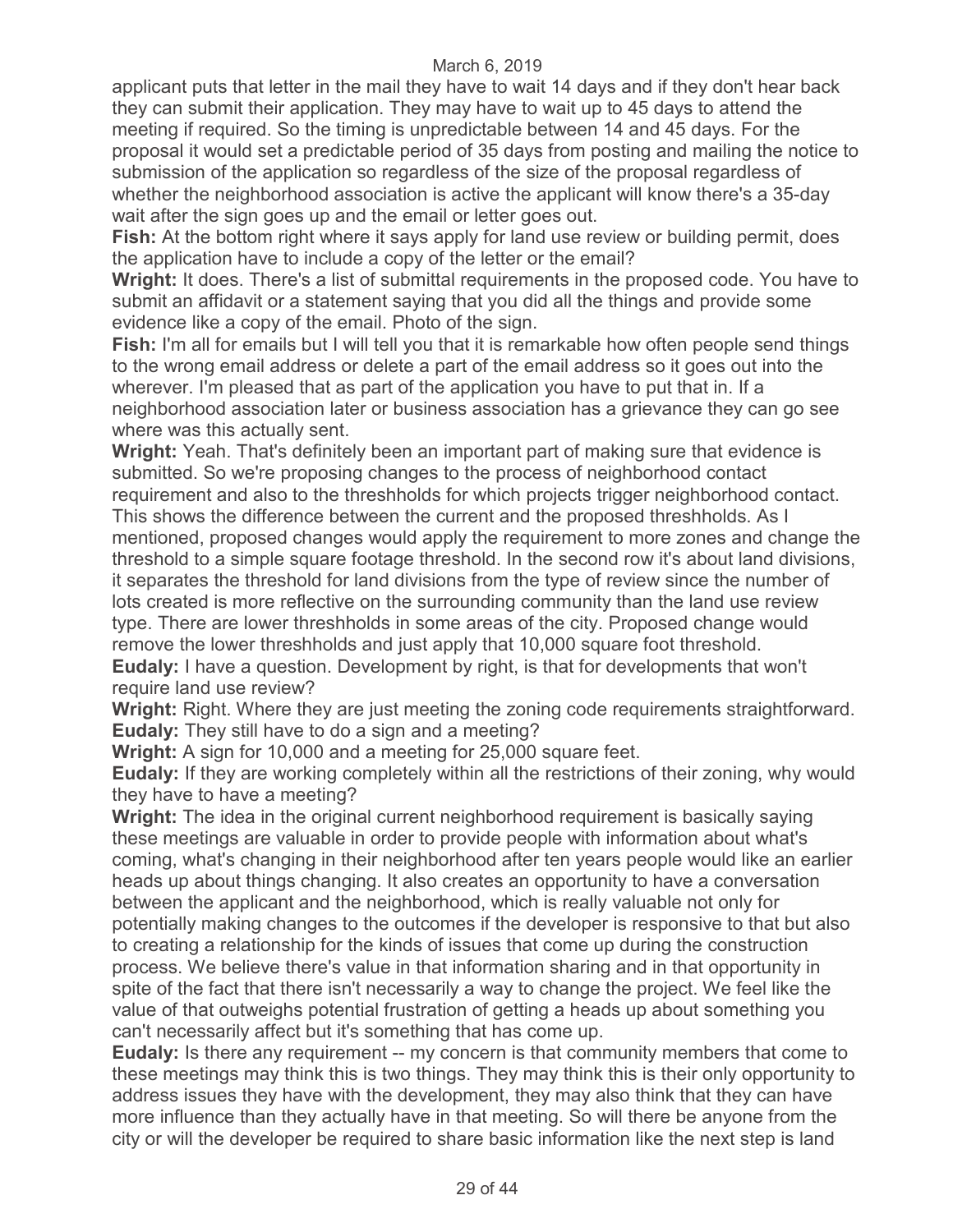use review. If we go forward with the project, the community doesn't like it, here's how you file an appeal. Is there --

**Wright:** That is not something that we're proposing to require. It would be very difficult to enforce. It's something we're including in the draft supporting material that bds can provide. I think there's a lot of opportunities for education and outreach around educating the general public and developers about land use questions but it's not written into this. **Eudaly:** Thanks.

**Fritz:** I have a question about the what's the current versus proposed in which ones are related for design review. What is the design district has more restrictive requirements than this new proposal? That what we were told in written testimony was division. Division requires the meeting at a lower threshold. Would that plan still prevail?

**Wright:** I don't know of any plan district that has notification requirements as part of the actual plan district.

**Fritz:** One of the architects of the division design initiative is here.

**Wright:** That's an idea. The division main street.

**Fritz:** If there's a plan district that requires greater level of notification, would that plan district prevail?

**Engstrom:** My understanding is with this proposal we have made that all uniform, what triggers this requirement.

**Fritz:** That's different from the zoning code where the plan district requirements if more restrictive are the ones that prevail.

**Wright:** So the division, there was a trigger for neighborhood contact that was removed with the comprehensive plan adoption in may. So that trigger that was in effect is removed because it was replaced by the mixed use zones, which didn't have any trigger for neighborhood contact in the past. Now anything over five units or 10,000 square feet as it says here triggers that requirement.

**Fritz:** So there's no contact required?

**Wright:** For the division -- on division, no.

**Engstrom:** Currently if there's a mixed use project in the mixed use zones on division it would be subject to the city-wide standard for neighborhood contact in the same way that everything else would be.

**Fritz:** Thank you.

**Wright:** Because the threshholds -- you have heard testimony, you'll hear more about where these threshholds should be. We feel it's useful to look at what these look like in the built environment, give some examples. Projects understand 10,000 square feet that would require no neighborhood contact at all under the proposal, this is r1, building six units, this would go through a type 2 land review process. This is in commercial mixed use.

**Fritz:** Just to interrupt you, if it's going to have a land use review --

**Wright:** That's totally separate. That remains the same.

**Fritz:** This would remain the same contact, who gets notified, the signs all stay the same? **Wright:** Yes. That's an opportunity to make official comment to the city to a decision maker. That remains the same. This is completely separated.

**Fritz:** That doesn't make sense there would be a bigger sign and more posting for something where people as commissioner eudaly said don't have much input.

**Wright:** We have worked with bds to talk about how this process and how the design of the sign could be carried forward over those subsequent stages in the process and at this stage that's more work to do to align all the different instances that they require a sign, but that's one possible path is for us to look at those land use reviews as the next step. The idea of the sign is that there's that box where you can post the information about a specific meeting. It's possible that that later land use review notice could just be patched to the same sign.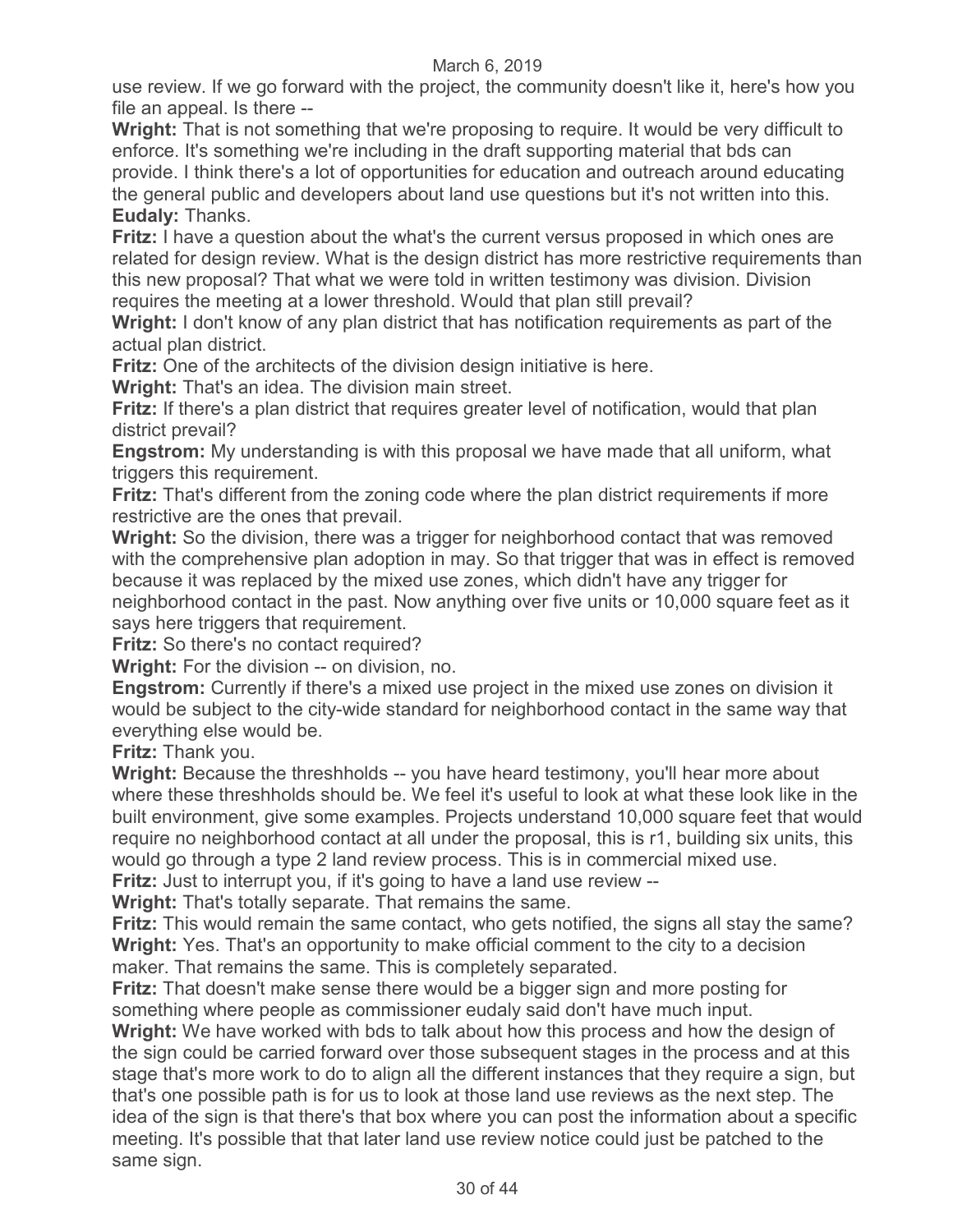**Fritz:** You might want to think about delaying this project. I know a lot of work has gone into it, but to have a five foot by four foot sign for a meeting where there's no great ability to influence the decision then have one of the small sizes for somewhere where you actually do get to show up and make a change -- that's going to get neighbors who are not land use geeks confused.

**Wright:** The details of the sign construction is something that is in the bds administrative rules, not the zoning code, so there's nothing precluding us from continuing to work on that with or without this code amendment.

## **Fritz:** Okay.

**Wright:** Then the last project is in r.h., high density residential. This is 15 units on a 5,000 square foot lot. They did have a meeting with the neighborhood association under the current rules.

## **Fritz:** But they won't in the future?

**Wright:** Under this proposal they would not require a sign or a meeting. Projects that would require a sign but no meeting would be this is in commercial mixed use of 5,000 square foot lot, a 12-unit apartment building. This is a high density residential zoned property with 10,000 square foot lot. This is 21 units in commercial mixed use, 6800 square foot lot. So projects that would require a sign and a meeting, they are over that 25,000 square foot threshold, 22 units in r2. Commercial mixed use 75 unit, this last one is 113 units in r1. So we have had a lot of interest from stakeholders including bureau of development services in knowing how these would affect a number of projects that trigger the neighborhood contact requirements. There are a couple parts that would increase the number. We're expanding to more zones including single dwelling and ex, currently not included. And it would also remove the exemption for projects with a previous land use review. This is a significant number of projects. The things that reduced number of projects are removal of the design related threshholds and also the changing the land division threshold from being associated with what type of land use review it's going through to the number of lots that are being created. Also setting the threshold at 10,000 square feet regardless of number of units also decreases the number of projects that trigger this. So based on development numbers for five years we estimate about 80 projects a year would have to meet the neighborhood requirements. Numbers that are way down now. We can't estimate necessarily how many projects going forward would be affected. There will be more projects. We estimate five to ten additional projects a year that will trigger the neighborhood project. Land divisions will trigger neighborhood contact become a third less frequently than they do now. Even thought number of projects triggering the threshold is not that much higher this will involve more work for both applicants and the bureau of development services staff. Currently the applicant may not have to do more than write a letter and not receive a reply. The proposal would require the applicant at a minimum to send the notification and post a sign then hosting or attending a meeting for larger projects. So key issues raised in testimony at the planning and sustainability commission stage that were consistent through this stage as well, testifiers would like to see the meeting requirements shifted up or down. We hear concern that meetings should have more restrictions around location and timing. I want to float that we hear comments and testimony about the need for easier access to information about land use that goes well beyond the scope of this project but that was a strong theme of what we heard in this project. Just to circle back around, proposed changes would broaden the reach of notice by requiring an on site sign that can be seen by anyone passing and a public meeting. Increased consistency. The process we're making the developer always responsible for making sure the notice and meeting happen and the timeline is more consistent. So more projects will have to meet the requirements because it will be applied consistently and require the same activities regardless of whether or not there's an --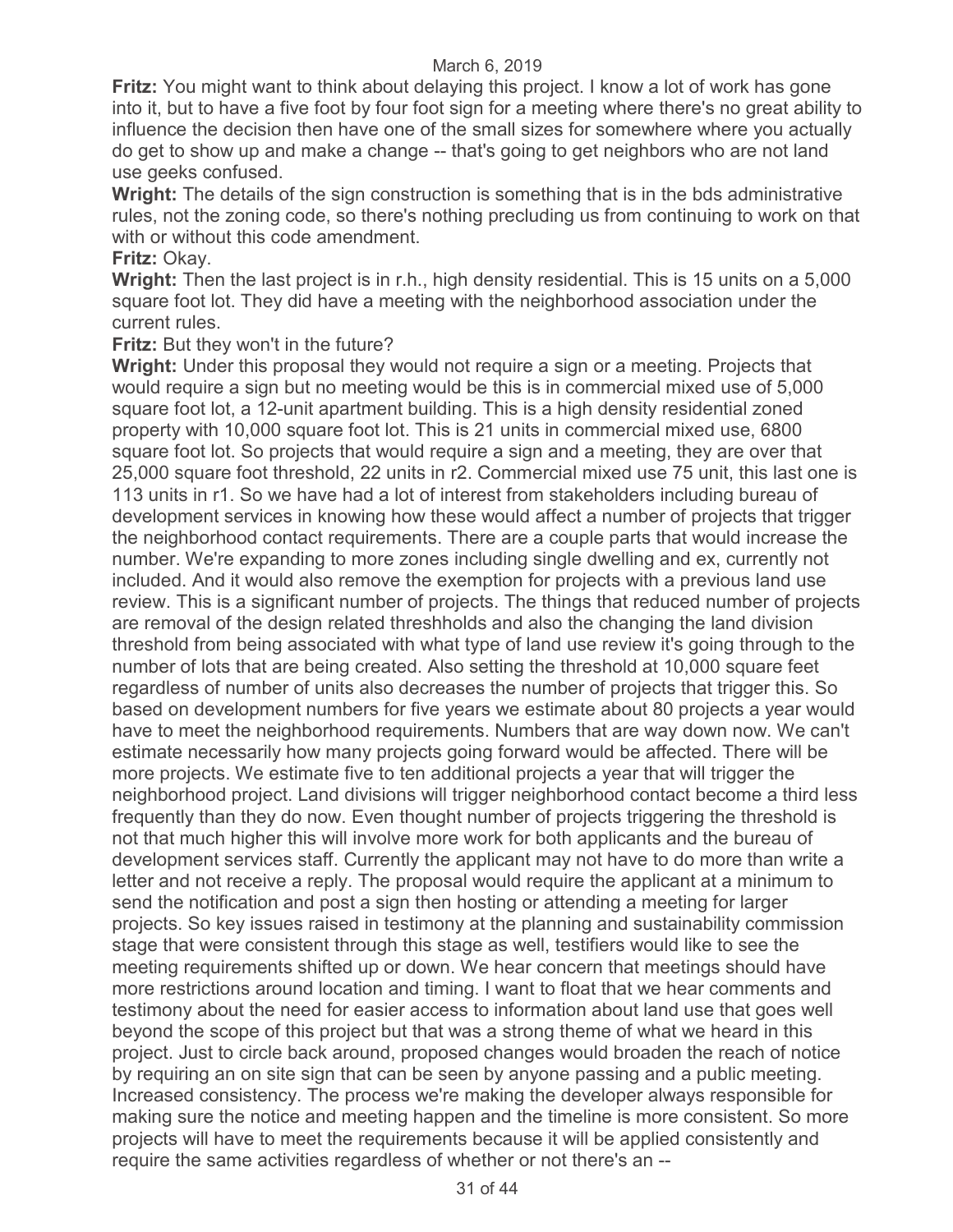**Fish:** Could you go back one slide? If the developer drops the ball and doesn't give the notice and doesn't hold the meeting then goes to seek a building permit or whatever, what's the consequence?

**Wright:** They can't be received unless they have met the requirement.

**Fish:** They have to go back to the beginning of the process.

**Wright:** Yes. That's where that question about enforceability in the requirement is tricky because it's difficult to -- that's the only enforcement mechanism is to not receive the application.

**Fish:** What's the mechanism that would allow once this is filed the recipient of the email to come in and argue that it was sent to the wrong address and/or for the community to come and say the meeting was a sham or was scheduled in such a way to -- scheduled in an inaccessible place at a time unlikely people could get to, blah blah bhal. What's the mechanism for policing that?

**Wright:** That happens now frequently that a neighborhood association will say we didn't get the letter or they lied when they said they had a meeting. We didn't have a meeting. It's kind of the staff has to arbitrate and make a decision and they can put an administrative hold on the project if they see a convincing case.

**Fish:** The numbers you put up earlier that would be covered by this, that assumes the economy continues to hum along, we're obviously seeing a decline, doesn't seem like numbers are so big that we couldn't get in the first year or two a report back on how this is working. We could fine tune it if necessary. Do you agree with that? **Wright:** Yes.

**Fritz:** Continuing on on the numbers, we received testimony from mcphee, only 66% of the projects that currently had neighborhood contacts would have been -- 66 would have been exempted and 100% of the projects requiring permits would now be exempted. How does that jive with there will be five to ten more?

**Wright:** Most of -- I haven't looked at every permit from arbor lodge in response to that testimony but because of the change to square footage instead of units things that are building like the apartment building, 15 units smaller than 10,000 square feet that's the category where that development is falling into.

**Fritz:** What was the rationale for choosing 10,000 square feet?

**Wright:** It's a threshold that they are allowed in the zoning code. We had to pick something measurable and tied directly to the impact of the building on the community and the size of the building is something we hear a lot about and square footage is easy to measure. So 10,000 was a good threshold that cuts out most single dwelling development. We didn't want to get into triggering single dwelling projects having neighborhood contact. **Fritz:** What was the rational for the previous method of doing it by unit?

**Wright:** The way the neighborhood contact has been the threshold applied in the slide it showed all the different ways. It's been applied piecemeal in response to various projects. What we wanted to do was not be piecemeal but be holistic and consistent across the city. **Fritz:** Thank you.

**Wright:** Wrap it up with next steps. Bureau of planning appeared sustainability is developing an online notification tool to fulfill the contact element and we'll be piloting this tool and handing it over to the bureau of development services which is working with the bureau of technology services on Portland online permitting system that will move the paper-based system to an on-line system. This can be integrated into that work in the future. Effective date is december 2019 to allow for outreach time and also for that integration of the online notification with the pop system. But because this requirement is a process step that has to be met before the application can be submitted we want to make sure there's time to do a good job letting applicants know it's coming down the pipe so they won't be surprised.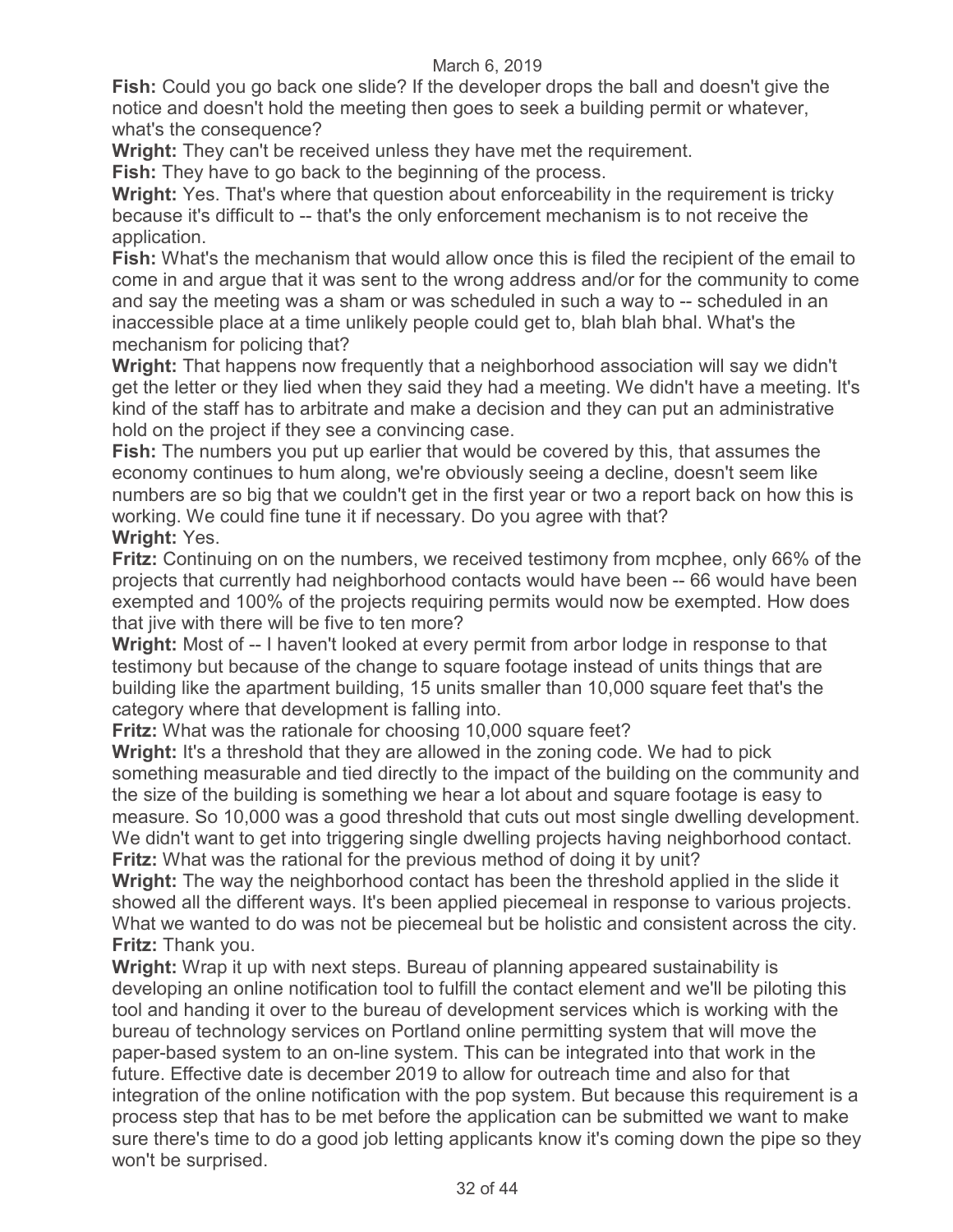**Wheeler:** Thank you. Commissioner Fritz, you have an amendment?

**Fish:** We're going to hear from chris smith, right?

**Wheeler:** After commissioner Fritz.

**Fritz:** Thank you for all your work and your extensive outreach. I have been really impressed. It's interesting we're having the hearing on a wednesday afternoon when maybe people can't come but even so the volume of emails, et cetera, I have had has been testimony to the fact you have to be able to create a lot of consensus so I appreciate that. I have two amendments which I didn't put one down. This is on the location of the meeting place. Since currently the meeting happens with the neighborhood association, who is required by city policy to be accessible and do their meetings in places that are accessible I wanted to make sure that these meetings were in accessible places too. So the changes to after number -- under the section 33705020, b4d, about the meeting, that it be open to the public and be in a location that provides equitable access to all members of the public. Accessibility includes providing language services, removing barriers, providing modifications, accommodations, alternative formats, other services that ensure access, all on request. So the meeting location itself has to be a place that people using mobility devices can get into without having to ask that. The other services including language translation, et cetera, would be on request. That's my first amendment. **Wheeler:** I'll second that.

**Fritz:** Thank you. The second is under c. We received testimony from the sullivan's gulch neighborhood association suggesting having the timing currently says held at a time between 6:00 p.m. And 9:00 p.m. Monday through friday or between 9:00 a.m. And 6:00 p.m. On saturday or sunday. Sullivan's gulch pointed out religious services are often held on saturday and sunday mornings. I know from my experience as a parent of a family of sports enthusiasts that sports are often held in the morning too. I would suggest that go ahead changed as requested that saturday or sunday meetings be between 1:00 and 6:00 p.m.

**Wheeler:** I'll second that for discussion purposes. I have a couple of questions about that. **Fritz:** Thank you. Those are now on the table. We can continue. Thank you.

**Wheeler:** Could I just ask staff a couple of questions? The first one strikes me as eminently sensible in terms of accessibility. Is there any reason why we should not be supportive of that amendment? Does legal council have any?

**Fritz:** There are concerns about enforceability again. I think as a practical matter again it would be a judgment call by the staff if it was set in a fortress that nobody could get into. Wright: It would be very difficult for the bureau of development services staff when given the evidence that the requirement was met to make a decision about whether it was accessible or not. It's a question of enforceability.

**Engstrom:** I can see also the request for other services -- certainly important where there's a need. I could also see that that could be abused in terms of a developer receiving multiple requests and since this happens prior to the permitting there would be no real city involvement in that.

**Wheeler:** Let me ask the question slightly differently. As an aspiration this seems important. We have had other conversations with the disability community in this council. Acknowledging that we are arm's length from this transaction.

\*\*\*\*\*: I just want to note that I did grapple with this quite a bit in development of this and reached out to the commission on disability for feedback about also with the aging to get feedback about what things would be baseline needs. That information is included in this supporting documentation that's providing education to the developers and recommendations for finding a location, that kind of thing, but we felt because of the enforceability question to keep it out of the code language.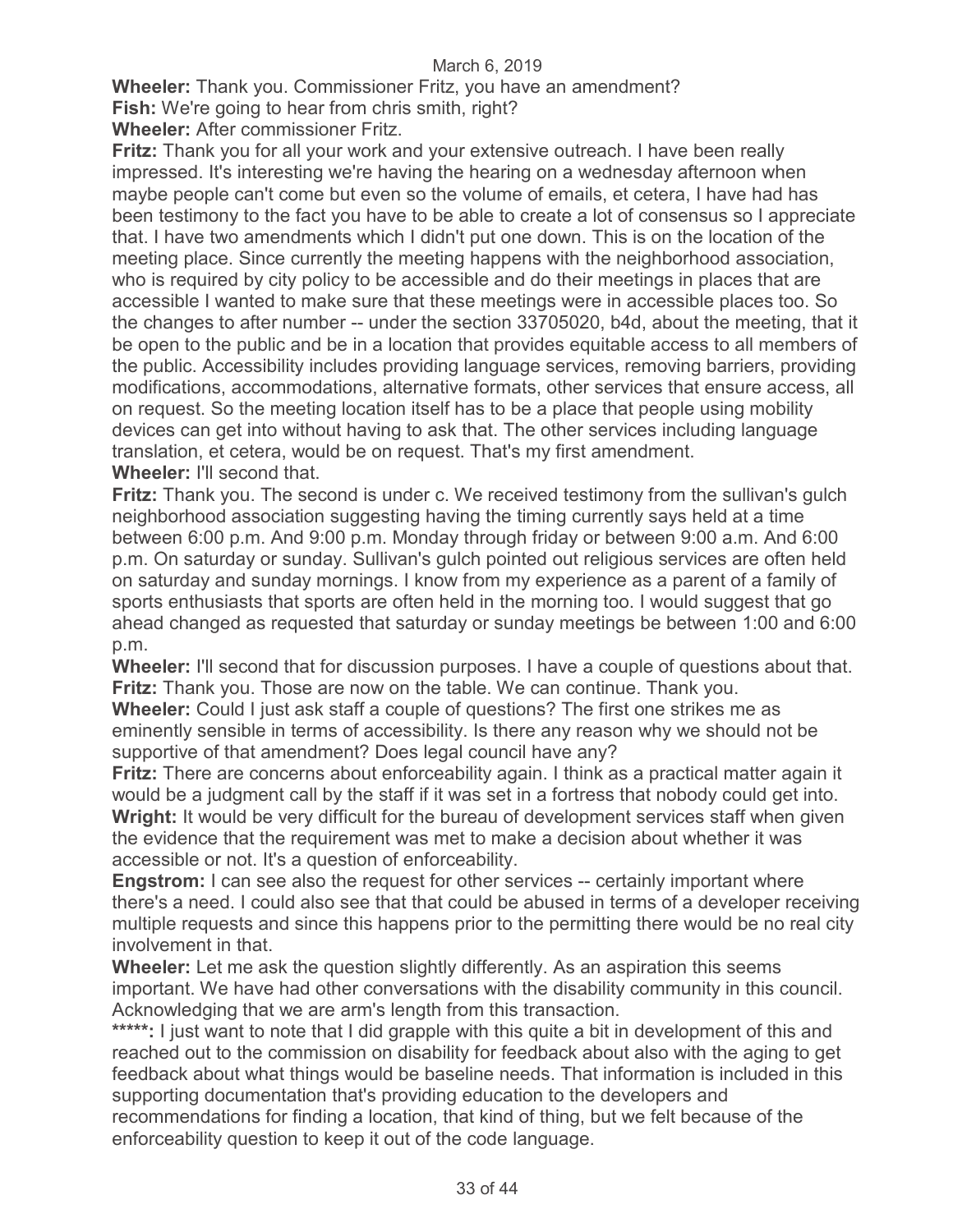**Fritz:** I do agree and I appreciate having it in the supplementary, but the neighborhood is not going to have that supplementary material. As we just discussed none of this is really enforceable. So having aspirational statements of value in the code I think is an important thing.

**Fish:** This question about enforceability, it seems to me that if someone were to argue that they were prevented from participating because the absence of a language service that that could cause bds to put an administrative hold on it to determine whether it was actually an equitable meeting, right? It is a basis for preventing further action until you've investigated.

**Wright:** Potentially. Bds would have to grapple with how to make that determination. **Fritz:** That's part of the challenge making the onus to the applicants. In the current system the complaint would be to the neighborhood association, that the neighborhood association didn't provide those services.

**Wheeler:** The way it's worded, and I was sort of musing at the placement of the comma, but I agree with the placement of the comma, it's upon request. So it makes it easier to determine whether or not in fact somebody had made the request and if they made the request what happened to that request. So while I understand that enforcement is always an issue with many things we do here at the city, that at least puts brackets around it. **Eudaly:** I have a question for the city attorney.

**Eudaly:** It seems like we're getting into a nebulous zone but in my mind it should be very clear if we are requiring a developer to hold a meeting as part of a prescribed process to get to the land use review, we should have very clear standards for accessibility and physical accessibility would be the most basic. I don't personally know if we have the legal right to require asl interpretation or language support, but it seems like something we should be very clear about or we should get clear about.

**Wheeler:** Let me ask this. It sounds like conceptually there's consensus that this is a worthy objective. Is there a way we could rather than locking ourselves into the language today is there a way that we could have this be a critical component that we take time to think about and bring back? I'll ask that of commissioner Fritz since it's her amendment. I support the context of the amendment. I think it's an important point.

**Fritz:** It's a nonemergency ordinance so we have at least another week. That's one good thing. We are being asked to adopt the code. The code says a lot of things about where the location of the meeting is, that would have some enforceability. It's a challenge because the neighborhood associations have to conform to the standards that we set and we can require that on request these services be provided and that they have their meetings in locations that are automatic accessible to people who use mobility devices.

**Engstrom:** Because the effective date was set out fairly far in advance and there's no immediate deadline pushing us to adopt it, we did not assume you were going to adopt or move to second reading today. If you had the hearing then brought back language at the next meeting before it was forwarded to second reading that's fine.

**Wheeler:** That would be helpful.

**Fish:** I like the idea of sharpening the language, conferring with legal counsel to make sure it's within our authority and it's enforceable because we don't want to put something in here that turns out to be neither. The one friendly amendment I would offer is after request where it says upon request, upon request prior to the meeting. I know that's your intent but I would offer that as a friendly amendment.

**Fritz:** Three days prior to the meeting.

**Wright:** So there's a reasonable time to put these in place.

**Wheeler:** Could I suggest from a -- sounds like we're giving head nods. Can I keep this open for the second reading or what's your preference?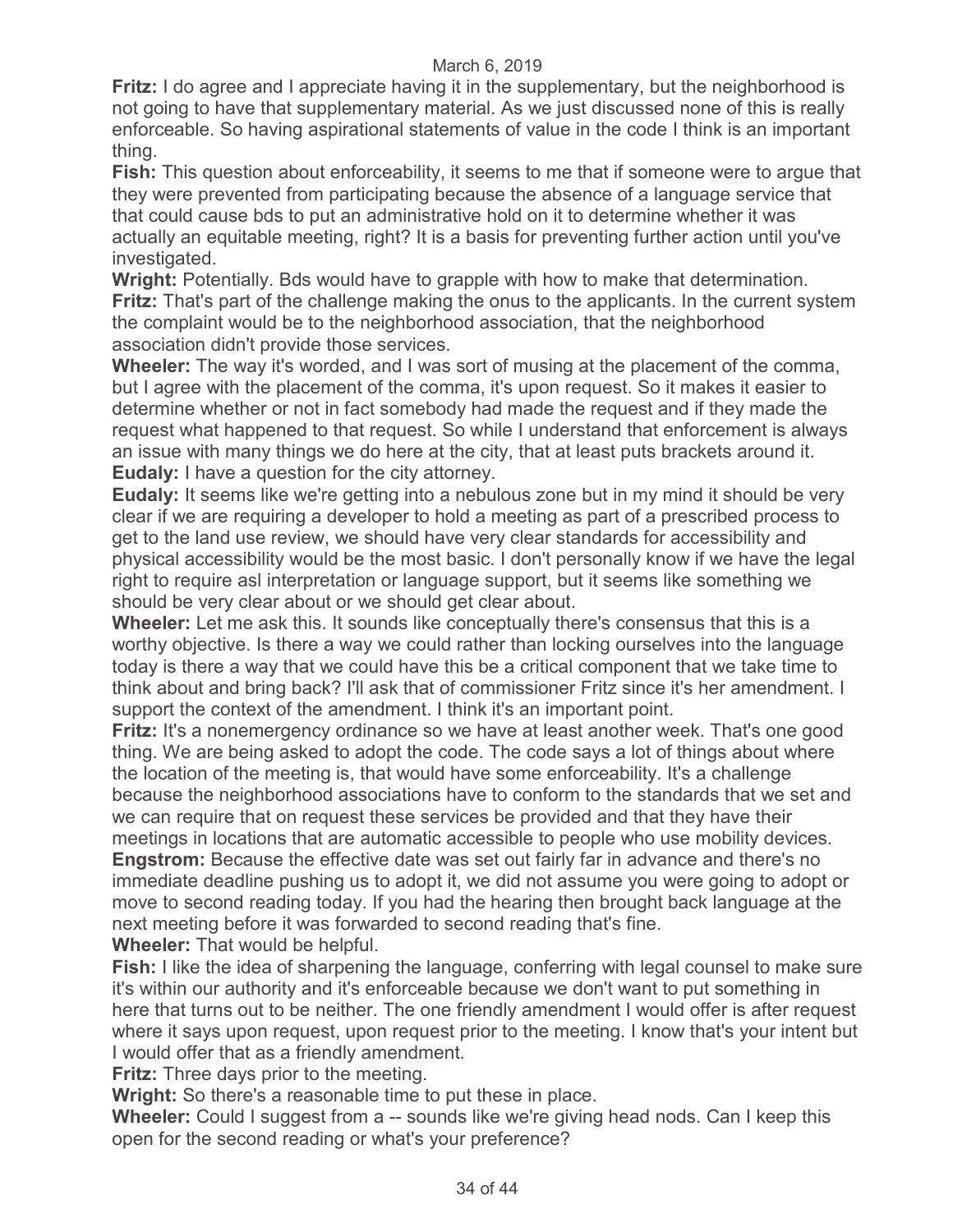**Fritz:** Except as a friendly amendment adding upon request three days prior to the meeting and let's take testimony to see what people have to say.

**Wheeler:** Good. I had a question of legal council pertaining to commissioner Fritz's second amendment to change the time of day to sunday afternoons from 1:00 to 6:00 p.m., is there any specific issue there that this flags from your perspective?

**Engstrom:** I think I heard saturday and sunday. I'm not -- that's not raising any specific legal concerns that I have in mind.

**Wheeler:** Does this raise any operational questions from your perspective? **Fish:** Does the current meeting -- do we currently have the same rules that apply to neighborhood associations with these time frames?

**Wright:** I don't actually know the parameters about the rules. [speaking simultaneously] **Fritz:** As a practical matter they try to choose times that people can get to. The proposal is to have it between 9:00 a.m. And 6:00 p.m. On saturday or sunday, so narrowing that I don't see why that would be a problem.

**King:** Just to be clear, the intent is because people's schedules are busy saturday and sunday morning so they are more inclined to be available in the afternoon to attend so it would open to a broader pool of people.

**Fritz:** That's what I should have said.

**Wheeler:** Perfectly said. Thank you. Mr. Smith, thank you for your patience. Chris smith represents the planning and sustainability commission.

**Chris Smith, Vice Chair Planning and sustainability Commission:** Good afternoon. I am chris smith, vice chair of the planning and sustainability commission representing the commission's recommendation. We urge you to adopt this recommendation there are three points I would like to make from our discussion. The first is we heard testimony about the 10,000 square foot and 25,000 square foot threshholds as sarah said in both directions, too high or too low. We looked at the bucket frequency of what size projects the city sees over a given period of time and concluded there really weren't other values for those that made any more sense than these do. So we did not change that aspect of it. We did have a dissenting vote on the proposal that came from our chair. Her concern was that this is potentially one more hurdle to development but also I think more specifically the concern that commissioner eudaly raised which is that people may equate the opportunity to engage with an assumption there's some kind of discretionary review going on. We talked about whether that could be indicated on the sign. The challenge is at the time the sign is posted, you may not know the exact review process the project will go through because if you design something that requires an adjustment, that may change down the road as you go through the application process so we really can't communicate that in advance. Nonetheless the commission as a whole felt that the value of community engagement early outweighed those concerns and did support the proposal. The third point I want to make is about the online access. When this came to us it did not contain online access as one component of the project. We were very concerned that that was a fundamentally ableist approach to benefit from this without online access you would have to physically convey yourself to the site, you would have to have visibility ability to read the sign and be able to read written english. By adding the online component you get access to tools like screen readers, you can view if from anywhere. You can run it through google and get an approximation in your language. We heard about the challenges with timing of pops. I think that's in part why this has a long lead time to sync up those opportunities. We felt online access was an essential component.

**Eudaly:** Thank you, chris. That makes me feel better.

**Fritz:** I was just extolling your virtues yesterday to the mayor. You explained to me about the rss feed, sign up to get notifications. [laughter] it seems if we could just get the platform so the developers could post to it people could sign up or unsign up as they wished.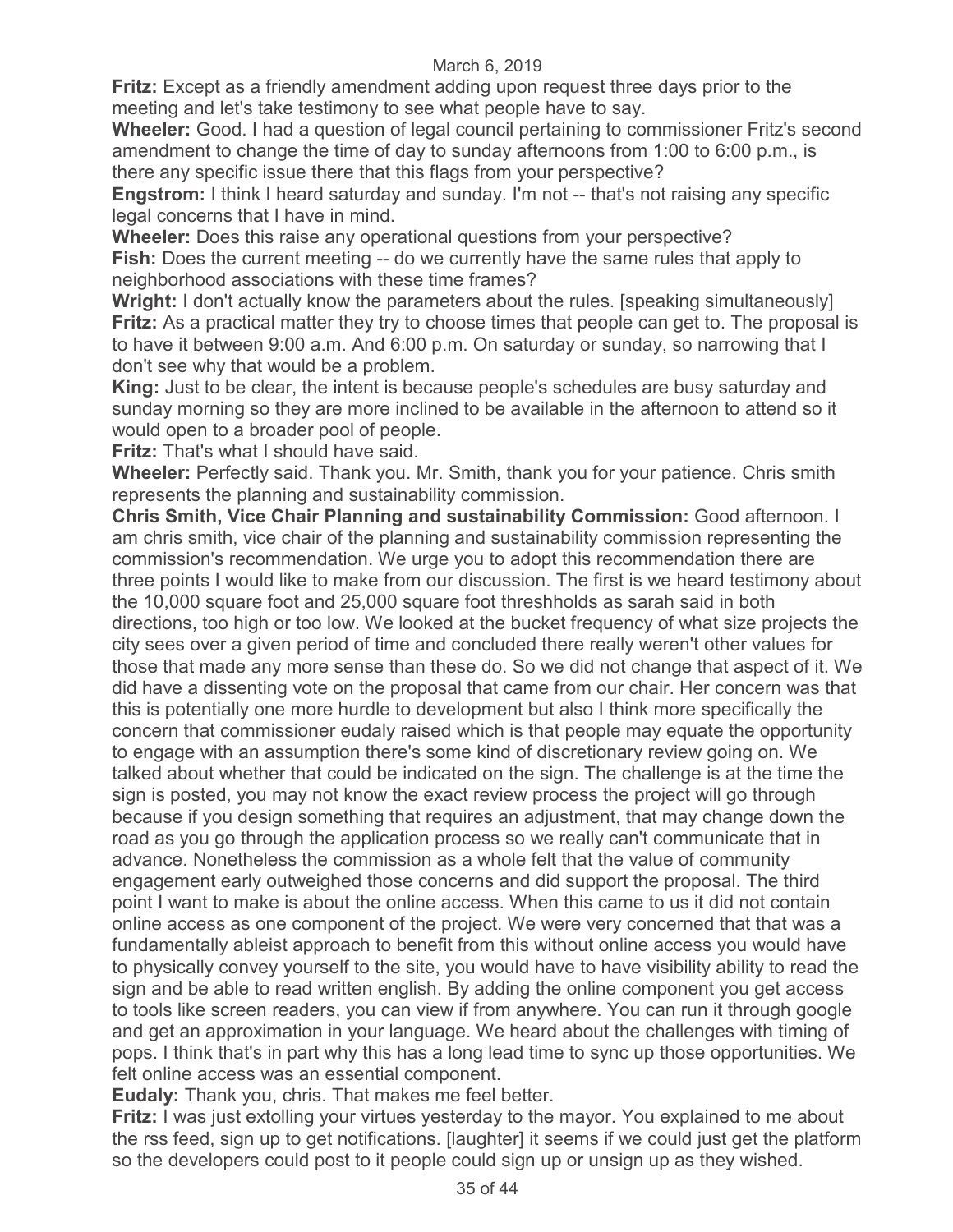**Smith:** The minimum threshold for subscribability if you use rss as a technology. **Wheeler:** I want to be fully transparent. Thank you to commissioner Fritz, and thank you one arm's length removed, chris. I already used it in a conversation and it made me sound really smart, so I appreciate that. [laughter] i'm wondering if you had any further thoughts on either of the amendments proposed.

**Smith:** I think we balanced the meeting requirements. We did add I think we took it a little more involvement of the association. I don't think they are incompatible with the parameters discussed.

**Wheeler:** Thanks for your service. Do we have people signed up for public testimony? **Moore-Love:** We have six people. The first three are

**Wheeler:** Come on down. Name for the record, please. Three minutes each. If the mikes are about six inches from your mouth that tends to be about right. Good afternoon.

**Rocky Johnson:** Good afternoon. I'm rocky johnson. I'm a member of the land use committee for the sellwood moreland neighborhood association. The concern that we have is relaxing the requirement for neighborhood contact meetings from 10,000 to 25,000 square foot. We have a lot of projects in the 10,000 to 25,000 square foot range that are currently happening in our neighborhood. We have had a pretty effective meetings with developers in situations where we have been able to save trees, we have been able to improve landscaping, we have been able to improve the exterior building quality, improve transportation flows and safety concerns. So we're concerned that if you raise that threshold to 25,000 square foot we're going to lose that opportunity. It's going to damage the liveability of our neighborhood for years to come. So I just want to emphasize that as a major concern that we have in sellwood moreland neighborhood. Thank you. **Wheeler:** Thank you, sir. Appreciate it.

**Fritz:** Do you think that developers have learned that your group can help improve a project and that if you were then to invite them to a neighborhood meeting, it doesn't say they can't get invited to a neighborhood meeting, just that you wouldn't be the sole venue. Would that work?

**Johnson:** We just want to make sure that they have the requirement to have the neighborhood contact meeting. Because without that our experiences are not prone to do that. In most cases we have a fairly productive exchange and it benefits them. It makes their projects more marketable in the long run. I think it's a good relationship and a good planning tool. I don't want to see you dispense with a good planning tool for the city of Portland. It's not a good idea.

**Wheeler:** Thank you. Good afternoon.

**Linda Nettekoven:** Good afternoon. Mayor, council members, i'm linda neticoven. I live in the abernathy neighborhood but i'm speaking only for myself this afternoon. I want to call out the good work that sarah has done. I'm one that has talked with her, bothered her multiple times. I'm aware of the myriad of people she's talked to in this process. I really appreciate that effort. This piece of code is really critical as my esteemed colleague from sellwood just mentioned in giving neighbors and business owners and employees an opportunity to really help shape the growth and change coming to the places where they live and work and this issue of being able to have a conversation is oftentimes about the design. That's interior, surrounding as well as not just aesthetics of the building. Oftentimes leads to a much better project and less animosity and frustration and resentment about growth and change. That's why we think it's really critical to have these conversations and to have them done well. I want to first mention that I support the effort and the project and I share the widely held notion that the sign is a great innovation and I think again needs to be explored for the work of other bureaus as well. Some kind of consistent signage of the same shape, design and color that may be useful for us. I have a couple of major concerns, though, or they may be minor. The informational letters that go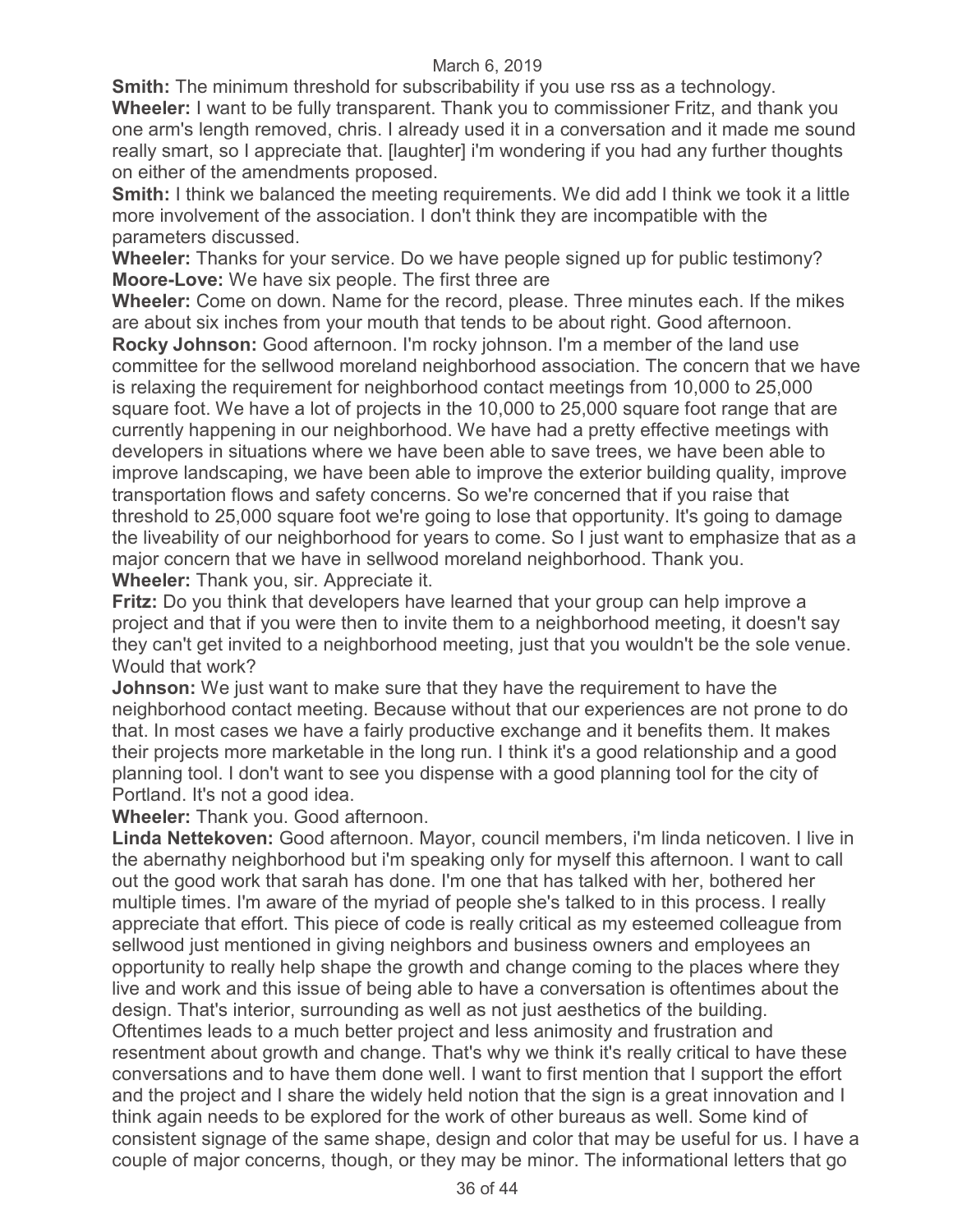to just the neighborhood association, business association, et cetera, our safeway store at 27th and hawthorne, the junction of four neighborhood associations so I know some of the land use review code specifies within a certain radius of a project you have to notify people. If you fine tune that so the informational letters go further out, because if you're a few blocks away as a neighborhood association or another business district you may still want to know about it. The other is the bigger issue, the trigger for community meetings that sellwood has just mentioned and I would ask for either 10,000 square feet or four stories, however that could be defined. I can first of all point to new seasons at 40th and hawthorne, which comes in at 17,000 square feet, less than 17,000 square feet. So it would not have merited a meeting. We need to be looking at some use categories perhaps or other issue in terms of where we set that threshold. I would prefer there just be a lower threshold back to what we had before. It's the four story buildings that are sort of really changing the character and also creating a lot of the resentment among some in our community. This is such a tremendous opportunity when meetings are run well and we have a lot of suggestions about that, sarah has incorporated many of them in the information she has. In 2006 the council did adopt our green street mean street plan, which called for any new development on the street to merit a meeting. As you can see, that has not slowed down development on division in any way, shape or form. So I think that -- I understand we need to look at staff, et cetera, et cetera, but the winners and losers in terms of community meetings can be great and the more effort we put into the way bds alerts people to resources and the way coalitions and neighborhoods work with people on these meetings the better they can be for all of us.

**Wheeler:** Thanks, linda. Appreciate it. Good afternoon.

**Doug Klotz:** Mayor, commissioners i'm doug klotz. I support this proposal. The current process does not work very well as we heard. I think the four by five foot sign is a great improvement. I have seen that in other cities this. Will help a lot of questions I used to get when I was land use chair of the neighborhood. My experience of the richland neighborhood is perhaps not as positive as linda's. A lot of meetings consist of people coming and complaining about the project and it was known that there was no requirement for the developer to change anything. That's why I support the threshholds as they sit. The 10,000 square feet, the projects understand that, the bigger projects that are understand that may well go through design review and other things anyway. But the smaller projects, the sign will tell folks what's going to happen and they won't have the ability to change it. Rather than setting up expectations that they can go to a meeting and affect some change, leaving the 10,000 square foot to 25,000 at the large sign and notice to neighborhood associations seems fine to me. The larger buildings will have the meetings. Probably we'll also have design review. I support that. Also wanted to say that I really appreciate sarah wright's work on this. She's actually leaving the city coming up here. I hope that when the budget improves she will be one of the first hired back but she does a great job. She's very personable and does a great job interacting with the public.

**Wheeler:** Thank you for saying that. We appreciate hearing that of our employees. Thank you. Next three, please.

**Wheeler:** Good afternoon. Do you want to start? Name fort record.

**Christian Trejbal:** Christian trable, chair of the neighborhood association. First let me echo what's been said. Sarah has been great to work with. All staff has been very helpful. **Fish:** If you keep this up she will be frontrunner for andrew aebi award for public outreach. This is very complimentary. Listening to her original presentation on some very complicated issues, I was struck by not only how accessible she a made the information but obviously how far she went in consulting with people. So it's nice in these forums to see the public compliment staff. They certainly catch a lot of the other stuff. **Trejbal:** I would support her receiving that award.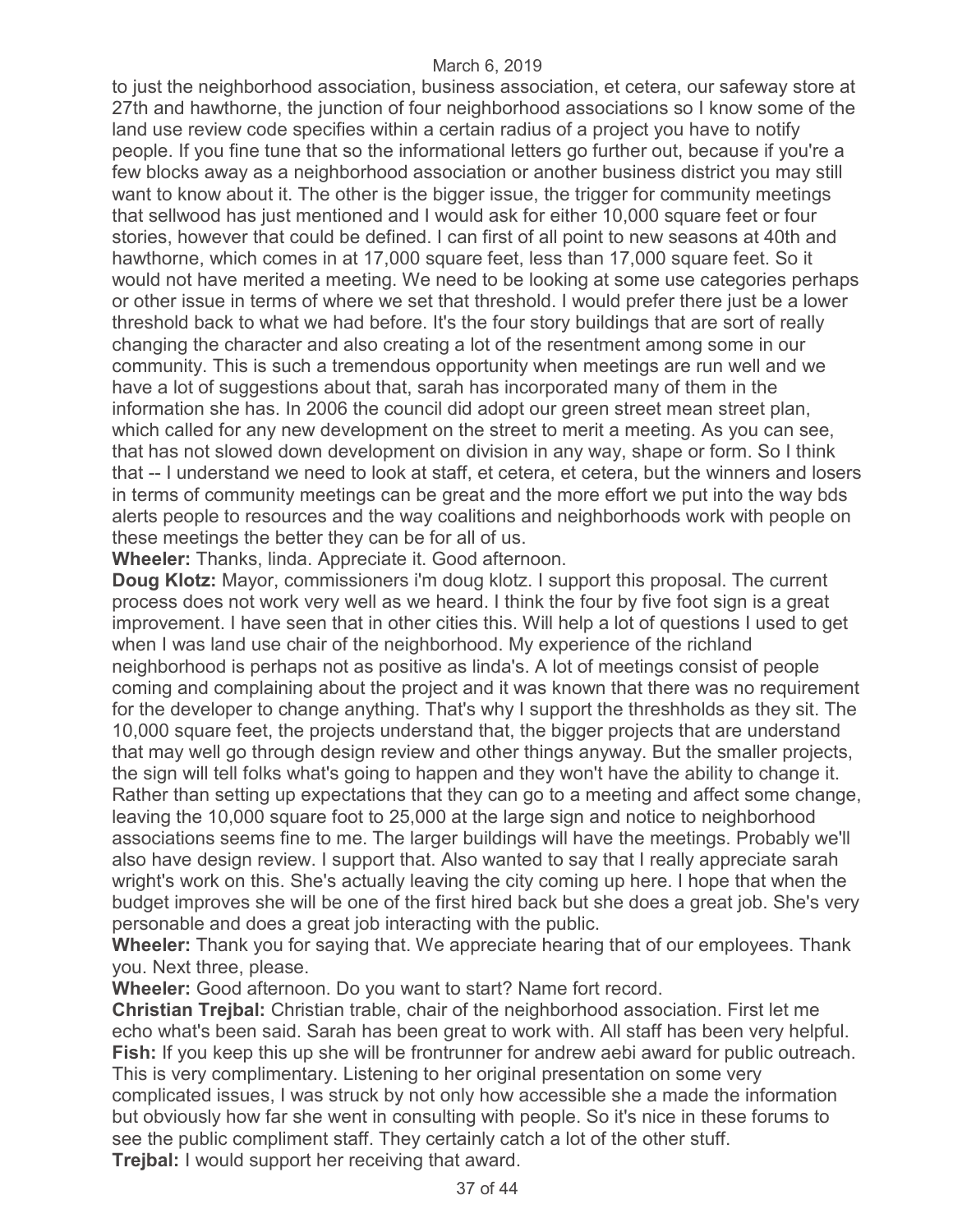**Fish:** Thank you.

**Trejbal:** To echo what's been said already, we do support a lower threshold here. The gauge for residents to know what's happening in the neighborhood and the impacts that are going to happen on the neighborhood is just -- 25,000 square feet for a meeting that's a lot of big projects that will have impacts within the neighborhoods. We for example this month have a developer coming in who is putting in eight units but they are in the midst of single family housing. No parking. That's going to affect those neighbors. They want to have an opportunity to speak to the developer, see what accommodations can be made to make the project better and more compatible with the neighborhood. I would recommend if not a 10,000 square foot threshold a number of units threshold and the current code which has five as the threshold seems suitable that would put it above missing middle housing that will come in with the residential infill project but capture projects that will have large impacts on neighborhoods. The inclusion of the sign, we're fully in support. We think that's a great way to create outreach. One of the big concerns we have, though, is that the current system is one size fits all and doesn't work for every neighborhood. This new system is a one-size fits all system that isn't going to work for every neighborhood. The current system works well for some neighborhoods that have active neighborhood associations. We invite every developer who contacts us to come present and talk to our neighbors. By and large they are all very happy to do it and I expect under the new system most would be happy to come to the neighborhood association. Some are not so happy and don't want to engage with the neighbors and I can foresee opportunities in the code here for developers who don't want to engage with the neighborhood at that level to avoid ineffective meeting. One element in particular that will enable that is the requirement that the meeting be within two miles of the neighborhood. That means that a project going newspaper overlook could have a meeting in st. John's. It could be held at an awkward time, sunday afternoon. I appreciate commissioner Fritz trying to narrow down that some but what our neighbors have right now is one stop shopping. Every project is going to be at the neighborhood association meeting. They know that. They come to our meetings and are able to hear from multiple developers at one meeting. With this approach, they might have to go to four, five meetings in a month to find out what's happening in the neighborhood. So my suggestion is that neighborhoods be given the first right of refusal rather than just say developer, you have to have the burden, you have to go to the neighborhood association. If they are willing to host it, you need to do it there. Otherwise do it somewhere else. Thank you.

**Wheeler:** Thank you. Appreciate it. Good afternoon.

**Leah Fisher:** Hi. Mayor, council members, i'm leah Fisher, neighborhood program planning manager one of the seven district coalition offices. I worked with 20 volunteers who process these notices, therefore this change directly impacts my program and all of the neighborhood volunteers that I work with. We have been tracking this closely. So i'm speaking on behalf of myself as a staff person but also on behalf of the committee, which is an advisory body to the southeast uplift board. In my role I have witnessed personally all the challenges highlighted in this report and I support the proposed changes. I feel like it's going to really address the major limitations of our current code in all of the points that are touched on earlier. I would like to add that our southeast uplift land use and transportation committee also over all supports all of the proposed changes in the report. They primarily I would say the committee really appreciates that early opportunity to connect with developers. I think a lot of them have very productive meetings and are able to affect change. I think having expanding the zones and making it consistent is something that they appreciate. I would say from my observation the biggest piece of the proposed changes that the group has grappled with are those triggers and threshholds. I think looking in southeast specifically there will most likely be fewer required meetings with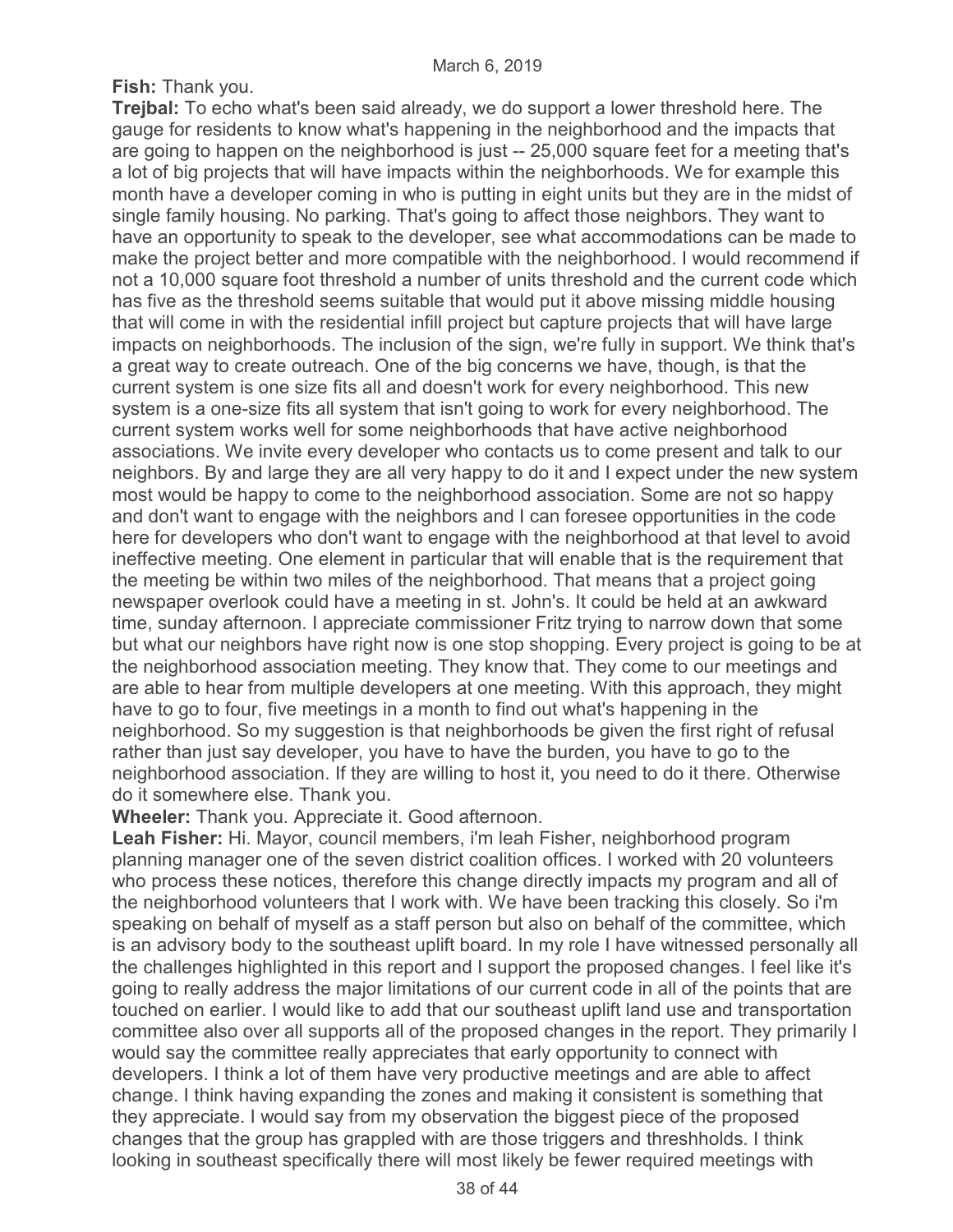developers and the land use committee understands this but feel like city-wide if there's going to be more meetings and interactions with developers it's over all positive change. I'm sure that they would be supportive of a variety of tweaks that have been mentioned here. The land use committee would also ask city council to require in this code that developers also contact neighboring organization ifs the proposed project is on a boundary line or within a certain proximity of other geographic boundary lines knowing that the impacts of large development don't end at neighborhood boundary lines. Then additionally, our committee would also encourage that the code be accompanied with supporting materials as have also been discussed best practices, guidelines for developers engaging with neighbors, and as recommended by city staff. Then lastly, the committee and my program would just we greatly appreciate the bureau of planning and sustainability's thought and effort that went into this, particularly sarah wright who has come to multiple meetings and been very accessible and able to explain all the changes to our neighbors in an understandable, great way. So thank you.

**Wheeler:** Thank you. Could we get sarah to come back?

**Fritz:** We have one more.

**Wheeler:** My apologies. Best for last. Good afternoon.

**Heather Flint Chato:** Thank you. My name is heather flint shadow. I'm an urban planner, former government planner. Used to run a mixed use zoning program. I'm a sustainability expert and green building consultant. For the last six years I have been collating a large coalition of neighborhoods and business associations, division design initiative. We have many initiatives we have been developing during this time including an initiative on neighborhood notification and community engagement. Through that process we have also developed main street guidelines, top ten policy recommendations for the city of Portland. We have done extensive policy advocacy, data gathering, surveys, public engagement and tried to work with the community on raising design literacy to help people understand it has to do with the form, function, the quality, the durability, the longest, and the liveability of many of our projects. So one of our top recommendations, in fact the top, was notification. We had now 16 projects in our neighborhood very, very quickly without any opportunity to have meaningful and timely input in the process. So we have changed the face of our neighborhood without ever engaging the people in that place about what their vision was for how they wanted development to look. The division green street main street plan was important but did not talk about the architecture beyond very limited amount of design standards. So we would like to just share a little bit about our notification policy, which is now adopted by multiple organizations including the richmond neighborhood association in 2016 now in 2018 by south take neighborhood association and abernathy district. In or top ten policy recommendations those were endorsed by more than 10 different organizations and business organizations. The difference are the size threshholds. Our policy is stronger. Are we asking for the right information to understand really the impacts of a building and how they may fit with the context or not. Do we have the right follow-up requirements. We have developers come to a meeting and never write a single word of notes. So they may say they submitted a letter to you to document what happened but there's no real check in a way to follow up with that so our policy has all three of those. We're grateful sarah has done a wonderful job. Want to compliment her. She's been incredible. I hope that you will get her back immediately. She has incorporated much of our recommendations into the appendix as encouraged items. We would like to, one, quickly support these large signs prior to permit submittal. I would encourage you to actually advocate for a 45 to 60 day time frame. Our policy has these timelines because we have people coming a week before they go in for development permits. It's far to late in the design process for any real change to happen and that can be a missed opportunity for real synergy, and better quality. Neighborhoods under the identity and the context. It's fine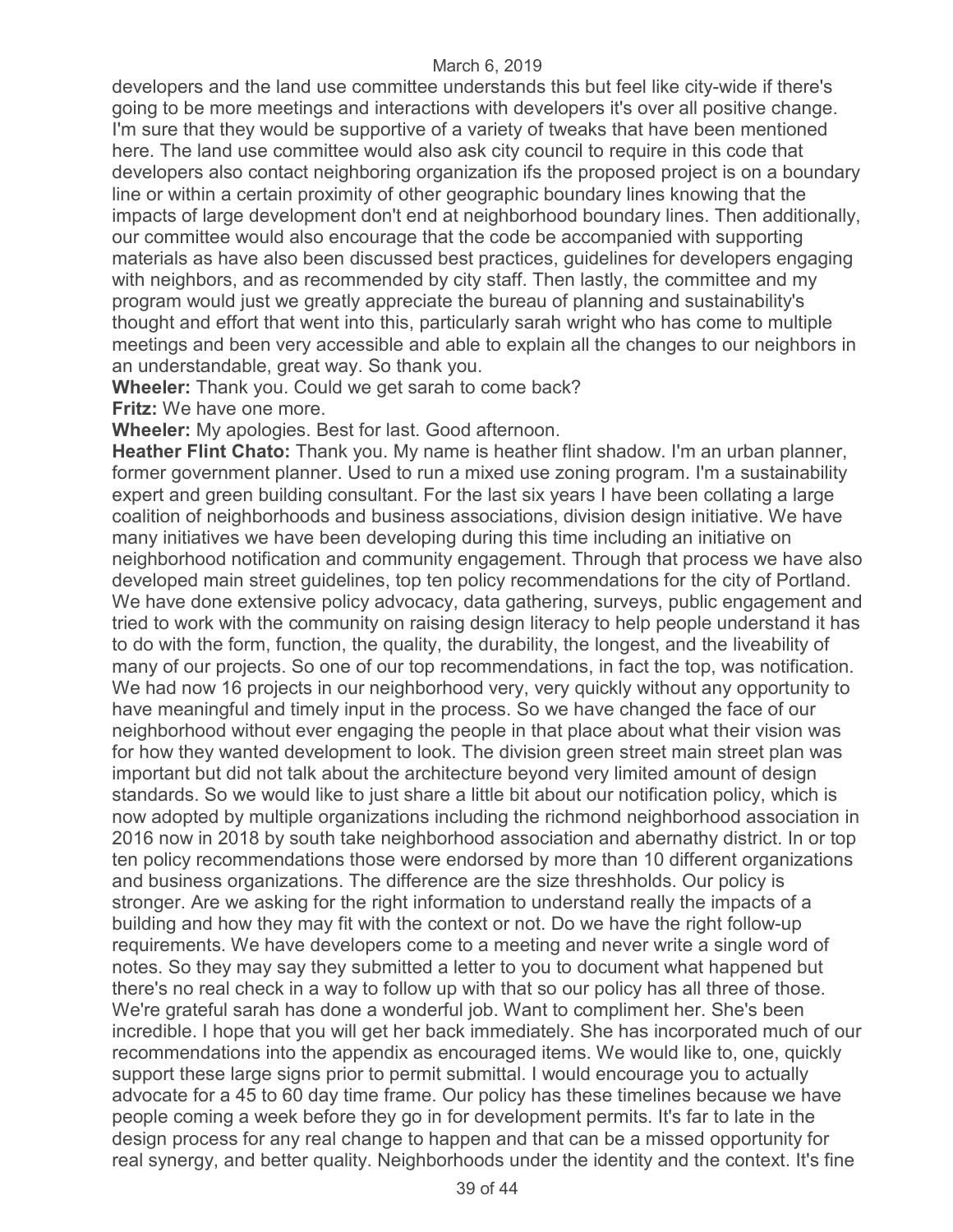to shift the responsibility to the developer as long as it goes through the neighborhood association first. We also like to encourage that you take a look at these 25,000 square foot threshholds. I see my time running out. I have some great graphics so I would like to have a little more time to walk through this.

**Wheeler:** Because you have provided great artwork we will make an exception in this case.

**Flint Chato:** We really tried to be proactive with tools for you. This square foot metric is really not the right way to evaluate this because it results in very different impacts. It's not consistently addressing the degree of impact. You'll hear from that on doz as well. **Flint Chato:** The design overlay zoning amendments, which are different standards and guidelines city-wide which we'll be coming back to advocate for with you. It's not relevant to the context, the scale or the form or the impact. My husband, who is also an architect, put together these graphics to show the difference between if you are on a 50 foot wide lot or 75 foot lot or a 100 foot lot, you end up with a different defacto threshold for triggers of a community meeting. It's too high for a narrow main street, too low for a wide street. You may trigger a 75 foot building at that threshold, which is missing all of our main street buildings. None of them in this context are going to be addressed. It's a big, big concern. It may be too low for a wide main street or city corridor. So we propose and we have written some language for you that you need to go with the 10,000 square foot threshold or four stories. Here's our proposed language. Taking the exact language that you already have, changing that to if a building is less than four stories that it would fit neighborhood contact one and neighborhood contact two if it's four stories or greater. Sarah pointed out some really good elements to me that we needed better parity across the city. We care deeply about the main street impacts because those are some of our greatest assets as a city. However, we realize that it needs to be simple and we need to be responsive to impacts in all of our different contexts. That four stories as much as we might like three on our main streets we wanted to give you something simple. Maybe I could revisit it later. This is the context challenge that we face. This is a graphic produced by bill tripp as part of a mixed use zoning committee in a presentation of unpacking the division problem which never made it to the community but we were there and saw some of the great illustrations that documented what some of the impacts are to these areas. We're not very responsive to the context and this is actually probably smaller development envelope than what we really have. So how that affects some of our greatest assets I think I heard chloe say once our buildings are our brand and I love that. We're hearing from travel Portland they are sending people out to the neighborhoods. It's really a draw for people. These are some of our greatest assets that are part of our identity of how we see ourselves. On the east side where we are underserved for art, these subtle details of these buildings become our art. So when you have a very large building, it dramatically impacts the feel, the character and over all quality of the district as a whole. So why it matters is the context that really impacts us. So poor compatibility, it's not about density. It's about the design.

**Wheeler:** I don't dispute anything you just said. But getting back to the context of this particular -- this is really about a notification requirement. You're getting into something of a zoning and far conversation.

**Flint Chato:** Well -- I would be happy to clarify.

**Wheeler:** Please bring it back and help nail the point home for me.

**Flint Chato:** If we don't relate to -- one thing is you have those neighborhood meetings. They are very important for helping that developer be a better fit, that development be a better fit in the neighborhood. So this is what we're asking for as part of submittal requirements to really be able to understand context. That's what is in our notification policy that we don't ask people for a context elevation where you can see at a glance whether it's in context or not. So that's something that we could be requiring as part of the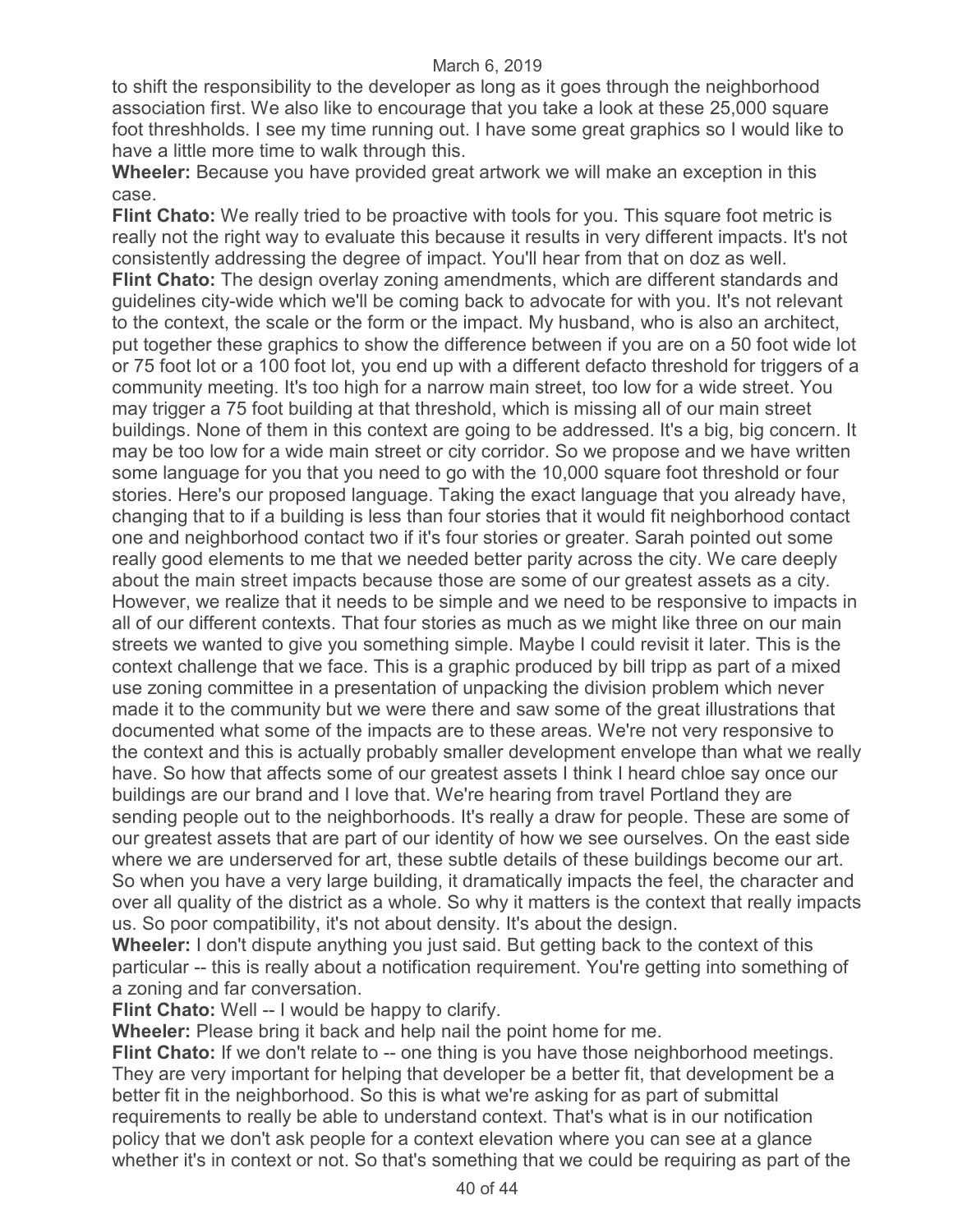process to help both neighborhoods and city staff understand how well there's a fit. That building right there would not have triggered a neighborhood notification for development meeting. So things like this, this context elevation can help that big building relate to some of small -- there's are building blocks for southeast neighborhoods. This building fits better with its context. You can see that at a glance. We're asking for that to be part of the city's request. This is just a good example of a successful meeting with the business association where this building came in. We presented our new design guidelines and they heard the business association really concerned about the impacts of the building. Then they heard our presentation on design guidelines. They changed the building design and made it fit better with the context. It's contemporary, high density but it fits better. These very important resources, these meetings can lead to better design. A faster process with developers and a better fit with old and new. We want to make sure the buildings reflect the vision of people who live there. As we're our new vision for our city, are we relating to context? Here we have nothing that relates to context. It may be exciting but we're also building really expensive buildings right now. These are not more affordable buildings. I like them but they are not more affordable when they are cantilevering out. Many of these are using more traditional time tested design practices to add density. If we don't do it well we're turning people off of density. So one of the last things I want to mention as we think about how we grow and evaluating these public goods, we & affordable housing but we also neat quality, liveability and sustainability. We're not tracking and measuring these impacts. We're working on a sustainability scorecard. We encourage you to come to our event for design week. We think that if you were to weigh some of these public goods and think about some of the pieces that we got in our policy, that it might actually help us get better, more sustainable, more affordable context sensitive design.

**Wheeler:** Very good. You get the plug right at the end. Appreciate your testimony. Could we have sarah and eric come back? I'm sure some people may have questions. First of all I always like to give -- sarah, congratulations. I always love it when I hear people say even if they have an honest disagreement I love it when I hear people talk about city of Portland employees as being thorough, thoughtful and fair minded. Thank you for that. You're making us all look good. Eric, you do all the time. So thank you. Is there any reaction to any of the testimony, the question about the 10,000, about a first right of refusal at the neighborhood association, some of the concerns that maybe were just raised in the last power point presentation about certain types of buildings maybe being out of scale but not necessarily triggering a notification requirement, do you have any, extending the timeline from 35 to 45 to 60? Quick thoughts for us?

**Wright:** The first right of refusal came up with the planning and sustainability committee. It was something they were interested in but it would require additional time in that 35 daytime period because there would have to be a communication time period in there. It was a concern about extending time that it would take. That came up there. In terms of the threshold being square footage as opposed to, say, stories or far, square footage is something very measurable and easy to address when the permit comes in so a much easier threshold there.

**Wheeler:** Could I ask a question about that? A couple of people mentioned four stories. It seems like four stories is also pretty easy to measure. Is there some advantage in your mind to the square footage over, say, a story requirement?

**Wright:** A story requirement actually would be a little bit hard to measure because do you measure it from ground level, from the basement? There's some living room on the ground floor. If four stories is the threshold what about a really large one-story building on a large lot? Does that not -- I think there's questions about --

**Wheeler:** There's a tradeoff.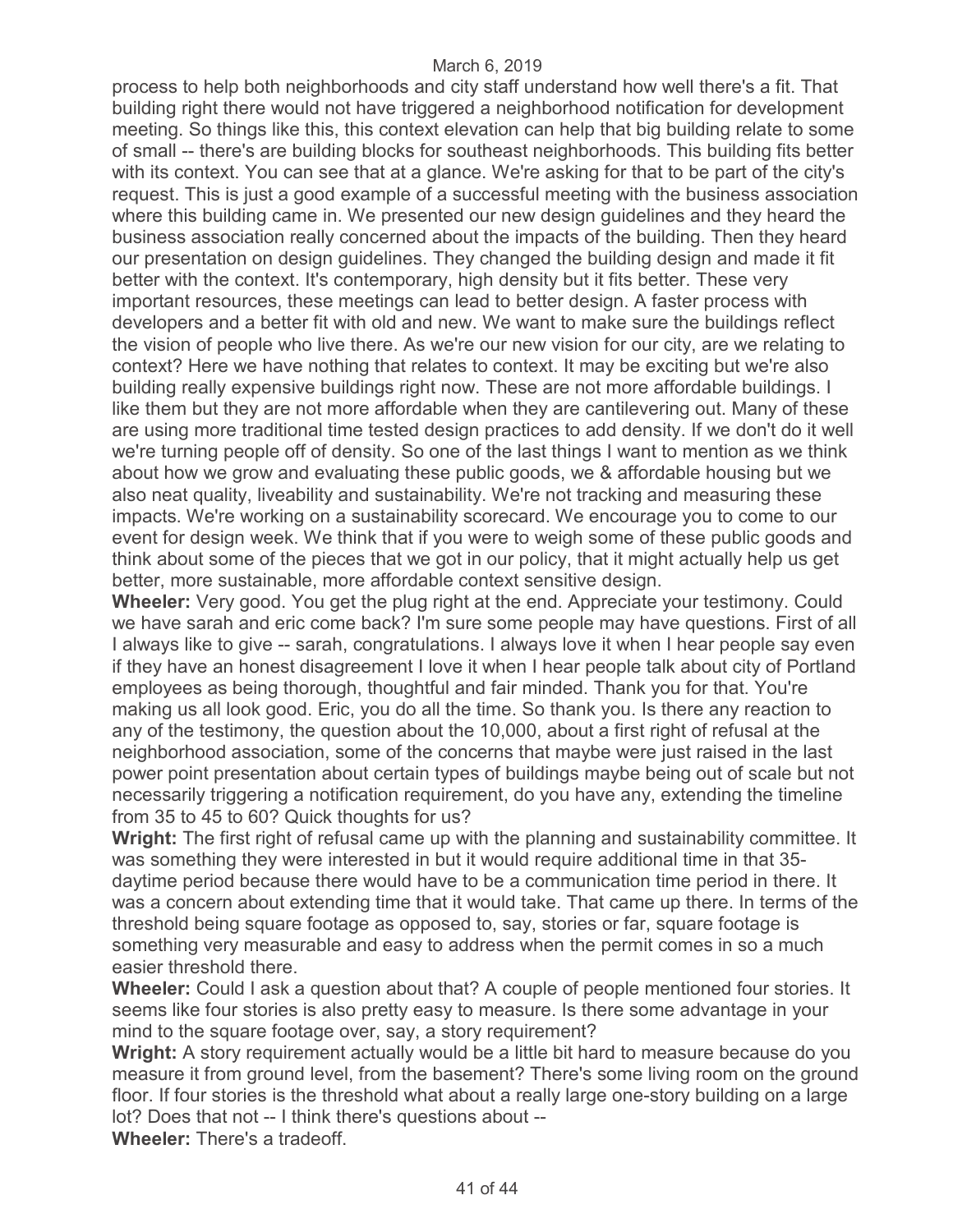**Engstrom:** Some of our larger streets too you're going to see most development being over four stories. You'll have a like a street like sandy or mlk, where the expectation is five or six often. Do we want to be triggering automatically every project on some of the larger streets? It's a question too.

**Fish:** I would was struck by something linda said about at the new seasons I think four neighborhood associations converging on a corner. Where you have the convergence of neighborhood associations and therefore it's a little artificial to say that it's primarily the concern of one neighborhood association or another, could we tweak this to provide a condition under which you might give more than one neighborhood association written notice if it was close enough to the boundary?

**Wright:** Yes. It could be written into the code that it would be to the neighborhood association, the association within x distance of the site.

**Fish:** I would be interested in knowing whether that's workable but it seems reasonable where you may have more than one neighborhood association that does have an interest and feels impacted by the design, particularly where they converge. Some geographic boundary I think is worth considering.

**Wheeler:** Commissioner eudaly.

**Eudaly:** I just wanted to say thanks to everyone who came and testified. You all brought valuable input to the conversation. I think sarah also did a great job but maybe we have a few more things to consider in my primary concerns are when we talk about public outreach, what's a definition of public. For too long it's been property owners or just the neighborhood association. So when I had bds, they directed the bureau to when we were required, when mailed notices were required to go out to all residents, not just property owners because everyone has a stake in their communities. I don't -- I have never seen a definition of public that defines it as property owners. So i'm glad to see we're expanding that. Then I guess I just want to reiterate a concern although whoever was it -- rna brought the sample document? That was really helpful for everyone who didn't see it, there was just a kind of little spreadsheet or matrix of community concerns and how the developer addressed them. I think in almost all instances there was some kind of change or consideration made that's heartening to me. It makes me feel that these meetings could actually be more productive. I want the public to have a greater understanding of the whole process and when is the time for them to actually -- if they are not satisfied and cannot accept the development what are the steps after that. I'm not going to offer any specific amendments. Sounds like we have some thinking to do before you do the final vote. **Fritz:** So i'm concerned about the changes to historic review and design review. That this applies there too. So we had lots of testimony from community members having early input can make things go more smoothly, there's more of an opportunity to change effect the development before it gets too far down the line and becomes a battle. Particularly for historic resource review doing away with the current standards and making it only at 25,000, that could be a huge impact on an historic district.

**Wright:** All the requirements about the historic review would remain. All the notification requirements where property owners would need to be notified would remain. The requirements would still be in place.

**Fritz:** I'm looking at page 67.

**Wright:** The neighborhood contact if it's less than 10,000 square feet there would not be a neighborhood contact requirement.

**Fritz:** I think that's really problematic. I hadn't realized that until I started looking at the division main street issue. My earlier question is if you're in a plan district, usually in the zoning code the more restrictive applies. What we're doing in this project is getting rid of requirements for neighborhood contact which I think have really benefited developers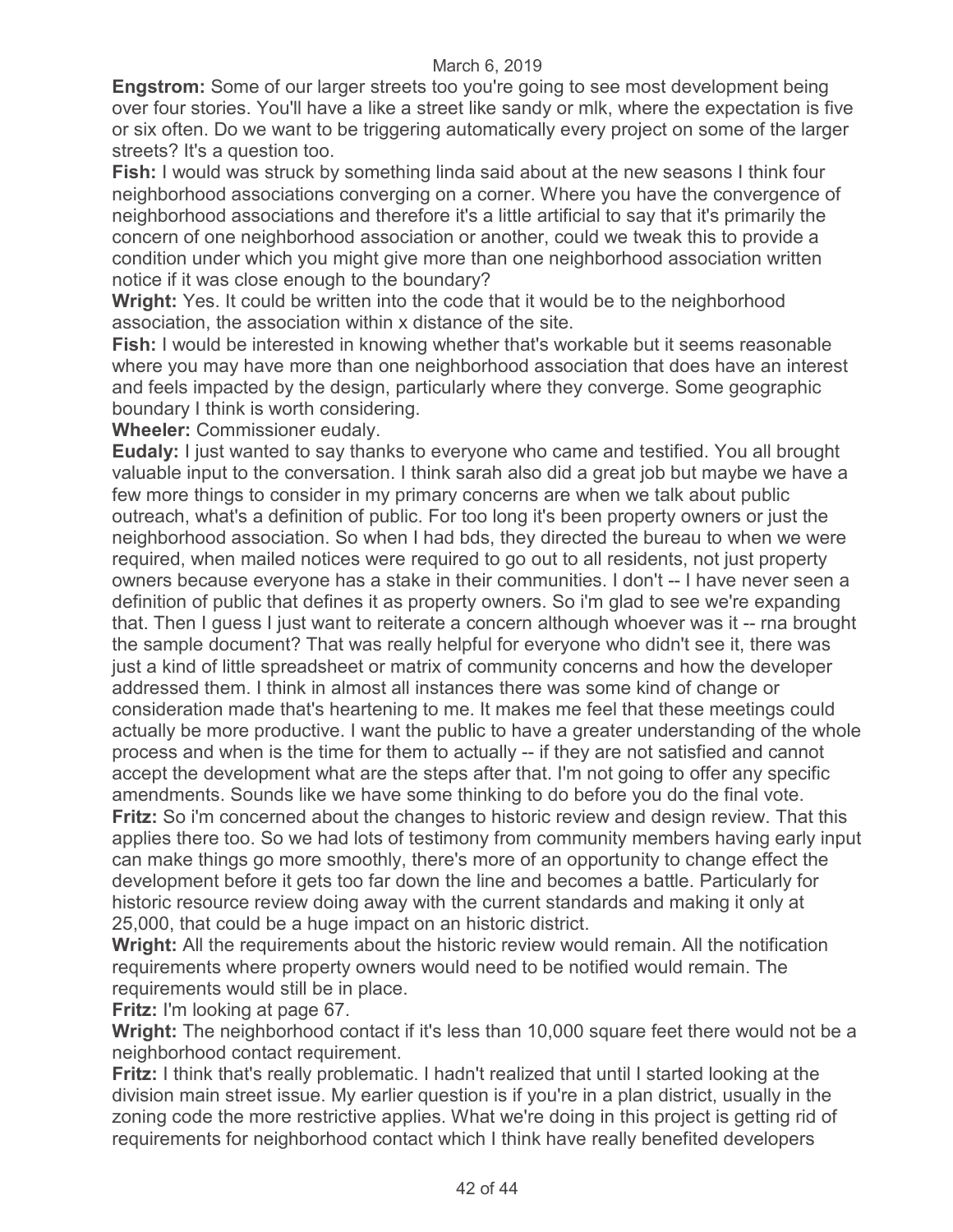appeared particularly when you get to historic landmarks commission and the design commission, they have very challenging reviews anyway with multiple meetings. **Wright:** What we wanted to do with this proposal was to separate it out from the type of

land use review or city process and say all projects regardless of where they are in the city deserve the same treatment.

**Fritz:** This flies in the face of 25 years of planning. We have said in land use review where there is a requirement by state law that community members can weigh in and affect the outcome there should be earlier contact so there isn't that adversarial relationship. I'm okay with this for a building permit because those are done by right anyway as commissioner eudaly said earlier, but for land use reviews and historic reviews and design reviews this is a huge change which maybe others could give me a briefing. I have been to multiple community meetings. Maybe i'm only finding out this this applies there too. I'm very concerned.

**Wheeler:** I would suggest we continue this. We have heard excellent testimony. This would ordinarily go to second reading but we deliberately are keeping the amendments open to have time to consider that so we have continued this hearing anyway. I'm very appreciative of the work you've both done, sarah and eric. The more I hear about this the more I realize this is an incredibly complex riddle that you're trying to solve. It's the proverbial maroon. Squish one side it pops out somewhere else. So this is really about thoughtful balancing. Is there a particular urgency to this? Is there some reason why we can't continue this out a ways then we can have conversations and see how we can take into account some of the context that's been provided through testimony, some of the issues raised by chris and the planning and sustainability commission respect the work that you have done and others in the bureau have done and see what we can get closer to consensus on this? Would that be okay? We probably need to pick a date at least a placeholder date. I would prefer it not be too soon. I would prefer it to be at least a month out unless somebody tells me that won't work.

**Eudaly:** I don't think Karla had time for at least a month out anyway.

**Wheeler:** That would be my suspicion given that we're in the budget process. **Moore-Love:** We have absence -- the first day I have everybody in including

commissioner hardesty is april 11th. Would that work? 2:00 p.m. Thursday.

**Fish:** Thursday afternoon? I was going to say an afternoon I would prefer an afternoon meeting because it gives us more time to have these kinds of conversations without the pressure. I would subscribe to that.

**Wheeler:** Could we make sure it's early or the only thing on the agenda to make sure we benefit from commissioner Fritz's presence on this?

**Moore-Love:** 2:00 p.m.

**Fritz:** I'm on city business to go to ashland to speak at the league of cities.

**Wheeler:** Ashland, huh? I could go. [laughter] is that all day or just at that particular time? **Fritz:** It's the following day so I need to catch a plane to get there.

**Wheeler:** Are you able to be there until 3:30?

**Fritz:** I am not that far ahead. I have booked a flight but I don't have it in my phone. **Wheeler:** What's the week after that?

**Moore-Love:** Commissioner Fritz is gone both days.

**Fritz:** On city business.

**Moore-Love:** You're gone the last week in april so we're looking at may.

**Fritz:** Since it won't be such a long thing let's have a try for the 11th. I can be there for an hour.

**Wheeler:** That's good. If we can do a lot of staff work prior to --

**Engstrom:** Process clarification to make sure we have it right. Are you extending the hearing including public comments or are you closing the hearing --